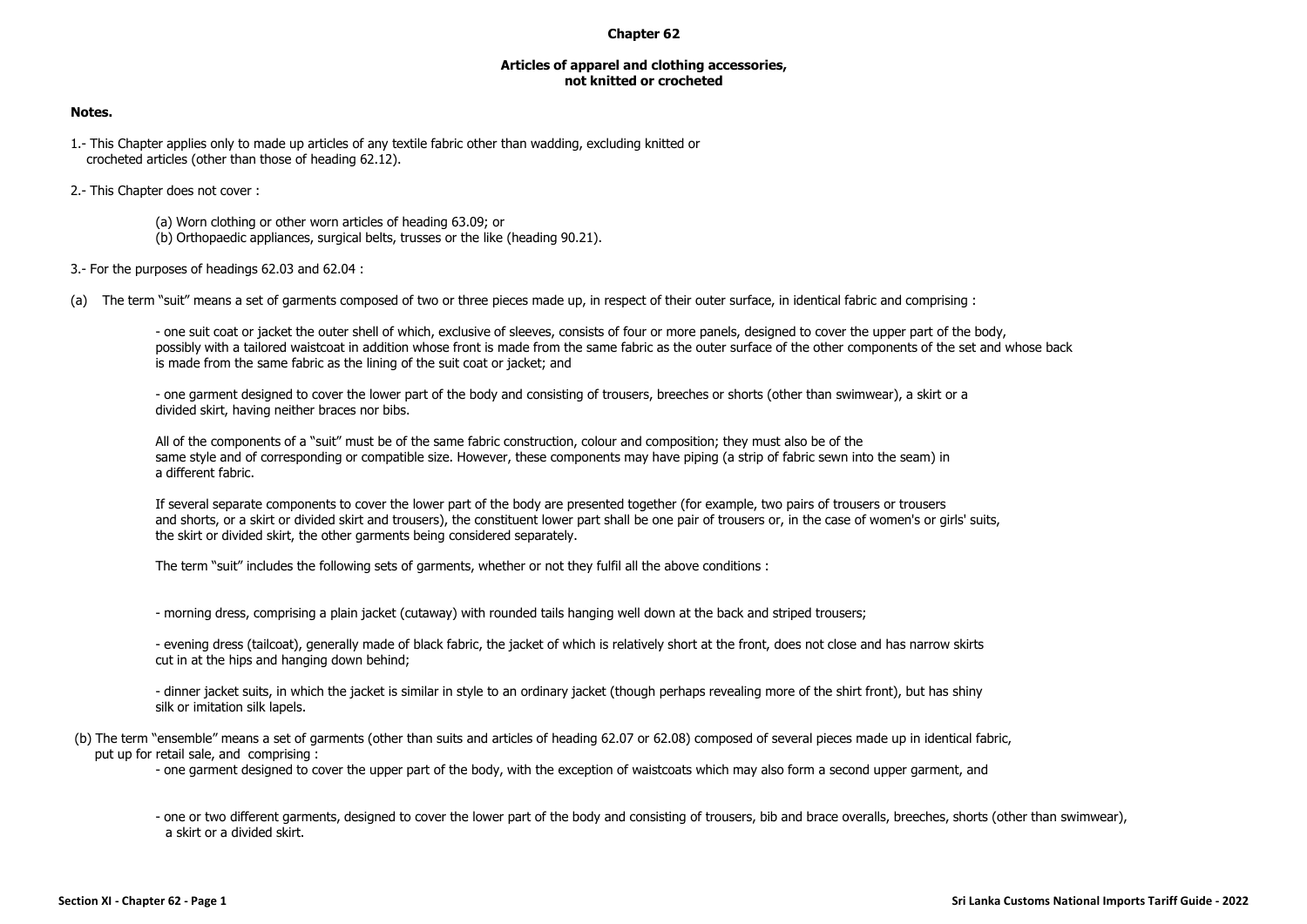All of the components of an ensemble must be of the same fabric construction, style, colour and composition; they also must be of corresponding or compatible size. The term "ensemble" does not apply to track suits or ski suits, of heading 62.11

- 4.- For the purposes of heading 62.09 :
	- (a) The expression "babies' garments and clothing accessories" means articles for young children of a body height not exceeding 86 cm;
	- (b) Articles which are, *prima facie*, classifiable both in heading 62.09 and in other headings of this Chapter are to be classified in heading 62.09.
- 5.- Garments which are, prima facie, classifiable both in heading 62.10 and in other headings of this Chapter, excluding heading 62.09, are to be classified in heading 62.10.
- 6.- For the purposes of heading 62.11, "ski suits" means garments or sets of garments which, by their general appearance and texture, are identifiable as intended to be worn principally for skiing (crosscountry or alpine). They consist either of :
	- (a) a "ski overall", that is, a one-piece garment designed to cover the upper and the lower parts of the body; in addition to sleeves and a collar the ski overall may have pockets or footstraps; or
	- (b) a "ski ensemble", that is, a set of garments composed of two or three pieces, put up for retail sale and comprising :
		- one garment such as an anorak, wind-cheater, wind-jacket or similar article, closed by a slide fastener (zipper), possibly with a waistcoat in addition, and
		- one pair of trousers whether or not extending above waist-level, one pair of breeches or one bib and brace overall.

The "ski ensemble" may also consist of an overall similar to the one mentioned in paragraph (a) above and a type of padded, sleeveless jacket worn over the overall.

All the components of a "ski ensemble" must be made up in a fabric of the same texture, style and composition whether or not of the same colour; they also must be of corresponding or compatible size.

- 7.- Scarves and articles of the scarf type, square or approximately square, of which no side exceeds 60 cm, are to be classified as handkerchiefs (heading 62.13). Handkerchiefs of which any side exceeds 60 cm are to be classified in heading 62.14.
- 8.- Garments of this Chapter designed for left over right closure at the front shall be regarded as men's or boys' garments, and those designed for right over left closure at the front as women's or girls' garments. These provisions do not apply where the cut of the garment clearly indicates that it is designed for one or other of the sexes.

Garments which cannot be identified as either men's or boys' garments or as women's or girls' garmentsare to be classified in the headings covering women's or girls' garments.

| $H$ S Hdg $\vert$ | <b>HS Code</b> | <b>Description</b>                                                                                                                              | Unit | ICL/<br><b>SLSI</b> |           |           |           |           |           | <b>Preferential Duty</b> |           |           |           |           | Gen<br><b>Duty</b> | <b>VAT</b> | <b>PAL</b> | <b>Cess</b>            | <b>Excise</b><br>(S.P.D) | C. |
|-------------------|----------------|-------------------------------------------------------------------------------------------------------------------------------------------------|------|---------------------|-----------|-----------|-----------|-----------|-----------|--------------------------|-----------|-----------|-----------|-----------|--------------------|------------|------------|------------------------|--------------------------|----|
|                   |                |                                                                                                                                                 |      |                     | <b>AP</b> | <b>AD</b> | <b>BN</b> | <b>GT</b> | <b>IN</b> | <b>PK</b>                | <b>SA</b> | <b>SF</b> | <b>SD</b> | <b>SG</b> |                    |            |            |                        |                          |    |
| 62.01             |                | Men's or boys' overcoats, car-coats,                                                                                                            |      |                     |           |           |           |           |           |                          |           |           |           |           |                    |            |            |                        |                          |    |
|                   |                | capes, cloaks, anoraks (including ski-<br>jackets), wind-cheaters, wind-<br>jackets and similar articles, other<br>than those of heading 62.03. |      |                     |           |           |           |           |           |                          |           |           |           |           |                    |            |            |                        |                          |    |
|                   |                |                                                                                                                                                 |      |                     |           |           |           |           |           |                          |           |           |           |           |                    |            |            |                        |                          |    |
|                   |                | Overcoats, raincoats, car-coats, capes,<br>cloaks and similar articles :                                                                        |      |                     |           |           |           |           |           |                          |           |           |           |           |                    |            |            |                        |                          |    |
|                   | 6201.11.00     | Of wool or fine animal hair                                                                                                                     | ы    |                     |           |           |           |           | Free      | Free                     |           | 5%        | 4.5%      |           | Free               | 8%         | Ex         | $Rs.300/=$<br>per unit |                          |    |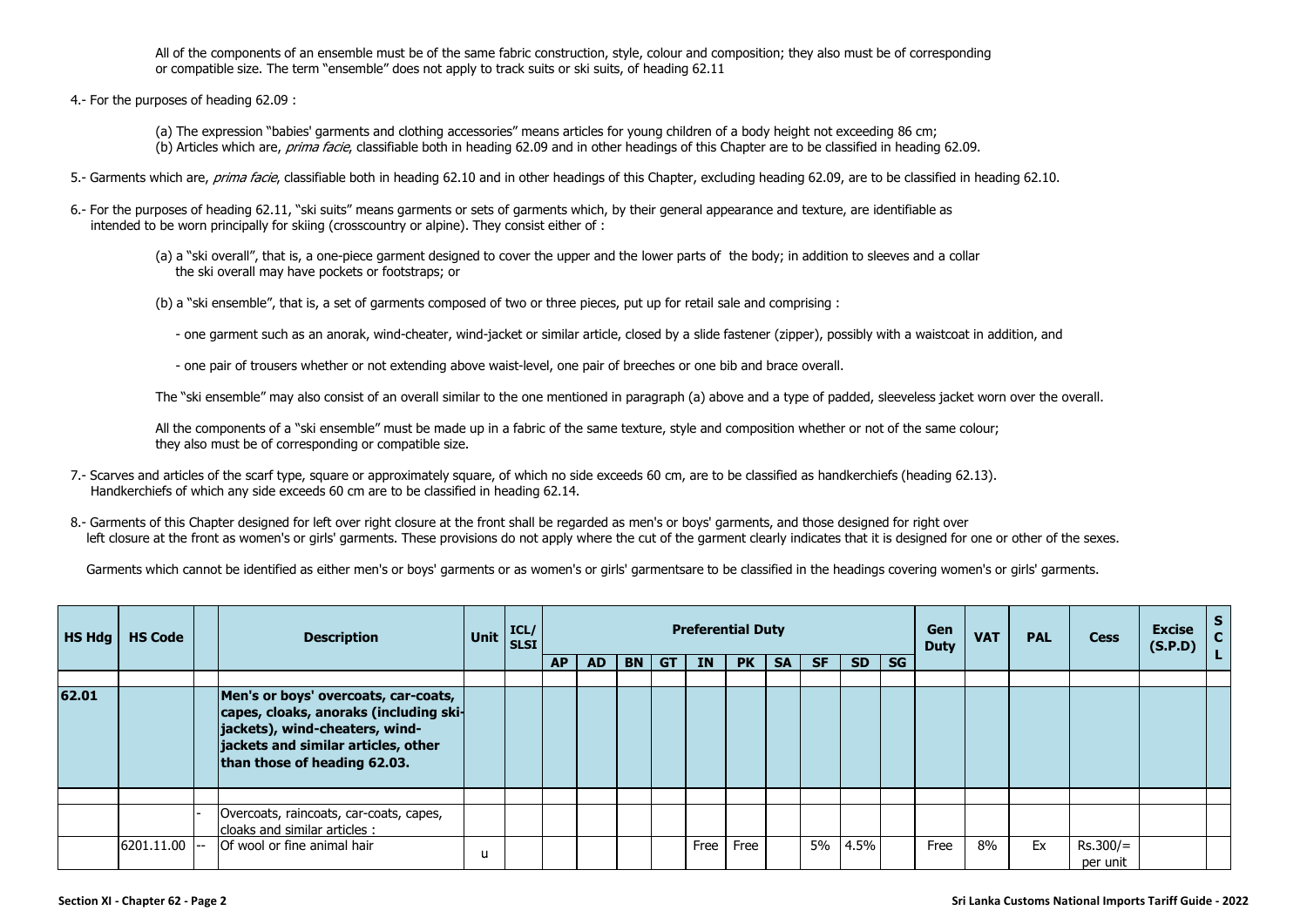| HS Hdg | <b>HS Code</b> | <b>Description</b> |   | Unit $\begin{bmatrix} \text{ICL} \\ \text{SLSI} \end{bmatrix}$ |           |           |           |           | <b>Preferential Duty</b> |           |           |           |           |           | Gen<br><b>Duty</b> | <b>VAT</b> | <b>PAL</b> | <b>Cess</b> | <b>Excise</b><br>(S.P.D) |  |
|--------|----------------|--------------------|---|----------------------------------------------------------------|-----------|-----------|-----------|-----------|--------------------------|-----------|-----------|-----------|-----------|-----------|--------------------|------------|------------|-------------|--------------------------|--|
|        |                |                    |   |                                                                | <b>AP</b> | <b>AD</b> | <b>BN</b> | <b>GT</b> | <b>IN</b>                | <b>PK</b> | <b>SA</b> | <b>SF</b> | <b>SD</b> | <b>SG</b> |                    |            |            |             |                          |  |
|        |                |                    |   |                                                                |           |           |           |           |                          |           |           |           |           |           |                    |            |            |             |                          |  |
|        | 6201.12.00     | <b>Of cotton</b>   |   |                                                                |           |           |           |           | Free                     | Free      |           | 5%        | 4.5%      |           | Free               | 8%         | Ex         | $Rs.300/=$  |                          |  |
|        |                |                    | u |                                                                |           |           |           |           |                          |           |           |           |           |           |                    |            |            | per unit    |                          |  |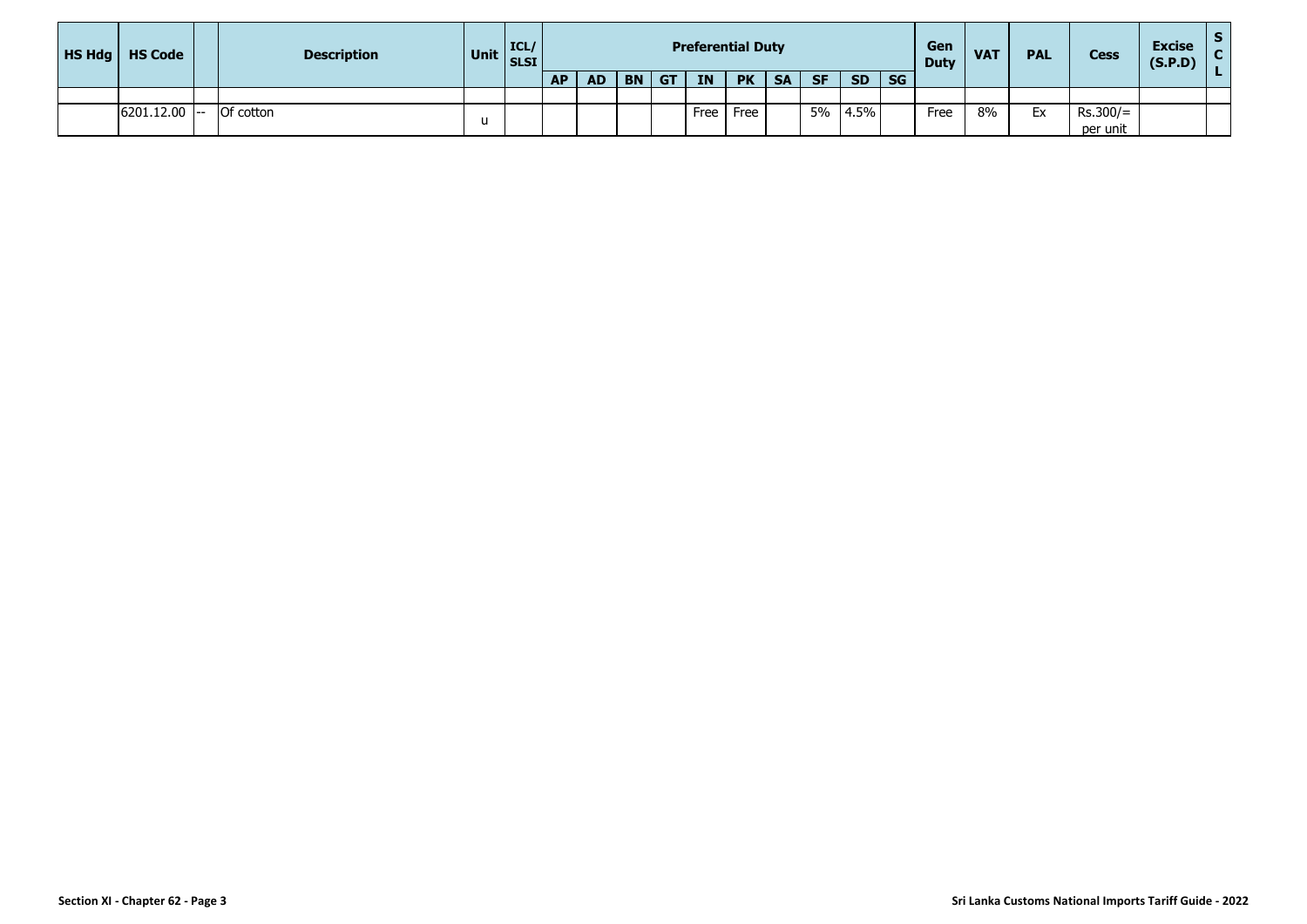| <b>HS Hdg</b> | <b>HS Code</b> |                          | <b>Description</b>                                                                                                                                       | <b>Unit</b>  | ICL/<br><b>SLSI</b> | <b>Preferential Duty</b> |           |    |           |      |           |           |           |           | Gen<br><b>Duty</b> | <b>VAT</b> | <b>PAL</b> | <b>Cess</b> | <b>Excise</b><br>(S.P.D) | $S_{C}$ |              |
|---------------|----------------|--------------------------|----------------------------------------------------------------------------------------------------------------------------------------------------------|--------------|---------------------|--------------------------|-----------|----|-----------|------|-----------|-----------|-----------|-----------|--------------------|------------|------------|-------------|--------------------------|---------|--------------|
|               |                |                          |                                                                                                                                                          |              |                     | <b>AP</b>                | <b>AD</b> | BN | <b>GT</b> | IN   | <b>PK</b> | <b>SA</b> | <b>SF</b> | <b>SD</b> | SG                 |            |            |             |                          |         | $\mathbf{L}$ |
|               |                |                          |                                                                                                                                                          |              |                     |                          |           |    |           |      |           |           |           |           |                    |            |            |             |                          |         |              |
|               | 6201.13.00     |                          | Of man-made fibres                                                                                                                                       | u            |                     |                          |           |    |           | Free | Free      |           | 5%        | 4.5%      |                    | Free       | 8%         | Ex          | $Rs.300/=$               |         |              |
|               |                |                          |                                                                                                                                                          |              |                     |                          |           |    |           |      |           |           |           |           |                    |            |            |             | per unit                 |         |              |
|               | 6201.19.00     |                          | Of other textile materials                                                                                                                               | $\mathbf{u}$ |                     |                          |           |    |           | Free | Free      |           | 5%        | 4.5%      |                    | Free       | 8%         | Ex          | $Rs.300/=$               |         |              |
|               |                |                          | Other:                                                                                                                                                   |              |                     |                          |           |    |           |      |           |           |           |           |                    |            |            |             | per unit                 |         |              |
|               | 6201.91.00     |                          | Of wool or fine animal hair                                                                                                                              |              |                     |                          |           |    |           | Free | Free      |           | 5%        | 4.5%      |                    | Free       | 8%         | Ex          | $Rs.300/=$               |         |              |
|               |                |                          |                                                                                                                                                          | $\mathsf{u}$ |                     |                          |           |    |           |      |           |           |           |           |                    |            |            |             | per unit                 |         |              |
|               | 6201.92.00     |                          | Of cotton                                                                                                                                                | u            |                     |                          |           |    |           | Free | Free      |           | 5%        | 4.5%      |                    | Free       | 8%         | Ex          | $Rs.300/=$               |         |              |
|               |                |                          |                                                                                                                                                          |              |                     |                          |           |    |           |      |           |           |           |           |                    |            |            |             | per unit                 |         |              |
|               | 6201.93.00     |                          | Of man-made fibres                                                                                                                                       | $\mathsf{u}$ |                     |                          |           |    |           | Free | Free      |           | 5%        | 4.5%      |                    | Free       | 8%         | Ex          | $Rs.300/=$               |         |              |
|               | 6201.99.00     |                          | Of other textile materials                                                                                                                               |              |                     |                          |           |    |           |      |           |           | 5%        | 4.5%      |                    |            |            |             | per unit                 |         |              |
|               |                |                          |                                                                                                                                                          | $\mathbf{u}$ |                     |                          |           |    |           | Free | Free      |           |           |           |                    | Free       | 8%         | Ex          | $Rs.300/=$<br>per unit   |         |              |
|               |                |                          |                                                                                                                                                          |              |                     |                          |           |    |           |      |           |           |           |           |                    |            |            |             |                          |         |              |
| 62.02         |                |                          | Women's or girls' overcoats, car-                                                                                                                        |              |                     |                          |           |    |           |      |           |           |           |           |                    |            |            |             |                          |         |              |
|               |                |                          | coats, capes, cloaks, anoraks<br>(including ski-jackets), wind-<br>cheaters, wind-jackets and similar<br>articles, other than those of heading<br>62.04. |              |                     |                          |           |    |           |      |           |           |           |           |                    |            |            |             |                          |         |              |
|               |                |                          |                                                                                                                                                          |              |                     |                          |           |    |           |      |           |           |           |           |                    |            |            |             |                          |         |              |
|               |                |                          | Overcoats, raincoats, car-coats, capes,<br>cloaks and similar articles :                                                                                 |              |                     |                          |           |    |           |      |           |           |           |           |                    |            |            |             |                          |         |              |
|               | 6202.11.00     |                          | Of wool or fine animal hair                                                                                                                              | $\mathsf{u}$ |                     |                          |           |    |           | Free | Free      |           | 5%        | 4.5%      |                    | Free       | 8%         | Ex          | $Rs.300/=$<br>per unit   |         |              |
|               | 6202.12.00     | $\overline{\phantom{a}}$ | Of cotton                                                                                                                                                | u            |                     |                          |           |    |           | Free | Free      |           | 5%        | 4.5%      |                    | Free       | 8%         | Ex          | $Rs.300/=$               |         |              |
|               |                |                          |                                                                                                                                                          |              |                     |                          |           |    |           |      |           |           |           |           |                    |            |            |             | per unit                 |         |              |
|               | 6202.13.00     |                          | Of man-made fibres                                                                                                                                       | u            |                     |                          |           |    |           | Free | Free      |           | 5%        | 4.5%      |                    | Free       | 8%         | Ex          | $Rs.300/=$               |         |              |
|               | 6202.19.00     | $- -$                    | Of other textile materials                                                                                                                               |              |                     |                          |           |    |           | Free | Free      |           | 5%        | 4.5%      |                    | Free       | 8%         | Ex          | per unit<br>$Rs.300/=$   |         |              |
|               |                |                          |                                                                                                                                                          | $\mathsf{u}$ |                     |                          |           |    |           |      |           |           |           |           |                    |            |            |             | per unit                 |         |              |
|               |                |                          | Other:                                                                                                                                                   |              |                     |                          |           |    |           |      |           |           |           |           |                    |            |            |             |                          |         |              |
|               | 6202.91.00     |                          | Of wool or fine animal hair                                                                                                                              |              |                     |                          |           |    |           | Free | Free      |           | 5%        | 4.5%      |                    | Free       | 8%         | Ex          | $Rs.300/=$               |         |              |
|               |                |                          |                                                                                                                                                          | u            |                     |                          |           |    |           |      |           |           |           |           |                    |            |            |             | per unit                 |         |              |
|               | 6202.92.00     |                          | Of cotton                                                                                                                                                | $\mathsf{u}$ |                     |                          |           |    |           | Free | Free      |           | 5%        | 4.5%      |                    | Free       | 8%         | Ex          | $Rs.300/=$               |         |              |
|               |                |                          |                                                                                                                                                          |              |                     |                          |           |    |           |      |           |           |           |           |                    |            |            |             | per unit                 |         |              |
|               | 6202.93.00     | $--$                     | Of man-made fibres                                                                                                                                       | u            |                     |                          |           |    |           | Free | Free      |           | 5%        | 4.5%      |                    | Free       | 8%         | Ex          | $Rs.300/=$<br>per unit   |         |              |
|               | 6202.99.00     |                          | Of other textile materials                                                                                                                               |              |                     |                          |           |    |           | Free | Free      |           | Free      | 4.5%      |                    | Free       | 8%         | Ex          | $Rs.300/=$               |         |              |
|               |                |                          |                                                                                                                                                          | u            |                     |                          |           |    |           |      |           |           |           |           |                    |            |            |             | per unit                 |         |              |
|               |                |                          |                                                                                                                                                          |              |                     |                          |           |    |           |      |           |           |           |           |                    |            |            |             |                          |         |              |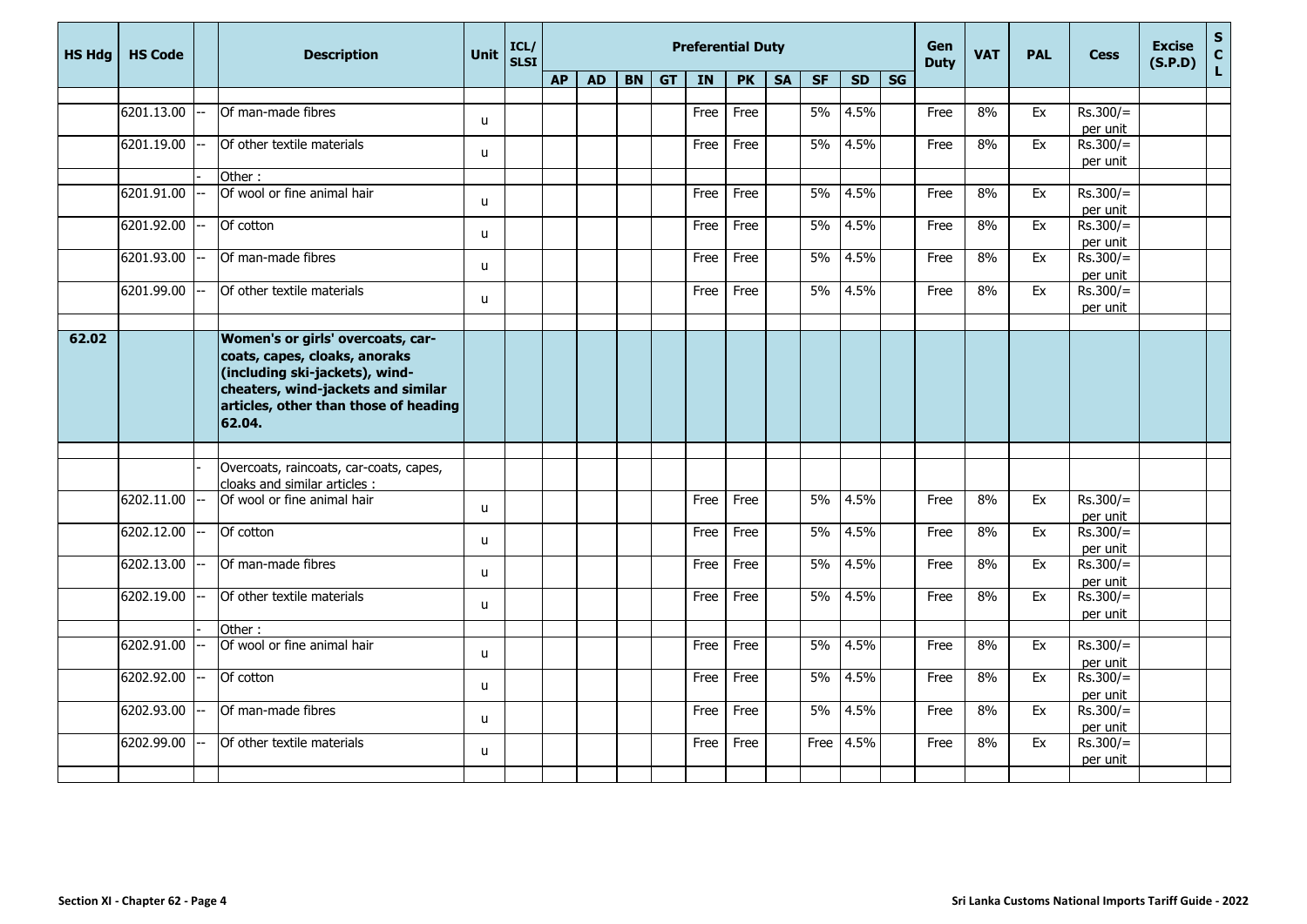| <b>HS Hdg</b> | <b>HS Code</b> |      | <b>Description</b>                                                                                                                       | Unit | ICL/<br><b>SLSI</b> |           | <b>Preferential Duty</b> |  |         |      |           |           |           |           |           |             | <b>VAT</b> | <b>PAL</b> | <b>Cess</b>            | <b>Excise</b><br>(S.P.D) | $\frac{s}{c}$<br>L. |
|---------------|----------------|------|------------------------------------------------------------------------------------------------------------------------------------------|------|---------------------|-----------|--------------------------|--|---------|------|-----------|-----------|-----------|-----------|-----------|-------------|------------|------------|------------------------|--------------------------|---------------------|
|               |                |      |                                                                                                                                          |      |                     | <b>AP</b> | <b>AD</b>                |  | $BN$ GT | IN   | <b>PK</b> | <b>SA</b> | <b>SF</b> | <b>SD</b> | <b>SG</b> | <b>Duty</b> |            |            |                        |                          |                     |
| 62.03         |                |      | Men's or boys' suits, ensembles,<br>jackets, blazers, trousers, bib and<br>brace overalls, breeches and shorts<br>(other than swimwear). |      |                     |           |                          |  |         |      |           |           |           |           |           |             |            |            |                        |                          |                     |
|               |                |      |                                                                                                                                          |      |                     |           |                          |  |         |      |           |           |           |           |           |             |            |            |                        |                          |                     |
|               | 6203.11.00     |      | Suits:<br>Of wool or fine animal hair                                                                                                    | u    |                     |           |                          |  |         | Free | Free      |           | 5%        | 4.5%      |           | Free        | 8%         | Ex         | $Rs.300/=$<br>per unit |                          |                     |
|               | 6203.12        |      | Of synthetic fibres:                                                                                                                     |      |                     |           |                          |  |         |      |           |           |           |           |           |             |            |            |                        |                          |                     |
|               |                |      | Woven by Handloom:                                                                                                                       |      |                     |           |                          |  |         |      |           |           |           |           |           |             |            |            |                        |                          |                     |
|               | 6203.12.11     |      | Printed by batik process                                                                                                                 | u    |                     |           |                          |  |         | Free | Free      |           | 5%        | 4.5%      |           | Free        | 8%         | Ex         | $Rs.300/=$<br>per unit |                          |                     |
|               | 6203.12.19     |      | Other                                                                                                                                    | u    |                     |           |                          |  |         | Free | Free      |           | 5%        | 4.5%      |           | Free        | 8%         | Ex         | $Rs.300/=$<br>per unit |                          |                     |
|               | 6203.12.20     |      | Other, printed by batik process                                                                                                          | u    |                     |           |                          |  |         | Free | Free      |           | 5%        | 4.5%      |           | Free        | 8%         | Ex         | $Rs.300/=$<br>per unit |                          |                     |
|               | 6203.12.90     |      | Other                                                                                                                                    | u    |                     |           |                          |  |         | Free | Free      |           | 5%        | 4.5%      |           | Free        | 8%         | Ex         | $Rs.300/=$<br>per unit |                          |                     |
|               | 6203.19        |      | Of other textile materials:                                                                                                              |      |                     |           |                          |  |         |      |           |           |           |           |           |             |            |            |                        |                          |                     |
|               |                |      | Woven by Handloom:                                                                                                                       |      |                     |           |                          |  |         |      |           |           |           |           |           |             |            |            |                        |                          |                     |
|               | 6203.19.11     |      | Printed by batik process                                                                                                                 | u    |                     |           |                          |  |         | Free | Free      |           | 5%        | 4.5%      |           | Free        | 8%         | Ex         | $Rs.300/=$<br>per unit |                          |                     |
|               | 6203.19.19     |      | Other                                                                                                                                    | u    |                     |           |                          |  |         | Free | Free      |           | 5%        | 4.5%      |           | Free        | 8%         | Ex         | $Rs.300/=$<br>per unit |                          |                     |
|               | 6203.19.20     |      | Other, printed by batik process                                                                                                          | u    |                     |           |                          |  |         | Free | Free      |           | 5%        | 4.5%      |           | Free        | 8%         | Ex         | $Rs.300/=$<br>per unit |                          |                     |
|               | 6203.19.90     |      | Other                                                                                                                                    | u    |                     |           |                          |  |         | Free | Free      |           | 5%        | 4.5%      |           | Free        | 8%         | Ex         | $Rs.300/=$<br>per unit |                          |                     |
|               |                |      | Ensembles :                                                                                                                              |      |                     |           |                          |  |         |      |           |           |           |           |           |             |            |            |                        |                          |                     |
|               | 6203.22        |      | Of cotton                                                                                                                                |      |                     |           |                          |  |         |      |           |           |           |           |           |             |            |            |                        |                          |                     |
|               |                |      | Woven by Handloom                                                                                                                        |      |                     |           |                          |  |         |      |           |           |           |           |           |             |            |            |                        |                          |                     |
|               | 6203.22.11     |      | Printed by batik process                                                                                                                 | u    | L                   |           |                          |  |         | Free | Free      |           | 5%        | 4.5%      |           | Free        | 8%         | Ex         | $Rs.300/=$<br>per unit |                          |                     |
|               | 6203.22.19     | ---- | Other                                                                                                                                    | u    | L                   |           |                          |  |         | Free | Free      |           | 5%        | 4.5%      |           | Free        | 8%         | Ex         | $Rs.300/=$<br>per unit |                          |                     |
|               | 6203.22.20     |      | Other, printed by batik process                                                                                                          | u    | L                   |           |                          |  |         | Free | Free      |           | 5%        | 4.5%      |           | Free        | 8%         | Ex         | $Rs.300/=$<br>per unit |                          |                     |
|               | 6203.22.90     |      | Other                                                                                                                                    | u    |                     |           |                          |  |         | Free | Free      |           | 5%        | 4.5%      |           | Free        | 8%         | Ex         | $Rs.300/=$<br>per unit |                          |                     |
|               | 6203.23        |      | Of synthetic fibres                                                                                                                      |      |                     |           |                          |  |         |      |           |           |           |           |           |             |            |            |                        |                          |                     |
|               |                |      | Woven by Handloom:                                                                                                                       |      |                     |           |                          |  |         |      |           |           |           |           |           |             |            |            |                        |                          |                     |
|               | 6203.23.11     |      | Printed by batik process                                                                                                                 | u    | L                   |           |                          |  |         | Free | Free      |           | 5%        | 4.5%      |           | Free        | 8%         | Ex         | $Rs.300/=$<br>per unit |                          |                     |
|               | 6203.23.19     |      | Other                                                                                                                                    | u    | L                   |           |                          |  |         | Free | Free      |           | 5%        | 4.5%      |           | Free        | 8%         | Ex         | $Rs.300/=$<br>per unit |                          |                     |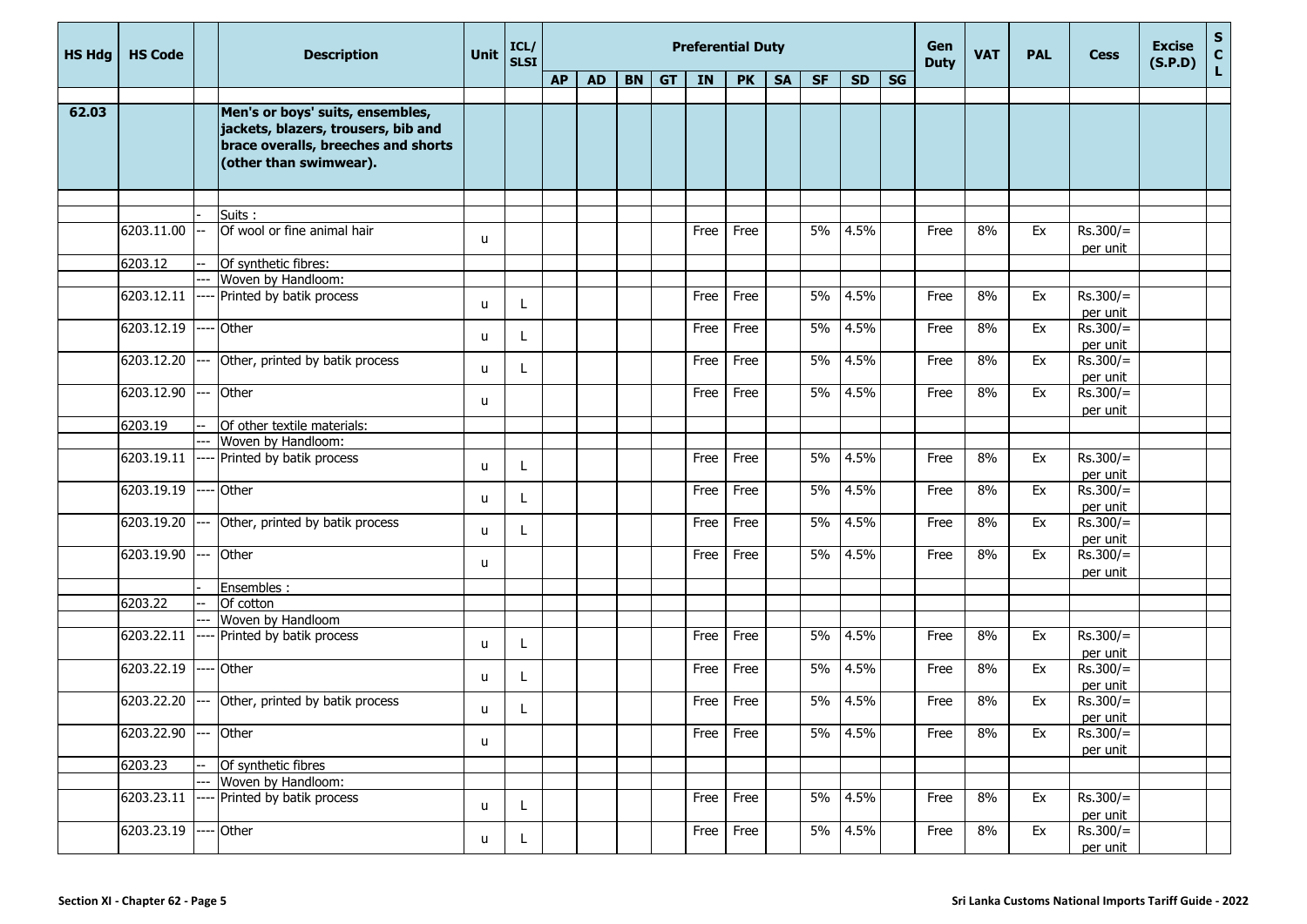| <b>HS Hdg</b> | <b>HS Code</b> |      | <b>Description</b>              | Unit         | ICL/<br><b>SLSI</b> |           |           |           |           | <b>Preferential Duty</b> |           |           |           |           | Gen<br><b>Duty</b> | <b>VAT</b> | <b>PAL</b> | <b>Cess</b> | <b>Excise</b><br>(S.P.D) | ${\sf s}$<br>$\mathbf c$ |    |
|---------------|----------------|------|---------------------------------|--------------|---------------------|-----------|-----------|-----------|-----------|--------------------------|-----------|-----------|-----------|-----------|--------------------|------------|------------|-------------|--------------------------|--------------------------|----|
|               |                |      |                                 |              |                     | <b>AP</b> | <b>AD</b> | <b>BN</b> | <b>GT</b> | IN                       | <b>PK</b> | <b>SA</b> | <b>SF</b> | <b>SD</b> | SG                 |            |            |             |                          |                          | L. |
|               |                |      |                                 |              |                     |           |           |           |           |                          |           |           |           |           |                    |            |            |             |                          |                          |    |
|               | 6203.23.20     |      | Other, printed by batik process | u            |                     |           |           |           |           | Free                     | Free      |           | 5%        | 4.5%      |                    | Free       | 8%         | Ex          | $Rs.300/=$               |                          |    |
|               | 6203.23.90     |      | Other                           |              |                     |           |           |           |           | Free                     | Free      |           | 5%        | 4.5%      |                    | Free       | 8%         | Ex          | per unit<br>$Rs.300/=$   |                          |    |
|               |                |      |                                 | u            |                     |           |           |           |           |                          |           |           |           |           |                    |            |            |             | per unit                 |                          |    |
|               | 6203.29        |      | Of other textile materials:     |              |                     |           |           |           |           |                          |           |           |           |           |                    |            |            |             |                          |                          |    |
|               |                |      | Woven by Handloom:              |              |                     |           |           |           |           |                          |           |           |           |           |                    |            |            |             |                          |                          |    |
|               | 6203.29.11     |      | Printed by batik process        | u            |                     |           |           |           |           | Free                     | Free      |           | 5%        | 4.5%      |                    | Free       | 8%         | Ex          | $Rs.300/=$<br>per unit   |                          |    |
|               | 6203.29.19     |      | Other                           | u            |                     |           |           |           |           | Free                     | Free      |           | 5%        | 4.5%      |                    | Free       | 8%         | Ex          | $Rs.300/=$<br>per unit   |                          |    |
|               | 6203.29.20     |      | Other, printed by batik process | u            |                     |           |           |           |           | Free                     | Free      |           | 5%        | 4.5%      |                    | Free       | 8%         | Ex          | $Rs.300/=$<br>per unit   |                          |    |
|               | 6203.29.90     |      | Other                           | u            |                     |           |           |           |           | Free                     | Free      |           | 5%        | 4.5%      |                    | Free       | 8%         | Ex          | $Rs.300/=$<br>per unit   |                          |    |
|               |                |      | Jackets and blazers :           |              |                     |           |           |           |           |                          |           |           |           |           |                    |            |            |             |                          |                          |    |
|               | 6203.31.00     |      | Of wool or fine animal hair     | u            |                     |           |           |           |           | Free                     | Free      |           | 5%        | 4.5%      |                    | Free       | 8%         | Ex          | $Rs.300/=$<br>per unit   |                          |    |
|               | 6203.32        | ÷÷   | Of cotton:                      |              |                     |           |           |           |           |                          |           |           |           |           |                    |            |            |             |                          |                          |    |
|               |                |      | Woven by Handloom:              |              |                     |           |           |           |           |                          |           |           |           |           |                    |            |            |             |                          |                          |    |
|               | 6203.32.11     |      | Printed by batik process        | u            |                     |           | Free      |           |           | Free                     | Free      |           | 5%        | 4.5%      |                    | Free       | 8%         | Ex          | $Rs.300/=$<br>per unit   |                          |    |
|               | 6203.32.19     |      | Other                           | u            |                     |           | Free      |           |           | Free                     | Free      |           | 5%        | 4.5%      |                    | Free       | 8%         | Ex          | $Rs.300/=$<br>per unit   |                          |    |
|               | 6203.32.20     |      | Other, printed by batik process | u            |                     |           | Free      |           |           | Free                     | Free      |           | 5%        | 4.5%      |                    | Free       | 8%         | Ex          | $Rs.300/=$<br>per unit   |                          |    |
|               | 6203.32.90     |      | Other                           | u            |                     |           | Free      |           |           | Free                     | Free      |           | 5%        | 4.5%      |                    | Free       | 8%         | Ex          | $Rs.300/=$<br>per unit   |                          |    |
|               | 6203.33        |      | Of synthetic fibres:            |              |                     |           |           |           |           |                          |           |           |           |           |                    |            |            |             |                          |                          |    |
|               |                |      | Woven by Handloom:              |              |                     |           |           |           |           |                          |           |           |           |           |                    |            |            |             |                          |                          |    |
|               | 6203.33.11     |      | Printed by batik process        | u            |                     |           | Free      |           |           | Free                     | Free      |           | 5%        | 4.5%      |                    | Free       | 8%         | Ex          | $Rs.300/=$<br>per unit   |                          |    |
|               | 6203.33.19     |      | Other                           | u            |                     |           | Free      |           |           | Free                     | Free      |           | 5%        | 4.5%      |                    | Free       | 8%         | Ex          | $Rs.300/=$<br>per unit   |                          |    |
|               | 6203.33.20     | --   | Other, printed by batik process | u            |                     |           | Free      |           |           | Free                     | Free      |           | 5%        | 4.5%      |                    | Free       | 8%         | Ex          | $Rs.300/=$<br>per unit   |                          |    |
|               | 6203.33.90     | $-$  | Other                           | u            |                     |           | Free      |           |           | Free                     | Free      |           | 5%        | 4.5%      |                    | Free       | 8%         | Ex          | $Rs.300/=$               |                          |    |
|               | 6203.39        | $-$  | Of other textile materials:     |              |                     |           |           |           |           |                          |           |           |           |           |                    |            |            |             | per unit                 |                          |    |
|               |                |      | Woven by Handloom:              |              |                     |           |           |           |           |                          |           |           |           |           |                    |            |            |             |                          |                          |    |
|               | 6203.39.11     |      | Printed by batik process        | u            |                     |           | Free      |           |           | Free                     | Free      |           | 5%        | 4.5%      |                    | Free       | 8%         | Ex          | $Rs.300/=$<br>per unit   |                          |    |
|               | 6203.39.19     |      | Other                           | u            |                     |           | Free      |           |           | Free                     | Free      |           | 5%        | 4.5%      |                    | Free       | 8%         | Ex          | $Rs.300/=$<br>per unit   |                          |    |
|               | 6203.39.20     |      | Other, printed by batik process | $\mathsf{u}$ |                     |           | Free      |           |           | Free                     | Free      |           | 5%        | 4.5%      |                    | Free       | 8%         | Ex          | $Rs.300/=$<br>per unit   |                          |    |
|               | 6203.39.90     | $--$ | Other                           | u            |                     |           | Free      |           |           | Free                     | Free      |           | 5%        | 4.5%      |                    | Free       | 8%         | Ex          | $Rs.300/=$<br>per unit   |                          |    |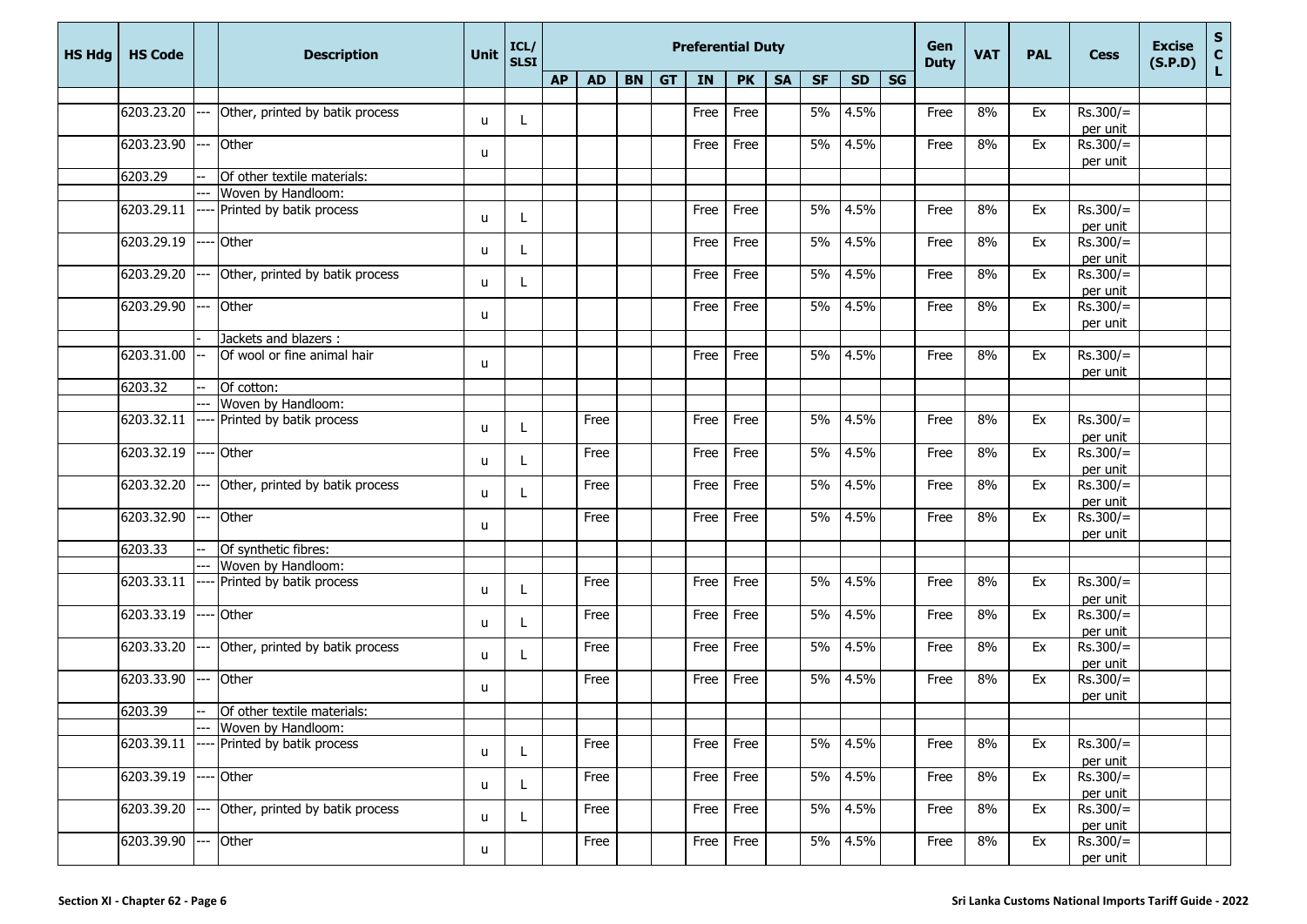| <b>HS Hdg</b> | <b>HS Code</b> |     | <b>Description</b>                                                                                                                                                              | <b>Unit</b>  | ICL/<br><b>SLSI</b> | <b>Preferential Duty</b> |           |  |         |      |           |           |           |           |           |             | <b>VAT</b> | <b>PAL</b> | <b>Cess</b>            | <b>Excise</b><br>(S.P.D) | $\frac{{\sf s}}{{\sf c}}$<br>Ĺ. |
|---------------|----------------|-----|---------------------------------------------------------------------------------------------------------------------------------------------------------------------------------|--------------|---------------------|--------------------------|-----------|--|---------|------|-----------|-----------|-----------|-----------|-----------|-------------|------------|------------|------------------------|--------------------------|---------------------------------|
|               |                |     |                                                                                                                                                                                 |              |                     | <b>AP</b>                | <b>AD</b> |  | $BN$ GT | IN   | <b>PK</b> | <b>SA</b> | <b>SF</b> | <b>SD</b> | <b>SG</b> | <b>Duty</b> |            |            |                        |                          |                                 |
|               |                |     |                                                                                                                                                                                 |              |                     |                          |           |  |         |      |           |           |           |           |           |             |            |            |                        |                          |                                 |
|               |                |     | Trousers, bib and brace overalls,                                                                                                                                               |              |                     |                          |           |  |         |      |           |           |           |           |           |             |            |            |                        |                          |                                 |
|               | 6203.41.00     |     | breeches and shorts :<br>Of wool or fine animal hair                                                                                                                            |              |                     |                          |           |  |         | Free | Free      |           | 5%        | 4.5%      |           | Free        | 8%         | Ex         | $Rs.300/=$             |                          |                                 |
|               |                |     |                                                                                                                                                                                 | u            |                     |                          |           |  |         |      |           |           |           |           |           |             |            |            | per unit               |                          |                                 |
|               | 6203.42        |     | Of cotton:                                                                                                                                                                      |              |                     |                          |           |  |         |      |           |           |           |           |           |             |            |            |                        |                          |                                 |
|               |                |     | Woven by Handloom:                                                                                                                                                              |              |                     |                          |           |  |         |      |           |           |           |           |           |             |            |            |                        |                          |                                 |
|               | 6203.42.11     |     | Printed by batik process                                                                                                                                                        | u            |                     |                          | Free      |  |         | Free | Free      |           | 5%        | 4.5%      |           | Free        | 8%         | Ex         | $Rs.300/=$<br>per unit |                          |                                 |
|               | 6203.42.19     |     | Other                                                                                                                                                                           | u            |                     |                          | Free      |  |         | Free | Free      |           | 5%        | 4.5%      |           | Free        | 8%         | Ex         | $Rs.300/=$<br>per unit |                          |                                 |
|               | 6203.42.20     |     | Other, printed by batik process                                                                                                                                                 | u            |                     |                          | Free      |  |         | Free | Free      |           | 5%        | 4.5%      |           | Free        | 8%         | Ex         | $Rs.300/=$<br>per unit |                          |                                 |
|               | 6203.42.90     |     | Other                                                                                                                                                                           | u            |                     |                          | Free      |  |         | Free | Free      |           | 5%        | 4.5%      |           | Free        | 8%         | Ex         | $Rs.300/=$<br>per unit |                          |                                 |
|               | 6203.43        |     | Of synthetic fibres:                                                                                                                                                            |              |                     |                          |           |  |         |      |           |           |           |           |           |             |            |            |                        |                          |                                 |
|               |                |     | Woven by Handloom:                                                                                                                                                              |              |                     |                          |           |  |         |      |           |           |           |           |           |             |            |            |                        |                          |                                 |
|               | 6203.43.11     |     | Printed by batik process                                                                                                                                                        | u            |                     |                          | Free      |  |         | Free | Free      |           | 5%        | 4.5%      |           | Free        | 8%         | Ex         | $Rs.300/=$<br>per unit |                          |                                 |
|               | 6203.43.19     |     | Other                                                                                                                                                                           | u            |                     |                          | Free      |  |         | Free | Free      |           | 5%        | 4.5%      |           | Free        | 8%         | Ex         | $Rs.300/=$<br>per unit |                          |                                 |
|               | 6203.43.20     | --- | Other, printed by batik process                                                                                                                                                 | u            |                     |                          | Free      |  |         | Free | Free      |           | 5%        | 4.5%      |           | Free        | 8%         | Ex         | $Rs.300/=$<br>per unit |                          |                                 |
|               | 6203.43.90 --- |     | Other                                                                                                                                                                           | u            |                     |                          | Free      |  |         | Free | Free      |           | 5%        | 4.5%      |           | Free        | 8%         | Ex         | $Rs.300/=$<br>per unit |                          |                                 |
|               | 6203.49        |     | Of other textile materials:                                                                                                                                                     |              |                     |                          |           |  |         |      |           |           |           |           |           |             |            |            |                        |                          |                                 |
|               |                |     | Woven by Handloom:                                                                                                                                                              |              |                     |                          |           |  |         |      |           |           |           |           |           |             |            |            |                        |                          |                                 |
|               | 6203.49.11     |     | Printed by batik process                                                                                                                                                        | u            |                     |                          | Free      |  |         | Free | Free      |           | 5%        | 4.5%      |           | Free        | 8%         | Ex         | $Rs.300/=$<br>per unit |                          |                                 |
|               | 6203.49.19     |     | Other                                                                                                                                                                           | u            |                     |                          | Free      |  |         | Free | Free      |           | 5%        | 4.5%      |           | Free        | 8%         | Ex         | $Rs.300/=$<br>per unit |                          |                                 |
|               | 6203.49.20     |     | Other, printed by batik process                                                                                                                                                 | u            |                     |                          | Free      |  |         | Free | Free      |           | 5%        | 4.5%      |           | Free        | 8%         | Ex         | $Rs.300/=$<br>per unit |                          |                                 |
|               | 6203.49.90     |     | Other                                                                                                                                                                           | u            |                     |                          | Free      |  |         | Free | Free      |           | 5%        | 4.5%      |           | Free        | 8%         | Ex         | $Rs.300/=$<br>per unit |                          |                                 |
|               |                |     |                                                                                                                                                                                 |              |                     |                          |           |  |         |      |           |           |           |           |           |             |            |            |                        |                          |                                 |
| 62.04         |                |     | Women's or girls' suits, ensembles,<br>jackets, blazers, dresses, skirts,<br>divided skirts, trousers, bib and<br>brace overalls, breeches and shorts<br>(other than swimwear). |              |                     |                          |           |  |         |      |           |           |           |           |           |             |            |            |                        |                          |                                 |
|               |                |     |                                                                                                                                                                                 |              |                     |                          |           |  |         |      |           |           |           |           |           |             |            |            |                        |                          |                                 |
|               |                |     | Suits:                                                                                                                                                                          |              |                     |                          |           |  |         |      |           |           |           |           |           |             |            |            |                        |                          |                                 |
|               | 6204.11.00     |     | Of wool or fine animal hair                                                                                                                                                     | $\mathsf{u}$ |                     |                          |           |  |         | Free | Free      |           |           | 5% 4.5%   |           | Free        | 8%         | Ex         | $Rs.300/=$<br>per unit |                          |                                 |
|               | 6204.12        |     | Of cotton:                                                                                                                                                                      |              |                     |                          |           |  |         |      |           |           |           |           |           |             |            |            |                        |                          |                                 |
|               |                |     | Woven by Handloom:                                                                                                                                                              |              |                     |                          |           |  |         |      |           |           |           |           |           |             |            |            |                        |                          |                                 |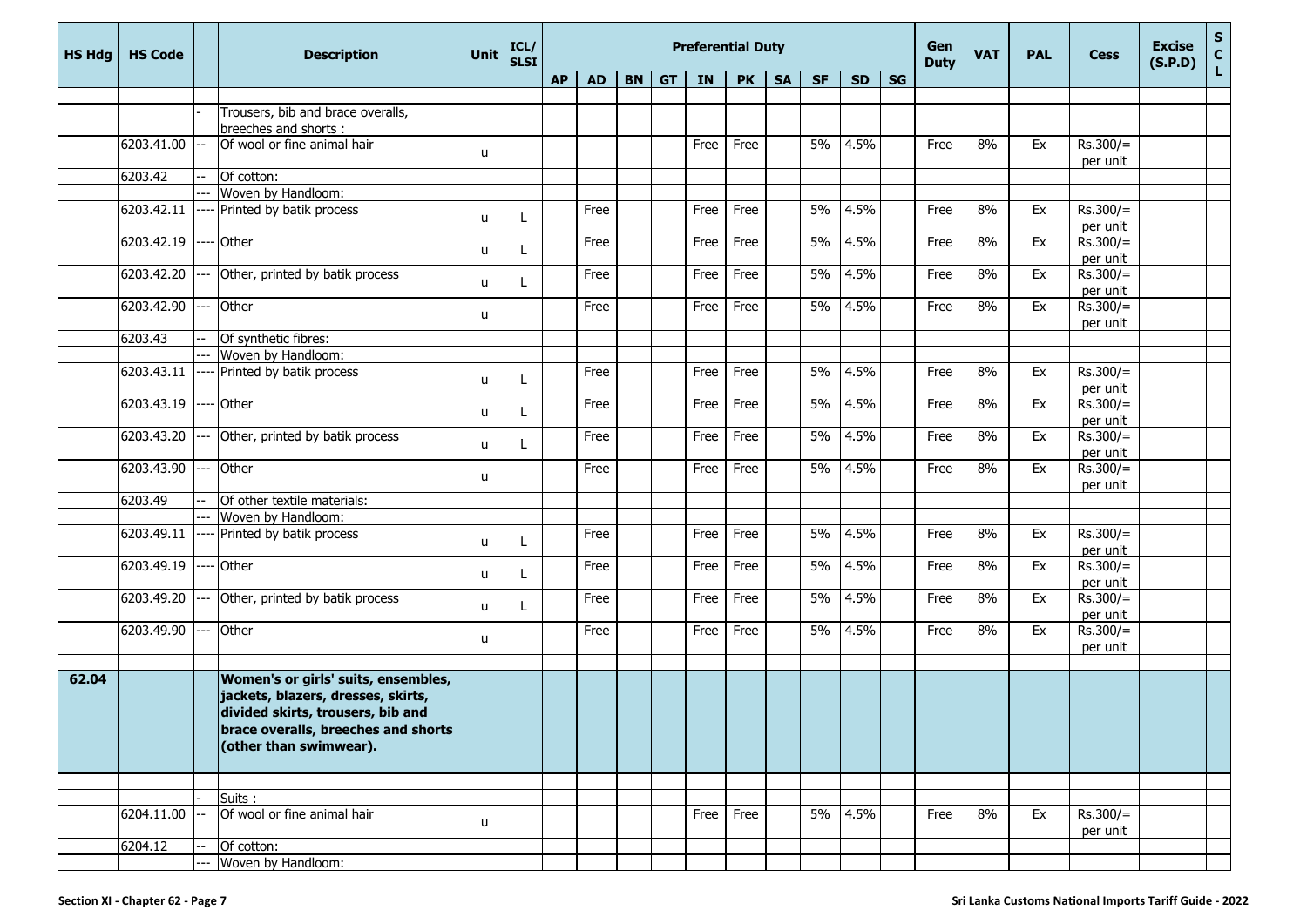| <b>HS Hdg</b> | <b>HS Code</b> |      | <b>Description</b>                             | <b>Unit</b>  | ICL/<br><b>SLSI</b> |           | <b>Preferential Duty</b> |           |           |             |           |           |           |           |    |      | <b>VAT</b> | <b>PAL</b> | <b>Cess</b>            | <b>Excise</b><br>(S.P.D) | S<br>$\mathbf c$ |
|---------------|----------------|------|------------------------------------------------|--------------|---------------------|-----------|--------------------------|-----------|-----------|-------------|-----------|-----------|-----------|-----------|----|------|------------|------------|------------------------|--------------------------|------------------|
|               |                |      |                                                |              |                     | <b>AP</b> | <b>AD</b>                | <b>BN</b> | <b>GT</b> | IN          | <b>PK</b> | <b>SA</b> | <b>SF</b> | <b>SD</b> | SG |      |            |            |                        |                          | L                |
|               |                |      |                                                |              |                     |           |                          |           |           |             |           |           |           |           |    |      |            |            |                        |                          |                  |
|               | 6204.12.11     |      | Printed by batik process                       | u            |                     |           |                          |           |           | Free        | Free      |           | 5%        | 4.5%      |    | Free | 8%         | Ex         | $Rs.300/=$             |                          |                  |
|               | 6204.12.19     |      | Other                                          |              |                     |           |                          |           |           | Free        | Free      |           | 5%        | 4.5%      |    |      |            | Ex         | per unit<br>$Rs.300/=$ |                          |                  |
|               |                |      |                                                | u            |                     |           |                          |           |           |             |           |           |           |           |    | Free | 8%         |            | per unit               |                          |                  |
|               | 6204.12.20     |      | Other, printed by batik process                |              |                     |           |                          |           |           | Free        | Free      |           | 5%        | 4.5%      |    | Free | 8%         | Ex         | $Rs.300/=$             |                          |                  |
|               |                |      |                                                | u            |                     |           |                          |           |           |             |           |           |           |           |    |      |            |            | per unit               |                          |                  |
|               | 6204.12.90     | ---  | <b>Other</b>                                   |              |                     |           |                          |           |           | Free        | Free      |           | 5%        | 4.5%      |    | Free | 8%         | Ex         | $Rs.300/=$             |                          |                  |
|               |                |      |                                                | u            |                     |           |                          |           |           |             |           |           |           |           |    |      |            |            | per unit               |                          |                  |
|               | 6204.13        |      | Of synthetic fibres:                           |              |                     |           |                          |           |           |             |           |           |           |           |    |      |            |            |                        |                          |                  |
|               |                |      | Woven by Handloom:                             |              |                     |           |                          |           |           |             |           |           |           |           |    |      |            |            |                        |                          |                  |
|               | 6204.13.11     |      | Printed by batik process                       | u            |                     |           |                          |           |           | Free        | Free      |           | 5%        | 4.5%      |    | Free | 8%         | Ex         | $Rs.300/=$             |                          |                  |
|               |                |      |                                                |              |                     |           |                          |           |           |             |           |           |           |           |    |      |            |            | per unit               |                          |                  |
|               | 6204.13.19     |      | Other                                          | u            |                     |           |                          |           |           | Free        | Free      |           | 5%        | 4.5%      |    | Free | 8%         | Ex         | $Rs.300/=$             |                          |                  |
|               | 6204.13.20     | $--$ | Other, printed by batik process                |              |                     |           |                          |           |           | Free        | Free      |           | 5%        | 4.5%      |    | Free | 8%         | Ex         | per unit<br>$Rs.300/=$ |                          |                  |
|               |                |      |                                                | u            |                     |           |                          |           |           |             |           |           |           |           |    |      |            |            | per unit               |                          |                  |
|               | 6204.13.90     |      | Other                                          |              |                     |           |                          |           |           | Free        | Free      |           | 5%        | 4.5%      |    | Free | 8%         | Ex         | $Rs.300/=$             |                          |                  |
|               |                |      |                                                | u            |                     |           |                          |           |           |             |           |           |           |           |    |      |            |            | per unit               |                          |                  |
|               | 6204.19        |      | Of other textile materials:                    |              |                     |           |                          |           |           |             |           |           |           |           |    |      |            |            |                        |                          |                  |
|               |                | ---  | Woven by Handloom                              |              |                     |           |                          |           |           |             |           |           |           |           |    |      |            |            |                        |                          |                  |
|               | 6204.19.11     |      | Printed by batik process                       | u            |                     |           |                          |           |           | Free        | Free      |           | 5%        | 4.5%      |    | Free | 8%         | Ex         | $Rs.300/=$             |                          |                  |
|               |                |      |                                                |              |                     |           |                          |           |           |             |           |           |           |           |    |      |            |            | per unit               |                          |                  |
|               | 6204.19.19     |      | Other                                          | u            |                     |           |                          |           |           | Free        | Free      |           | 5%        | 4.5%      |    | Free | 8%         | Ex         | $Rs.300/=$             |                          |                  |
|               |                |      |                                                |              |                     |           |                          |           |           |             |           |           |           |           |    |      |            |            | per unit               |                          |                  |
|               | 6204.19.20     | ---  | Other, printed by batik process                | u            |                     |           |                          |           |           | Free        | Free      |           | 5%        | 4.5%      |    | Free | 8%         | Ex         | $Rs.300/=$             |                          |                  |
|               | 6204.19.90     |      | Other                                          |              |                     |           |                          |           |           | Free        | Free      |           | 5%        | 4.5%      |    | Free | 8%         | Ex         | per unit<br>$Rs.300/=$ |                          |                  |
|               |                |      |                                                | u            |                     |           |                          |           |           |             |           |           |           |           |    |      |            |            | per unit               |                          |                  |
|               |                |      | Ensembles :                                    |              |                     |           |                          |           |           |             |           |           |           |           |    |      |            |            |                        |                          |                  |
|               | 6204.21.00     |      | Of wool or fine animal hair                    |              |                     |           |                          |           |           | Free        | Free      |           | 5%        | 4.5%      |    | Free | 8%         | Ex         | $Rs.300/=$             |                          |                  |
|               |                |      |                                                | u            |                     |           |                          |           |           |             |           |           |           |           |    |      |            |            | per unit               |                          |                  |
|               | 6204.22        | L.   | Of cotton:                                     |              |                     |           |                          |           |           |             |           |           |           |           |    |      |            |            |                        |                          |                  |
|               |                |      | Woven by Handloom:                             |              |                     |           |                          |           |           |             |           |           |           |           |    |      |            |            |                        |                          |                  |
|               | 6204.22.11     |      | Printed by batik process                       | u            |                     |           |                          |           |           | Free        | Free      |           | 5%        | 4.5%      |    | Free | 8%         | Ex         | $Rs.300/=$             |                          |                  |
|               |                |      |                                                |              |                     |           |                          |           |           |             |           |           |           |           |    |      |            |            | per unit               |                          |                  |
|               | 6204.22.19     |      | Other                                          | u            |                     |           |                          |           |           | Free        | Free      |           | 5%        | 4.5%      |    | Free | 8%         | Ex         | $Rs.300/=$             |                          |                  |
|               |                |      | 6204.22.20 --- Other, printed by batik process |              |                     |           |                          |           |           |             | Free      |           | 5%        | 4.5%      |    |      | 8%         | Ex         | per unit<br>$Rs.300/=$ |                          |                  |
|               |                |      |                                                | u            |                     |           |                          |           |           | Free        |           |           |           |           |    | Free |            |            | per unit               |                          |                  |
|               | 6204.22.90     |      | Other                                          |              |                     |           |                          |           |           | Free        | Free      |           | 5%        | 4.5%      |    | Free | 8%         | Ex         | $Rs.300/=$             |                          |                  |
|               |                |      |                                                | u.           |                     |           |                          |           |           |             |           |           |           |           |    |      |            |            | per unit               |                          |                  |
|               | 6204.23        |      | Of synthetic fibres:                           |              |                     |           |                          |           |           |             |           |           |           |           |    |      |            |            |                        |                          |                  |
|               |                | $-$  | Woven by Handloom:                             |              |                     |           |                          |           |           |             |           |           |           |           |    |      |            |            |                        |                          |                  |
|               | 6204.23.11     |      | Printed by batik process                       | $\mathsf{u}$ | L.                  |           |                          |           |           | Free        | Free      |           | 5%        | 4.5%      |    | Free | 8%         | Ex         | $Rs.300/=$             |                          |                  |
|               |                |      |                                                |              |                     |           |                          |           |           |             |           |           |           |           |    |      |            |            | per unit               |                          |                  |
|               | 6204.23.19     |      | Other                                          | u            | L.                  |           |                          |           |           | <b>Free</b> | Free      |           | 5%        | 4.5%      |    | Free | 8%         | Ex         | $Rs.300/=$             |                          |                  |
|               |                |      |                                                |              |                     |           |                          |           |           |             |           |           |           |           |    |      |            |            | per unit               |                          |                  |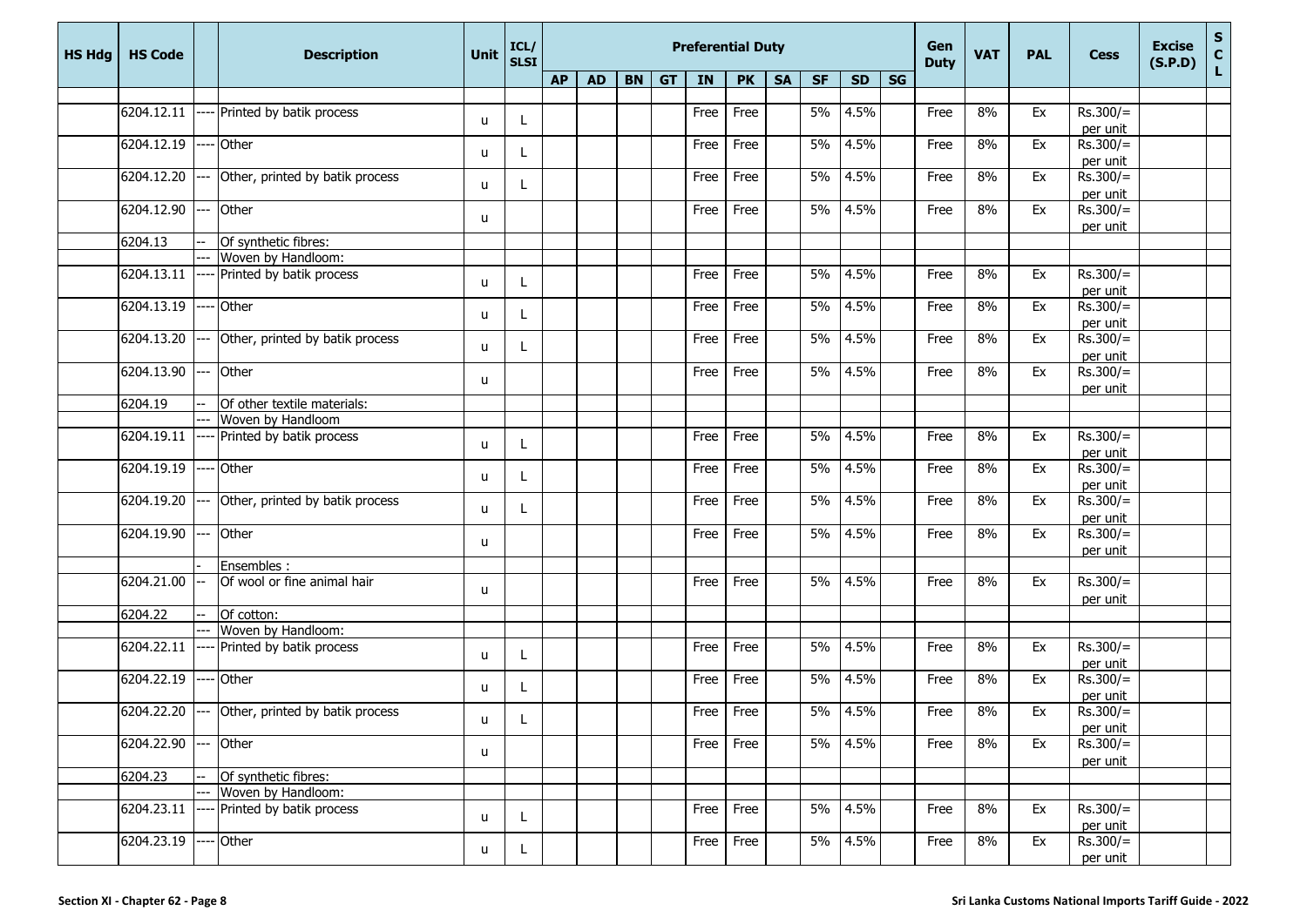| <b>HS Hdg</b> | <b>HS Code</b> |      | <b>Description</b>              | Unit         | ICL/<br><b>SLSI</b> |           |           |    |           | <b>Preferential Duty</b> |           |           |           |           | Gen<br><b>Duty</b> | <b>VAT</b> | <b>PAL</b> | <b>Cess</b> | <b>Excise</b><br>(S.P.D) | ${\sf s}$<br>$\mathbf c$ |    |
|---------------|----------------|------|---------------------------------|--------------|---------------------|-----------|-----------|----|-----------|--------------------------|-----------|-----------|-----------|-----------|--------------------|------------|------------|-------------|--------------------------|--------------------------|----|
|               |                |      |                                 |              |                     | <b>AP</b> | <b>AD</b> | BN | <b>GT</b> | IN                       | <b>PK</b> | <b>SA</b> | <b>SF</b> | <b>SD</b> | SG                 |            |            |             |                          |                          | L. |
|               |                |      |                                 |              |                     |           |           |    |           |                          |           |           |           |           |                    |            |            |             |                          |                          |    |
|               | 6204.23.20     |      | Other, printed by batik process | u            |                     |           |           |    |           | Free                     | Free      |           | 5%        | 4.5%      |                    | Free       | 8%         | Ex          | $Rs.300/=$               |                          |    |
|               | 6204.23.90     |      | Other                           |              |                     |           |           |    |           | Free                     | Free      |           | 5%        | 4.5%      |                    | Free       | 8%         | Ex          | per unit<br>$Rs.300/=$   |                          |    |
|               |                |      |                                 | u            |                     |           |           |    |           |                          |           |           |           |           |                    |            |            |             | per unit                 |                          |    |
|               | 6204.29        |      | Of other textile materials:     |              |                     |           |           |    |           |                          |           |           |           |           |                    |            |            |             |                          |                          |    |
|               |                |      | Woven by Handloom:              |              |                     |           |           |    |           |                          |           |           |           |           |                    |            |            |             |                          |                          |    |
|               | 6204.29.11     |      | Printed by batik process        | u            |                     |           |           |    |           | Free                     | Free      |           | 5%        | 4.5%      |                    | Free       | 8%         | Ex          | $Rs.300/=$<br>per unit   |                          |    |
|               | 6204.29.19     |      | Other                           | u            |                     |           |           |    |           | Free                     | Free      |           | 5%        | 4.5%      |                    | Free       | 8%         | Ex          | $Rs.300/=$<br>per unit   |                          |    |
|               | 6204.29.20     |      | Other, printed by batik process | u            |                     |           |           |    |           | Free                     | Free      |           | 5%        | 4.5%      |                    | Free       | 8%         | Ex          | $Rs.300/=$<br>per unit   |                          |    |
|               | 6204.29.90     |      | Other                           | u            |                     |           |           |    |           | Free                     | Free      |           | 5%        | 4.5%      |                    | Free       | 8%         | Ex          | $Rs.300/=$<br>per unit   |                          |    |
|               |                |      | Jackets and blazers :           |              |                     |           |           |    |           |                          |           |           |           |           |                    |            |            |             |                          |                          |    |
|               | 6204.31.00     |      | Of wool or fine animal hair     | u            |                     |           |           |    |           | Free                     | Free      |           | 5%        | 4.5%      |                    | Free       | 8%         | Ex          | $Rs.300/=$<br>per unit   |                          |    |
|               | 6204.32        | ÷÷   | Of cotton:                      |              |                     |           |           |    |           |                          |           |           |           |           |                    |            |            |             |                          |                          |    |
|               |                |      | Woven by Handloom:              |              |                     |           |           |    |           |                          |           |           |           |           |                    |            |            |             |                          |                          |    |
|               | 6204.32.11     |      | Printed by batik process        | u            |                     |           | Free      |    |           | Free                     | Free      |           | 5%        | 4.5%      |                    | Free       | 8%         | Ex          | $Rs.300/=$<br>per unit   |                          |    |
|               | 6204.32.19     |      | Other                           | u            |                     |           | Free      |    |           | Free                     | Free      |           | 5%        | 4.5%      |                    | Free       | 8%         | Ex          | $Rs.300/=$<br>per unit   |                          |    |
|               | 6204.32.20     |      | Other, printed by batik process | u            |                     |           | Free      |    |           | Free                     | Free      |           | 5%        | 4.5%      |                    | Free       | 8%         | Ex          | $Rs.300/=$<br>per unit   |                          |    |
|               | 6204.32.90     |      | Other                           | u            |                     |           | Free      |    |           | Free                     | Free      |           | 5%        | 4.5%      |                    | Free       | 8%         | Ex          | $Rs.300/=$<br>per unit   |                          |    |
|               | 6204.33        |      | Of synthetic fibres:            |              |                     |           |           |    |           |                          |           |           |           |           |                    |            |            |             |                          |                          |    |
|               |                |      | Woven by Handloom:              |              |                     |           |           |    |           |                          |           |           |           |           |                    |            |            |             |                          |                          |    |
|               | 6204.33.11     |      | Printed by batik process        | u            |                     |           | Free      |    |           | Free                     | Free      |           | 5%        | 4.5%      |                    | Free       | 8%         | Ex          | $Rs.300/=$<br>per unit   |                          |    |
|               | 6204.33.19     |      | Other                           | u            |                     |           | Free      |    |           | Free                     | Free      |           | 5%        | 4.5%      |                    | Free       | 8%         | Ex          | $Rs.300/=$<br>per unit   |                          |    |
|               | 6204.33.20     | --   | Other, printed by batik process | u            |                     |           | Free      |    |           | Free                     | Free      |           | 5%        | 4.5%      |                    | Free       | 8%         | Ex          | $Rs.300/=$<br>per unit   |                          |    |
|               | 6204.33.90     | $-$  | Other                           | u            |                     |           | Free      |    |           | Free                     | Free      |           | 5%        | 4.5%      |                    | Free       | 8%         | Ex          | $Rs.300/=$<br>per unit   |                          |    |
|               | 6204.39        | $-$  | Of other textile materials:     |              |                     |           |           |    |           |                          |           |           |           |           |                    |            |            |             |                          |                          |    |
|               |                |      | Woven by Handloom:              |              |                     |           |           |    |           |                          |           |           |           |           |                    |            |            |             |                          |                          |    |
|               | 6204.39.11     |      | Printed by batik process        | u            |                     |           | Free      |    |           | Free                     | Free      |           | 5%        | 4.5%      |                    | Free       | 8%         | Ex          | $Rs.300/=$<br>per unit   |                          |    |
|               | 6204.39.19     |      | Other                           | u            |                     |           | Free      |    |           | Free                     | Free      |           | 5%        | 4.5%      |                    | Free       | 8%         | Ex          | $Rs.300/=$<br>per unit   |                          |    |
|               | 6204.39.20     |      | Other, printed by batik process | $\mathsf{u}$ |                     |           | Free      |    |           | Free                     | Free      |           | 5%        | 4.5%      |                    | Free       | 8%         | Ex          | $Rs.300/=$<br>per unit   |                          |    |
|               | 6204.39.90     | $--$ | Other                           | u            |                     |           | Free      |    |           | Free                     | Free      |           | 5%        | 4.5%      |                    | Free       | 8%         | Ex          | $Rs.300/=$<br>per unit   |                          |    |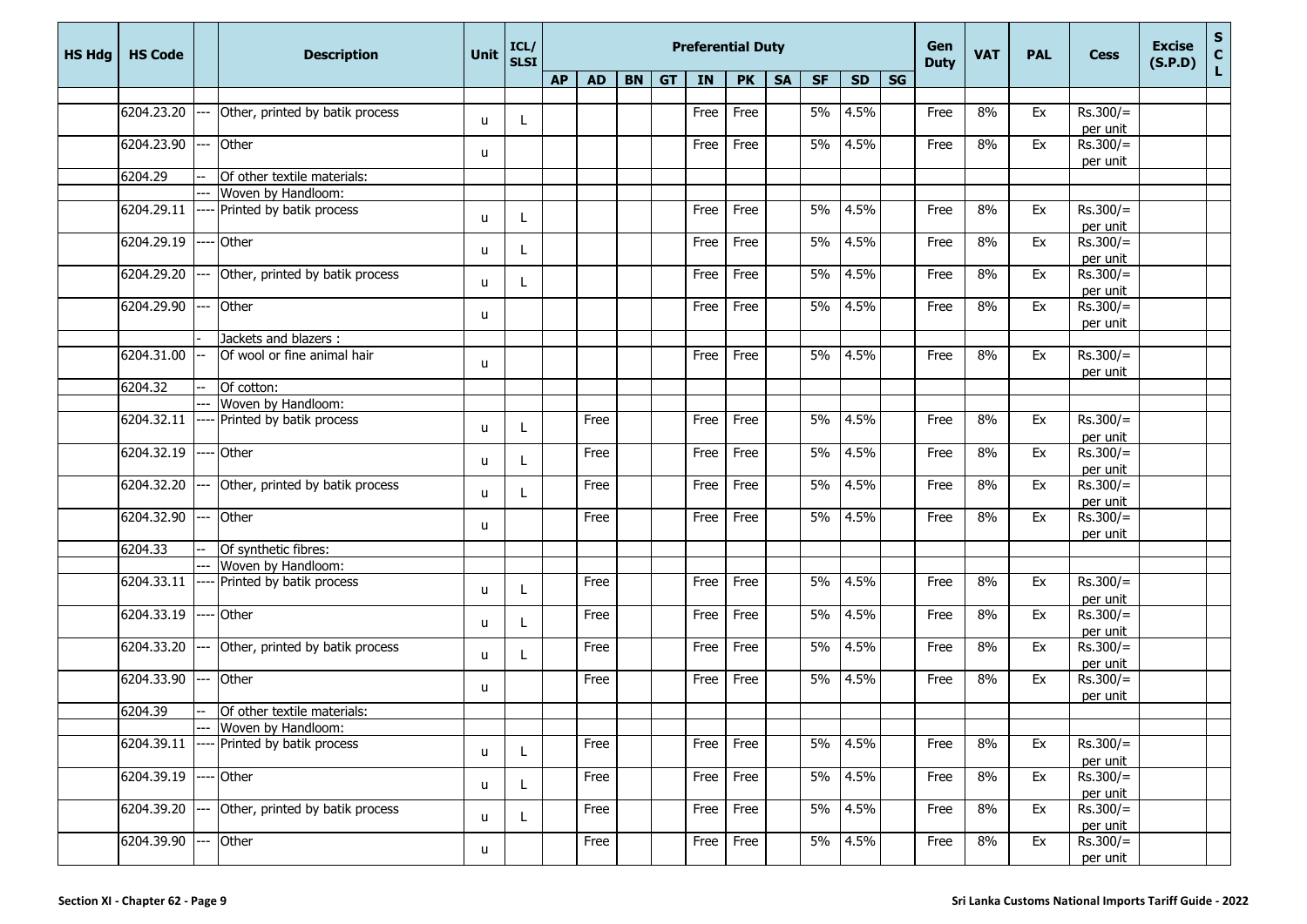| <b>HS Hdg</b> | <b>HS Code</b>  |         | <b>Description</b>               | <b>Unit</b> | ICL/<br><b>SLSI</b> |           |           |         | <b>Preferential Duty</b> |           |           |           |           |    | Gen<br><b>Duty</b> | <b>VAT</b> | <b>PAL</b> | <b>Cess</b>            | <b>Excise</b><br>(S.P.D) | $\boldsymbol{\mathsf{s}}$<br>$\mathbf c$ |
|---------------|-----------------|---------|----------------------------------|-------------|---------------------|-----------|-----------|---------|--------------------------|-----------|-----------|-----------|-----------|----|--------------------|------------|------------|------------------------|--------------------------|------------------------------------------|
|               |                 |         |                                  |             |                     | <b>AP</b> | <b>AD</b> | $BN$ GT | IN                       | <b>PK</b> | <b>SA</b> | <b>SF</b> | <b>SD</b> | SG |                    |            |            |                        |                          | L                                        |
|               |                 |         |                                  |             |                     |           |           |         |                          |           |           |           |           |    |                    |            |            |                        |                          |                                          |
|               |                 |         | Dresses:                         |             |                     |           |           |         |                          |           |           |           |           |    |                    |            |            |                        |                          |                                          |
|               | 6204.41.00      |         | Of wool or fine animal hair      | u           |                     |           |           |         | Free                     | Free      |           | 5%        | 4.5%      |    | Free               | 8%         | Ex         | $Rs.300/=$             |                          |                                          |
|               | 6204.42         |         |                                  |             |                     |           |           |         |                          |           |           |           |           |    |                    |            |            | per unit               |                          |                                          |
|               |                 |         | Of cotton:<br>Woven by Handloom: |             |                     |           |           |         |                          |           |           |           |           |    |                    |            |            |                        |                          |                                          |
|               | 6204.42.11      |         | Printed by batik process         |             |                     |           |           |         | Free                     | Free      |           | 5%        | 4.5%      |    | Free               | 8%         | Ex         | $Rs.300/=$             |                          |                                          |
|               |                 |         |                                  | u           |                     |           |           |         |                          |           |           |           |           |    |                    |            |            | per unit               |                          |                                          |
|               | 6204.42.19      |         | Other                            |             |                     |           |           |         | Free                     | Free      |           | 5%        | 4.5%      |    | Free               | 8%         | Ex         | $Rs.300/=$             |                          |                                          |
|               |                 |         |                                  | u           |                     |           |           |         |                          |           |           |           |           |    |                    |            |            | per unit               |                          |                                          |
|               | 6204.42.20      |         | Other, printed by batik process  |             |                     |           |           |         | Free                     | Free      |           | 5%        | 4.5%      |    | Free               | 8%         | Ex         | $Rs.300/=$             |                          |                                          |
|               |                 |         |                                  | u           | L                   |           |           |         |                          |           |           |           |           |    |                    |            |            | per unit               |                          |                                          |
|               | 6204.42.90      |         | Other                            |             |                     |           |           |         | Free                     | Free      |           | 5%        | 4.5%      |    | Free               | 8%         | Ex         | $Rs.300/=$             |                          |                                          |
|               |                 |         |                                  | u           |                     |           |           |         |                          |           |           |           |           |    |                    |            |            | per unit               |                          |                                          |
|               | 6204.43         |         | Of synthetic fibres:             |             |                     |           |           |         |                          |           |           |           |           |    |                    |            |            |                        |                          |                                          |
|               |                 |         | Woven by Handloom:               |             |                     |           |           |         |                          |           |           |           |           |    |                    |            |            |                        |                          |                                          |
|               | 6204.43.11      |         | Printed by batik process         | u           | L                   |           |           |         | Free                     | Free      |           | 5%        | 4.5%      |    | Free               | 8%         | Ex         | $Rs.300/=$             |                          |                                          |
|               |                 |         |                                  |             |                     |           |           |         |                          |           |           |           |           |    |                    |            |            | per unit               |                          |                                          |
|               | 6204.43.19      |         | Other                            | u           |                     |           |           |         | Free                     | Free      |           | 5%        | 4.5%      |    | Free               | 8%         | Ex         | $Rs.300/=$             |                          |                                          |
|               |                 |         |                                  |             |                     |           |           |         |                          |           |           |           |           |    |                    |            |            | per unit               |                          |                                          |
|               | 6204.43.20      | <u></u> | Other, printed by batik process  | u           |                     |           |           |         | Free                     | Free      |           | 5%        | 4.5%      |    | Free               | 8%         | Ex         | $Rs.300/=$             |                          |                                          |
|               |                 |         |                                  |             |                     |           |           |         |                          |           |           |           |           |    |                    |            |            | per unit               |                          |                                          |
|               | 6204.43.90      |         | Other                            | u           |                     |           |           |         | Free                     | Free      |           | 5%        | 4.5%      |    | Free               | 8%         | Ex         | $Rs.300/=$             |                          |                                          |
|               |                 |         |                                  |             |                     |           |           |         |                          |           |           |           |           |    |                    |            |            | per unit               |                          |                                          |
|               | 6204.44.00      |         | Of artificial fibres:            |             |                     |           |           |         |                          |           |           |           |           |    |                    |            |            |                        |                          |                                          |
|               | 6204.44.11      |         | Woven by Handloom                |             |                     |           |           |         |                          | Free      |           | 5%        | 4.5%      |    |                    | 8%         |            |                        |                          |                                          |
|               |                 |         | Printed by batik process         | u           |                     |           |           |         | Free                     |           |           |           |           |    | Free               |            | Ex         | $Rs.300/=$             |                          |                                          |
|               | 6204.44.19      |         | Other                            |             |                     |           |           |         | Free                     | Free      |           | 5%        | 4.5%      |    | Free               | 8%         | Ex         | per unit<br>$Rs.300/=$ |                          |                                          |
|               |                 |         |                                  | u           |                     |           |           |         |                          |           |           |           |           |    |                    |            |            | per unit               |                          |                                          |
|               | 6204.44.20      | ---     | Other, printed by batik process  |             |                     |           |           |         | Free                     | Free      |           | 5%        | 4.5%      |    | Free               | 8%         | Ex         | $Rs.300/=$             |                          |                                          |
|               |                 |         |                                  | u           |                     |           |           |         |                          |           |           |           |           |    |                    |            |            | per unit               |                          |                                          |
|               | 6204.44.90      |         | Other                            |             |                     |           |           |         | Free                     | Free      |           | 5%        | 4.5%      |    | Free               | 8%         | Ex         | $Rs.300/=$             |                          |                                          |
|               |                 |         |                                  | u           |                     |           |           |         |                          |           |           |           |           |    |                    |            |            | per unit               |                          |                                          |
|               | 6204.49.00      |         | Of other textile materials:      |             |                     |           |           |         |                          |           |           |           |           |    |                    |            |            |                        |                          |                                          |
|               |                 |         | Woven by Handloom                |             |                     |           |           |         |                          |           |           |           |           |    |                    |            |            |                        |                          |                                          |
|               | 6204.49.11      |         | Printed by batik process         | u           |                     |           |           |         | Free                     | Free      |           | 5%        | 4.5%      |    | Free               | 8%         | Ex         | $Rs.300/=$             |                          |                                          |
|               |                 |         |                                  |             |                     |           |           |         |                          |           |           |           |           |    |                    |            |            | per unit               |                          |                                          |
|               | 6204.49.19      |         | Other                            | u           |                     |           |           |         | Free                     | Free      |           | 5%        | 4.5%      |    | Free               | 8%         | Ex         | $Rs.300/=$             |                          |                                          |
|               |                 |         |                                  |             |                     |           |           |         |                          |           |           |           |           |    |                    |            |            | per unit               |                          |                                          |
|               | 6204.49.20      | ---     | Other, printed by batik process  | u           |                     |           |           |         | Free                     | Free      |           | 5%        | 4.5%      |    | Free               | 8%         | Ex         | $Rs.300/=$             |                          |                                          |
|               |                 |         |                                  |             |                     |           |           |         |                          |           |           |           |           |    |                    |            |            | per unit               |                          |                                          |
|               | 6204.49.90      | ---     | Other                            | u           |                     |           |           |         | Free                     | Free      |           | 5%        | 4.5%      |    | Free               | 8%         | Ex         | $Rs.300/=$             |                          |                                          |
|               |                 |         |                                  |             |                     |           |           |         |                          |           |           |           |           |    |                    |            |            | per unit               |                          |                                          |
|               |                 |         | Skirts and divided skirts :      |             |                     |           |           |         |                          |           |           |           |           |    |                    |            |            |                        |                          |                                          |
|               | 6204.51.00      |         | Of wool or fine animal hair      | u           |                     |           |           |         | Free                     | Free      |           | 5%        | 4.5%      |    | Free               | 8%         | Ex         | $Rs.300/=$<br>per unit |                          |                                          |
|               | $6204.52.00$ -- |         | Of cotton:                       |             |                     |           |           |         |                          |           |           |           |           |    |                    |            |            |                        |                          |                                          |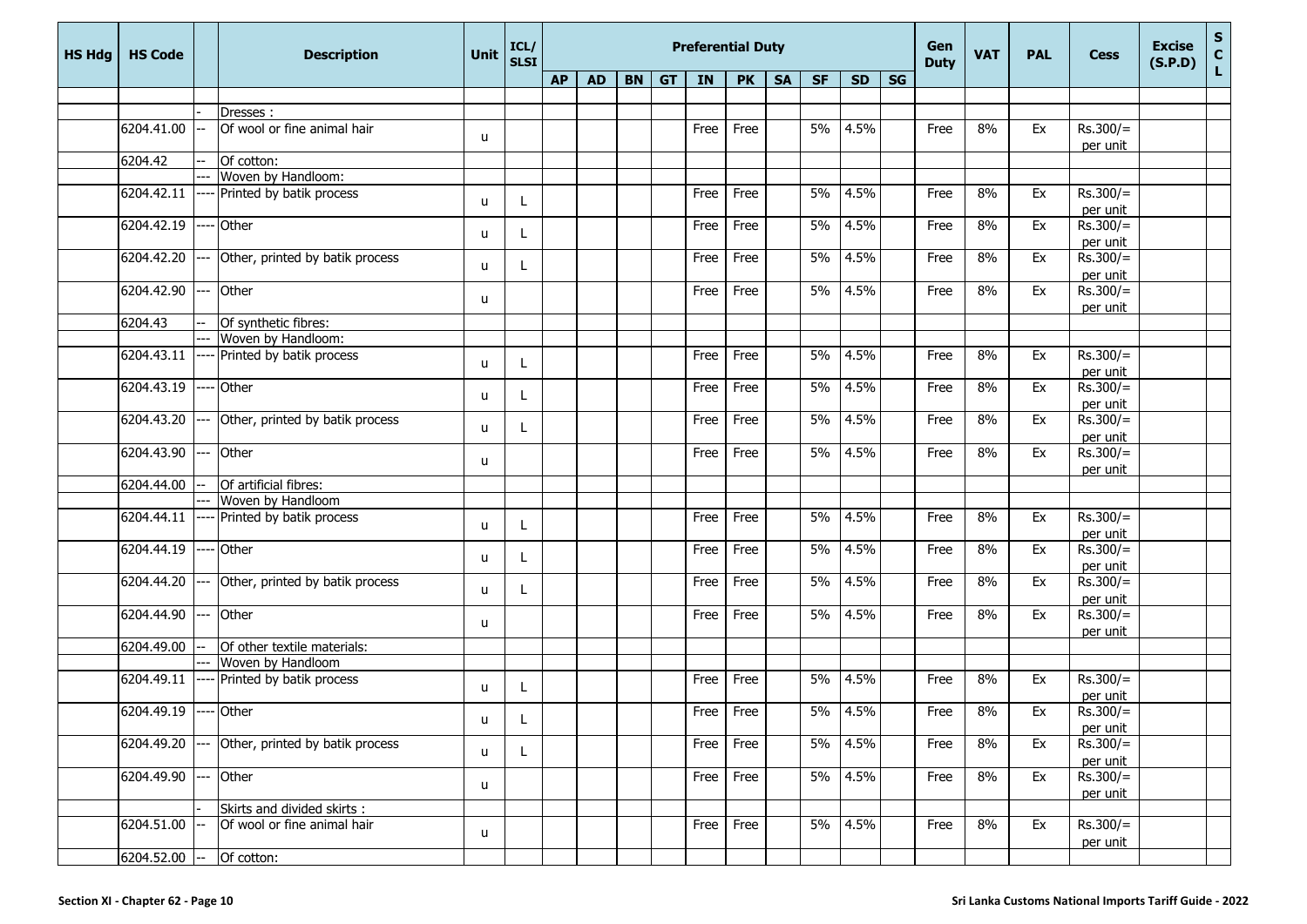| <b>HS Hdg</b> | <b>HS Code</b> |     | <b>Description</b>                         | <b>Unit</b> | ICL/<br><b>SLSI</b> |           |           |       | <b>Preferential Duty</b> |             |           |           |           |    | Gen<br><b>Duty</b> | <b>VAT</b> | <b>PAL</b> | <b>Cess</b>            | <b>Excise</b><br>(S.P.D) | $\mathbf S$<br>$\mathbf c$ |
|---------------|----------------|-----|--------------------------------------------|-------------|---------------------|-----------|-----------|-------|--------------------------|-------------|-----------|-----------|-----------|----|--------------------|------------|------------|------------------------|--------------------------|----------------------------|
|               |                |     |                                            |             |                     | <b>AP</b> | <b>AD</b> | BN GT | IN                       | <b>PK</b>   | <b>SA</b> | <b>SF</b> | <b>SD</b> | SG |                    |            |            |                        |                          | L                          |
|               |                |     |                                            |             |                     |           |           |       |                          |             |           |           |           |    |                    |            |            |                        |                          |                            |
|               |                | --- | Woven by Handloom:                         |             |                     |           |           |       |                          |             |           |           |           |    |                    |            |            |                        |                          |                            |
|               | 6204.52.11     |     | Printed by batik process                   | u           |                     |           |           |       | Free                     | Free        |           | 5%        | 4.5%      |    | Free               | 8%         | Ex         | $Rs.300/=$             |                          |                            |
|               |                |     |                                            |             |                     |           |           |       |                          |             |           |           |           |    |                    |            |            | per unit               |                          |                            |
|               | 6204.52.19     |     | Other                                      | u           |                     |           |           |       | Free                     | Free        |           | 5%        | 4.5%      |    | Free               | 8%         | Ex         | $Rs.300/=$             |                          |                            |
|               | 6204.52.20     |     |                                            |             |                     |           |           |       | Free                     | Free        |           | 5%        | 4.5%      |    | Free               | 8%         | Ex         | per unit<br>$Rs.300/=$ |                          |                            |
|               |                |     | Other, printed by batik process            | u           |                     |           |           |       |                          |             |           |           |           |    |                    |            |            | per unit               |                          |                            |
|               | 6204.52.90     |     | Other                                      |             |                     |           |           |       | Free                     | Free        |           | 5%        | 4.5%      |    | Free               | 8%         | Ex         | $Rs.300/=$             |                          |                            |
|               |                |     |                                            | u           |                     |           |           |       |                          |             |           |           |           |    |                    |            |            | per unit               |                          |                            |
|               | 6204.53.00     |     | Of synthetic fibres:                       |             |                     |           |           |       |                          |             |           |           |           |    |                    |            |            |                        |                          |                            |
|               |                |     | Woven by Handloom:                         |             |                     |           |           |       |                          |             |           |           |           |    |                    |            |            |                        |                          |                            |
|               | 6204.53.11     |     | Printed by batik process                   |             |                     |           |           |       | Free                     | Free        |           | 5%        | 4.5%      |    | Free               | 8%         | Ex         | $Rs.300/=$             |                          |                            |
|               |                |     |                                            | u           | L                   |           |           |       |                          |             |           |           |           |    |                    |            |            | per unit               |                          |                            |
|               | 6204.53.19     |     | Other                                      |             |                     |           |           |       | Free                     | Free        |           | 5%        | 4.5%      |    | Free               | 8%         | Ex         | $Rs.300/=$             |                          |                            |
|               |                |     |                                            | u           | Ι.                  |           |           |       |                          |             |           |           |           |    |                    |            |            | per unit               |                          |                            |
|               | 6204.53.20     | --- | Other, printed by batik process            | u           |                     |           |           |       | Free                     | Free        |           | 5%        | 4.5%      |    | Free               | 8%         | Ex         | $Rs.300/=$             |                          |                            |
|               |                |     |                                            |             | L                   |           |           |       |                          |             |           |           |           |    |                    |            |            | per unit               |                          |                            |
|               | 6204.53.90     |     | Other                                      | u           |                     |           |           |       | Free                     | Free        |           | 5%        | 4.5%      |    | Free               | 8%         | Ex         | $Rs.300/=$             |                          |                            |
|               |                |     |                                            |             |                     |           |           |       |                          |             |           |           |           |    |                    |            |            | per unit               |                          |                            |
|               | 6204.59.00     |     | Of other textile materials:                |             |                     |           |           |       |                          |             |           |           |           |    |                    |            |            |                        |                          |                            |
|               |                |     | Woven by Handloom:                         |             |                     |           |           |       |                          |             |           |           |           |    |                    |            |            |                        |                          |                            |
|               | 6204.59.11     |     | Printed by batik process                   | u           |                     |           |           |       | Free                     | Free        |           | 5%        | 4.5%      |    | Free               | 8%         | Ex         | $Rs.300/=$             |                          |                            |
|               |                |     |                                            |             |                     |           |           |       |                          |             |           |           |           |    |                    |            |            | per unit               |                          |                            |
|               | 6204.59.19     |     | Other                                      | u           |                     |           |           |       | Free                     | Free        |           | 5%        | 4.5%      |    | Free               | 8%         | Ex         | $Rs.300/=$             |                          |                            |
|               | 6204.59.20     |     |                                            |             |                     |           |           |       |                          | Free        |           | 5%        | 4.5%      |    |                    | 8%         |            | per unit<br>$Rs.300/=$ |                          |                            |
|               |                |     | Other, printed by batik process            | u           |                     |           |           |       | Free                     |             |           |           |           |    | Free               |            | Ex         | per unit               |                          |                            |
|               | 6204.59.90     |     | Other                                      |             |                     |           |           |       | Free                     | Free        |           | 5%        | 4.5%      |    | Free               | 8%         | Ex         | $Rs.300/=$             |                          |                            |
|               |                |     |                                            | u           |                     |           |           |       |                          |             |           |           |           |    |                    |            |            | per unit               |                          |                            |
|               |                |     | Trousers, bib and brace overalls,          |             |                     |           |           |       |                          |             |           |           |           |    |                    |            |            |                        |                          |                            |
|               |                |     | breeches and shorts :                      |             |                     |           |           |       |                          |             |           |           |           |    |                    |            |            |                        |                          |                            |
|               | 6204.61.00     |     | Of wool or fine animal hair                |             |                     |           |           |       | Free                     | Free        |           | 5%        | 4.5%      |    | Free               | 8%         | Ex         | $Rs.300/=$             |                          |                            |
|               |                |     |                                            | u           |                     |           |           |       |                          |             |           |           |           |    |                    |            |            | per unit               |                          |                            |
|               | 6204.62        |     | Of cotton:                                 |             |                     |           |           |       |                          |             |           |           |           |    |                    |            |            |                        |                          |                            |
|               |                |     | Woven by Handloom:                         |             |                     |           |           |       |                          |             |           |           |           |    |                    |            |            |                        |                          |                            |
|               | 6204.62.11     |     | Printed by batik process                   | u           |                     |           | Free      |       | Free                     | Free        |           | 5%        | 4.5%      |    | Free               | 8%         | Ex         | $Rs.300/=$             |                          |                            |
|               |                |     |                                            |             |                     |           |           |       |                          |             |           |           |           |    |                    |            |            | per unit               |                          |                            |
|               | 6204.62.19     |     | Other                                      | u           |                     |           | Free      |       | Free                     | Free        |           | 5%        | 4.5%      |    | Free               | 8%         | Ex         | $Rs.300/=$             |                          |                            |
|               |                |     |                                            |             |                     |           |           |       |                          |             |           |           |           |    |                    |            |            | per unit               |                          |                            |
|               | 6204.62.20     | --- | Other, printed by batik process            | u           |                     |           | Free      |       | Free                     | Free        |           | 5%        | 4.5%      |    | Free               | 8%         | Ex         | $Rs.300/=$             |                          |                            |
|               |                |     |                                            |             |                     |           |           |       |                          |             |           |           |           |    |                    |            |            | per unit               |                          |                            |
|               | 6204.62.90     | --- | Other                                      | u           |                     |           | Free      |       | Free                     | Free        |           | 5%        | 4.5%      |    | Free               | 8%         | Ex         | $Rs.300/=$             |                          |                            |
|               |                |     |                                            |             |                     |           |           |       |                          |             |           |           |           |    |                    |            |            | per unit               |                          |                            |
|               | 6204.63        |     | Of synthetic fibres:<br>Woven by Handloom: |             |                     |           |           |       |                          |             |           |           |           |    |                    |            |            |                        |                          |                            |
|               | 6204.63.11     |     | Printed by batik process                   |             |                     |           | Free      |       |                          | $Free$ Free |           | 5%        | 4.5%      |    | Free               | 8%         | Ex         | $Rs.300/=$             |                          |                            |
|               |                |     |                                            | u           |                     |           |           |       |                          |             |           |           |           |    |                    |            |            | per unit               |                          |                            |
|               |                |     |                                            |             |                     |           |           |       |                          |             |           |           |           |    |                    |            |            |                        |                          |                            |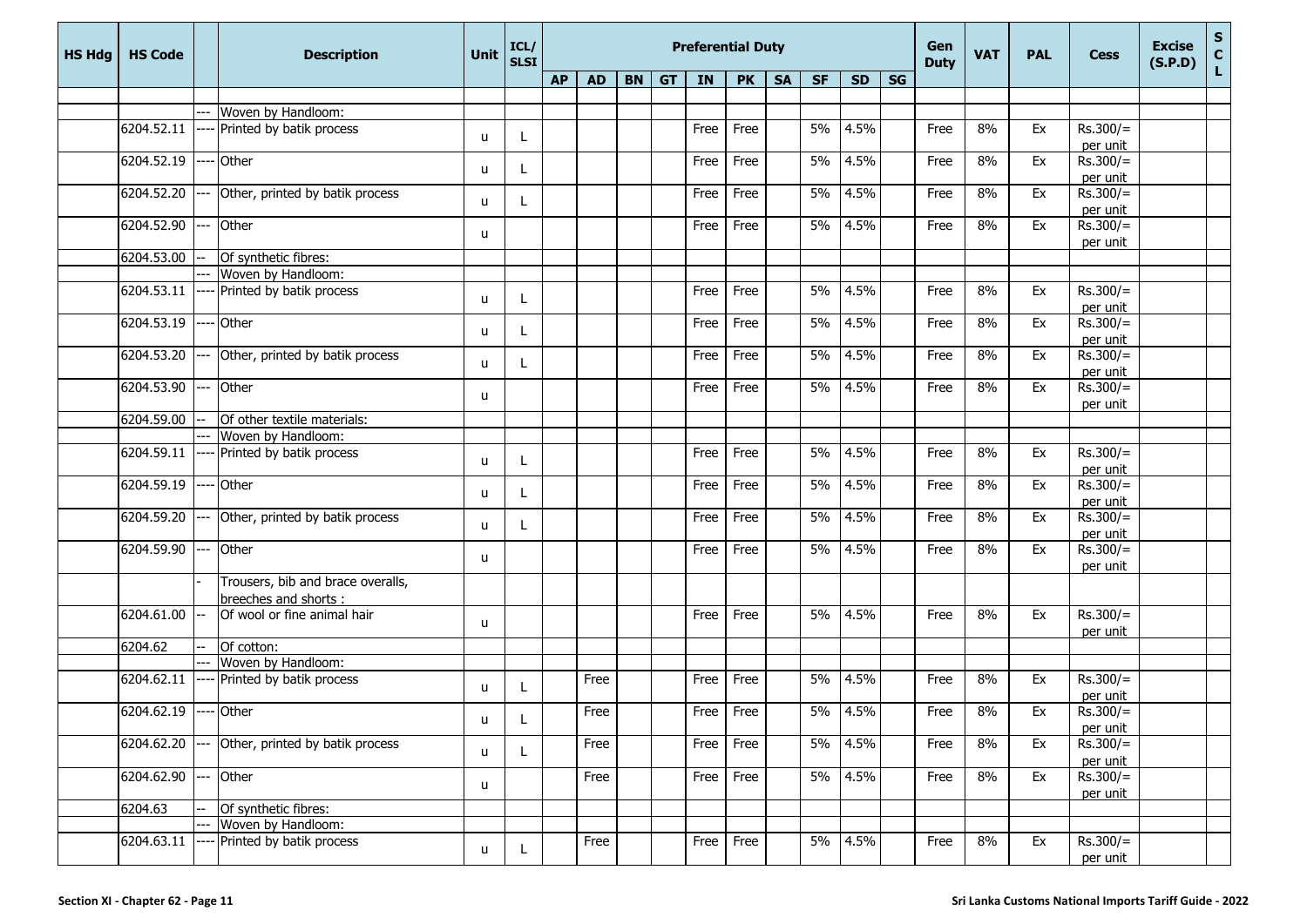| HSHdg | <b>HS Code</b> | <b>Description</b> | Unit ICL/ | <b>SLSI</b> |           |           |           |           |           | <b>Preferential Duty</b> |           |           |           |           | Gen<br><b>Duty</b> | <b>VAT</b> | <b>PAL</b> | <b>Cess</b> | <b>Excise</b><br>(S.P.D) |  |
|-------|----------------|--------------------|-----------|-------------|-----------|-----------|-----------|-----------|-----------|--------------------------|-----------|-----------|-----------|-----------|--------------------|------------|------------|-------------|--------------------------|--|
|       |                |                    |           |             | <b>AP</b> | <b>AD</b> | <b>BN</b> | <b>GT</b> | <b>IN</b> | <b>PK</b>                | <b>SA</b> | <b>SF</b> | <b>SD</b> | <b>SG</b> |                    |            |            |             |                          |  |
|       |                |                    |           |             |           |           |           |           |           |                          |           |           |           |           |                    |            |            |             |                          |  |
|       | 6204.63.19     | $ --- $ Other      |           |             |           | Free      |           |           | Free      | Free                     |           | 5%        | 4.5%      |           | Free               | 8%         | Ex         | $Rs.300/=$  |                          |  |
|       |                |                    | u         |             |           |           |           |           |           |                          |           |           |           |           |                    |            |            | per unit    |                          |  |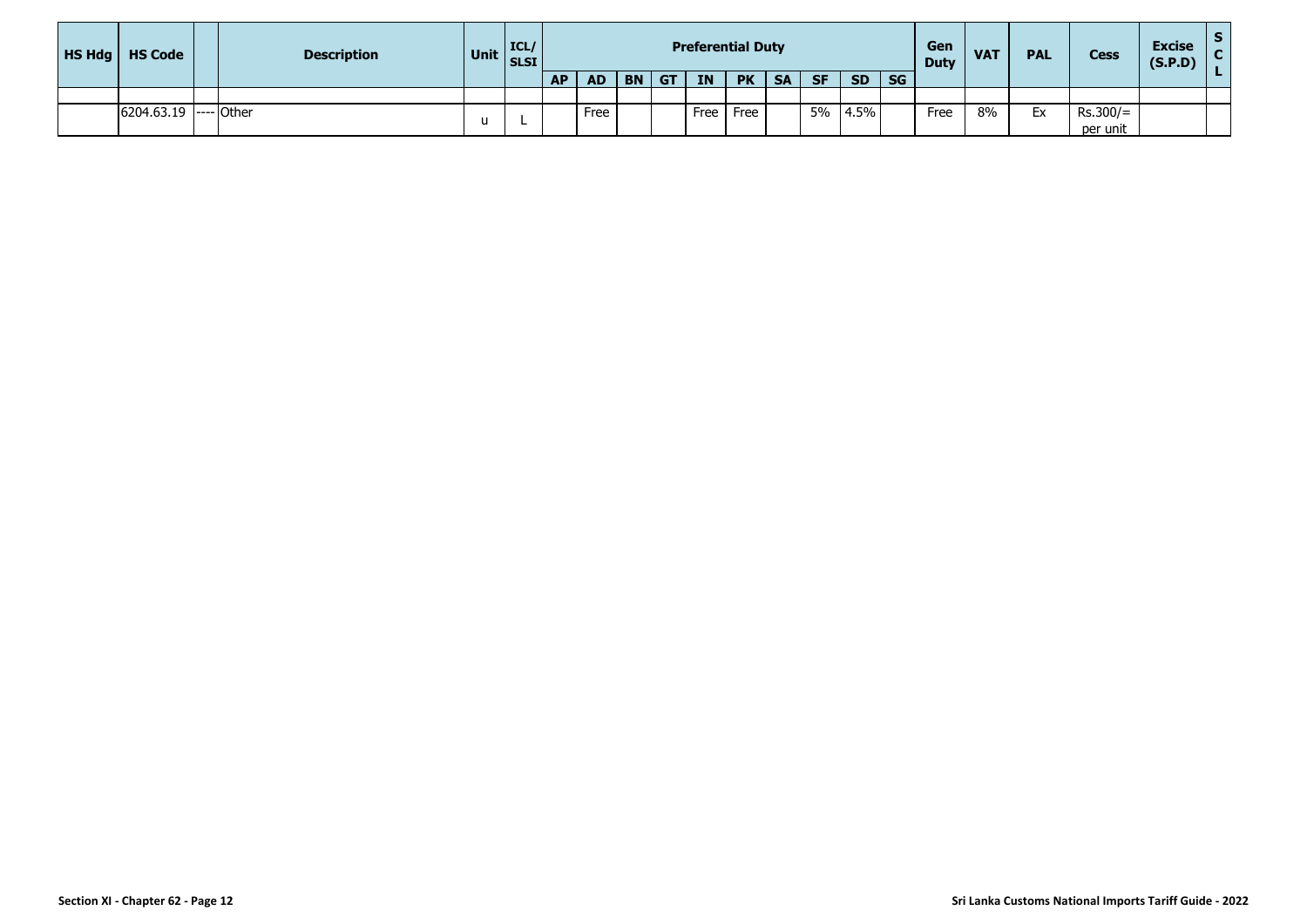| <b>HS Hdg</b> | <b>HS Code</b> |      | <b>Description</b>                                 | Unit         | ICL/<br><b>SLSI</b> |           | <b>Preferential Duty</b> |  |         |      |           |           |           |           |    |             | <b>VAT</b> | <b>PAL</b> | <b>Cess</b>            | <b>Excise</b><br>(S.P.D) | ${\sf s}$<br>$\mathbf c$ |
|---------------|----------------|------|----------------------------------------------------|--------------|---------------------|-----------|--------------------------|--|---------|------|-----------|-----------|-----------|-----------|----|-------------|------------|------------|------------------------|--------------------------|--------------------------|
|               |                |      |                                                    |              |                     | <b>AP</b> | <b>AD</b>                |  | $BN$ GT | IN   | <b>PK</b> | <b>SA</b> | <b>SF</b> | <b>SD</b> | SG | <b>Duty</b> |            |            |                        |                          | L.                       |
|               |                |      |                                                    |              |                     |           |                          |  |         |      |           |           |           |           |    |             |            |            |                        |                          |                          |
|               | 6204.63.20     |      | Other, printed by batik process                    | u            |                     |           | Free                     |  |         | Free | Free      |           | 5%        | 4.5%      |    | Free        | 8%         | Ex         | $Rs.300/=$             |                          |                          |
|               | 6204.63.90     |      | Other                                              |              |                     |           | Free                     |  |         | Free | Free      |           | 5%        | 4.5%      |    | Free        | 8%         | Ex         | per unit<br>$Rs.300/=$ |                          |                          |
|               |                |      |                                                    | u            |                     |           |                          |  |         |      |           |           |           |           |    |             |            |            | per unit               |                          |                          |
|               | 6204.69        |      | Of other textile materials:                        |              |                     |           |                          |  |         |      |           |           |           |           |    |             |            |            |                        |                          |                          |
|               |                |      | Woven by Handloom:                                 |              |                     |           |                          |  |         |      |           |           |           |           |    |             |            |            |                        |                          |                          |
|               | 6204.69.11     |      | Printed by batik process                           | u            |                     |           |                          |  |         | Free | Free      |           | 5%        | 4.5%      |    | Free        | 8%         | Ex         | $Rs.300/=$<br>per unit |                          |                          |
|               | 6204.69.19     |      | Other                                              |              |                     |           |                          |  |         | Free | Free      |           | 5%        | 4.5%      |    | Free        | 8%         | Ex         | $Rs.300/=$             |                          |                          |
|               |                |      |                                                    | u            |                     |           |                          |  |         |      |           |           |           |           |    |             |            |            | per unit               |                          |                          |
|               | 6204.69.20     |      | Other, printed by batik process                    | u            |                     |           |                          |  |         | Free | Free      |           | 5%        | 4.5%      |    | Free        | 8%         | Ex         | $Rs.300/=$             |                          |                          |
|               |                |      |                                                    |              |                     |           |                          |  |         |      |           |           |           |           |    |             |            |            | per unit               |                          |                          |
|               | 6204.69.90     |      | Other                                              | u            |                     |           |                          |  |         | Free | Free      |           | 5%        | 4.5%      |    | Free        | 8%         | Ex         | $Rs.300/=$             |                          |                          |
|               |                |      |                                                    |              |                     |           |                          |  |         |      |           |           |           |           |    |             |            |            | per unit               |                          |                          |
| 62.05         |                |      | Men's or boys' shirts.                             |              |                     |           |                          |  |         |      |           |           |           |           |    |             |            |            |                        |                          |                          |
|               |                |      |                                                    |              |                     |           |                          |  |         |      |           |           |           |           |    |             |            |            |                        |                          |                          |
|               | 6205.20        |      | Of cotton:                                         |              |                     |           |                          |  |         |      |           |           |           |           |    |             |            |            |                        |                          |                          |
|               |                |      | Woven by Handloom:                                 |              |                     |           |                          |  |         |      |           |           |           |           |    |             |            |            |                        |                          |                          |
|               | 6205.20.11     |      | Printed by batik process                           | u            |                     |           | Free                     |  |         | Free | Free      |           | 5%        | 4.5%      |    | Free        | 8%         | Ex         | $Rs.300/=$<br>per unit |                          |                          |
|               | 6205.20.19     |      | Other                                              |              |                     |           | Free                     |  |         | Free | Free      |           | 5%        | 4.5%      |    | Free        | 8%         | Ex         | $Rs.300/=$             |                          |                          |
|               |                |      |                                                    | u            |                     |           |                          |  |         |      |           |           |           |           |    |             |            |            | per unit               |                          |                          |
|               | 6205.20.20     | ---  | Other, printed by batik process                    | u            |                     |           | Free                     |  |         | Free | Free      |           | 5%        | 4.5%      |    | Free        | 8%         | Ex         | $Rs.300/=$             |                          |                          |
|               |                |      |                                                    |              |                     |           |                          |  |         |      |           |           |           |           |    |             |            |            | per unit               |                          |                          |
|               | 6205.20.90     | ---  | Other                                              | u            |                     |           | Free                     |  |         | Free | Free      |           | 5%        | 4.5%      |    | Free        | 8%         | Ex         | $Rs.300/=$             |                          |                          |
|               | 6205.30        |      |                                                    |              |                     |           |                          |  |         |      |           |           |           |           |    |             |            |            | per unit               |                          |                          |
|               |                |      | Of man-made fibres:<br>Woven by Handloom:          |              |                     |           |                          |  |         |      |           |           |           |           |    |             |            |            |                        |                          |                          |
|               | 6205.30.11     |      | Printed by batik process                           |              |                     |           | Free                     |  |         | Free | Free      |           | 5%        | 4.5%      |    | Free        | 8%         | Ex         | $Rs.300/=$             |                          |                          |
|               |                |      |                                                    | u            |                     |           |                          |  |         |      |           |           |           |           |    |             |            |            | per unit               |                          |                          |
|               | 6205.30.19     |      | Other                                              |              |                     |           | Free                     |  |         | Free | Free      |           | 5%        | 4.5%      |    | Free        | 8%         | Ex         | $Rs.300/=$             |                          |                          |
|               |                |      |                                                    | u            |                     |           |                          |  |         |      |           |           |           |           |    |             |            |            | per unit               |                          |                          |
|               | 6205.30.20     | --   | Other, printed by batik process                    | u            |                     |           | Free                     |  |         | Free | Free      |           | 5%        | 4.5%      |    | Free        | 8%         | Ex         | $Rs.300/=$             |                          |                          |
|               |                |      |                                                    |              |                     |           |                          |  |         |      |           |           |           |           |    |             |            |            | per unit               |                          |                          |
|               | 6205.30.90     | $-$  | Other                                              | u            |                     |           | Free                     |  |         | Free | Free      |           | 5%        | 4.5%      |    | Free        | 8%         | Ex         | $Rs.300/=$             |                          |                          |
|               |                |      |                                                    |              |                     |           |                          |  |         |      |           |           |           |           |    |             |            |            | per unit               |                          |                          |
|               | 6205.90        |      | Of other textile materials :<br>Woven by Handloom: |              |                     |           |                          |  |         |      |           |           |           |           |    |             |            |            |                        |                          |                          |
|               | 6205.90.11     |      | Printed by batik process                           |              |                     |           |                          |  |         | Free | Free      |           | 5%        | 4.5%      |    | Free        | 8%         | Ex         | $Rs.300/=$             |                          |                          |
|               |                |      |                                                    | u            |                     |           |                          |  |         |      |           |           |           |           |    |             |            |            | per unit               |                          |                          |
|               | 6205.90.19     |      | Other                                              |              |                     |           |                          |  |         | Free | Free      |           | 5%        | 4.5%      |    | Free        | 8%         | Ex         | $Rs.300/=$             |                          |                          |
|               |                |      |                                                    | u            |                     |           |                          |  |         |      |           |           |           |           |    |             |            |            | per unit               |                          |                          |
|               | 6205.90.20     |      | Other, printed by batik process                    | $\mathsf{u}$ | L                   |           |                          |  |         | Free | Free      |           | 5%        | 4.5%      |    | Free        | 8%         | Ex         | $Rs.300/=$             |                          |                          |
|               |                |      |                                                    |              |                     |           |                          |  |         |      |           |           |           |           |    |             |            |            | per unit               |                          |                          |
|               | 6205.90.90     | $--$ | Other                                              | u            |                     |           | Free                     |  |         | Free | Free      |           | 5%        | 4.5%      |    | Free        | 8%         | Ex         | $Rs.300/=$             |                          |                          |
|               |                |      |                                                    |              |                     |           |                          |  |         |      |           |           |           |           |    |             |            |            | per unit               |                          |                          |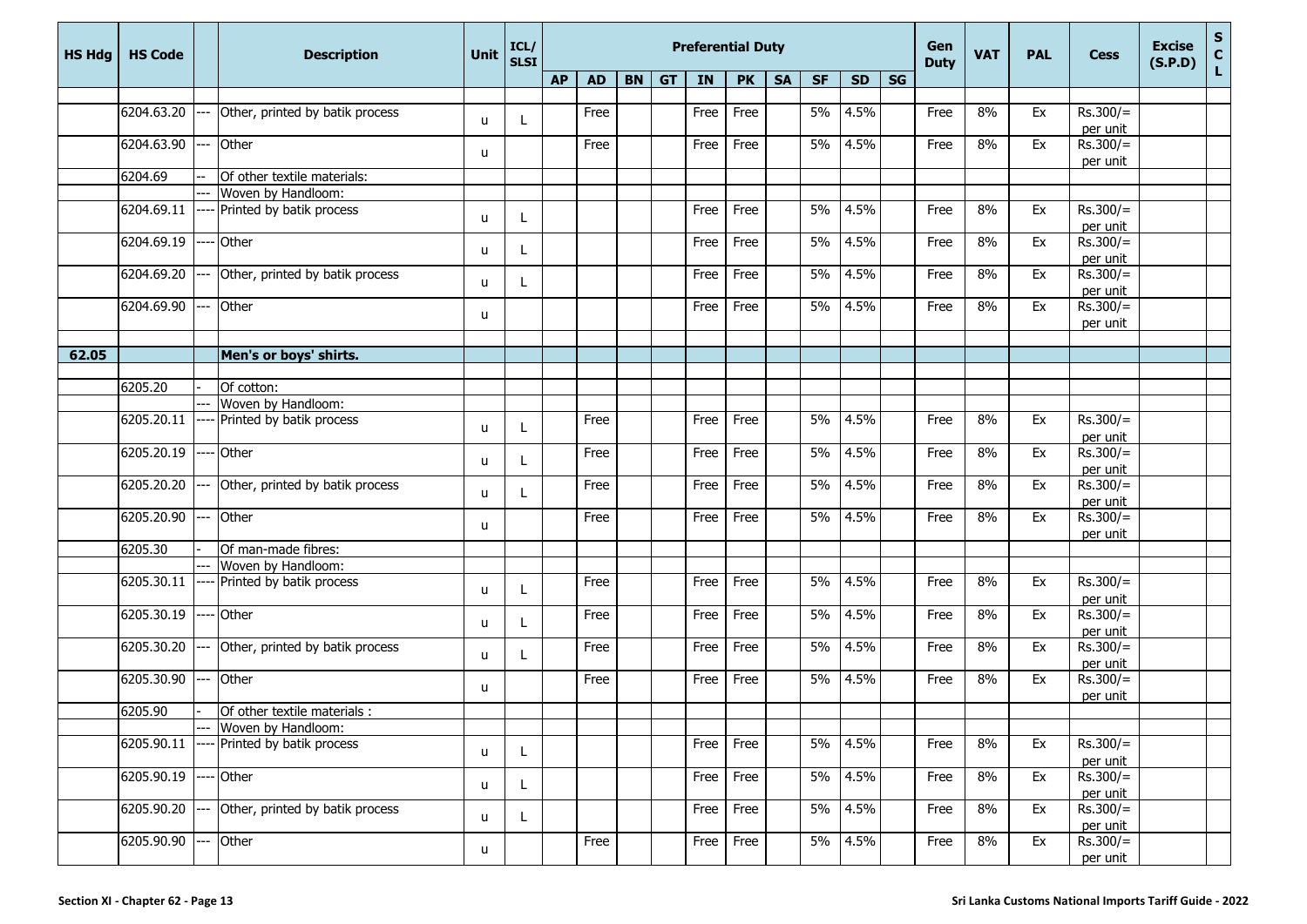| <b>HS Hdg</b>   HS Code | <b>Description</b> | Unit $\Big \text{ICL}/\text{SLSI}\Big $ |           |           |           |           | <b>Preferential Duty</b> |           |           |           |           |           | Gen<br><b>Duty</b> | <b>VAT</b> | <b>PAL</b> | <b>Cess</b> | <b>Excise</b><br>(S.P.D) |  |
|-------------------------|--------------------|-----------------------------------------|-----------|-----------|-----------|-----------|--------------------------|-----------|-----------|-----------|-----------|-----------|--------------------|------------|------------|-------------|--------------------------|--|
|                         |                    |                                         | <b>AP</b> | <b>AD</b> | <b>BN</b> | <b>GT</b> | <b>IN</b>                | <b>PK</b> | <b>SA</b> | <b>SF</b> | <b>SD</b> | <b>SG</b> |                    |            |            |             |                          |  |
|                         |                    |                                         |           |           |           |           |                          |           |           |           |           |           |                    |            |            |             |                          |  |
|                         |                    |                                         |           |           |           |           |                          |           |           |           |           |           |                    |            |            |             |                          |  |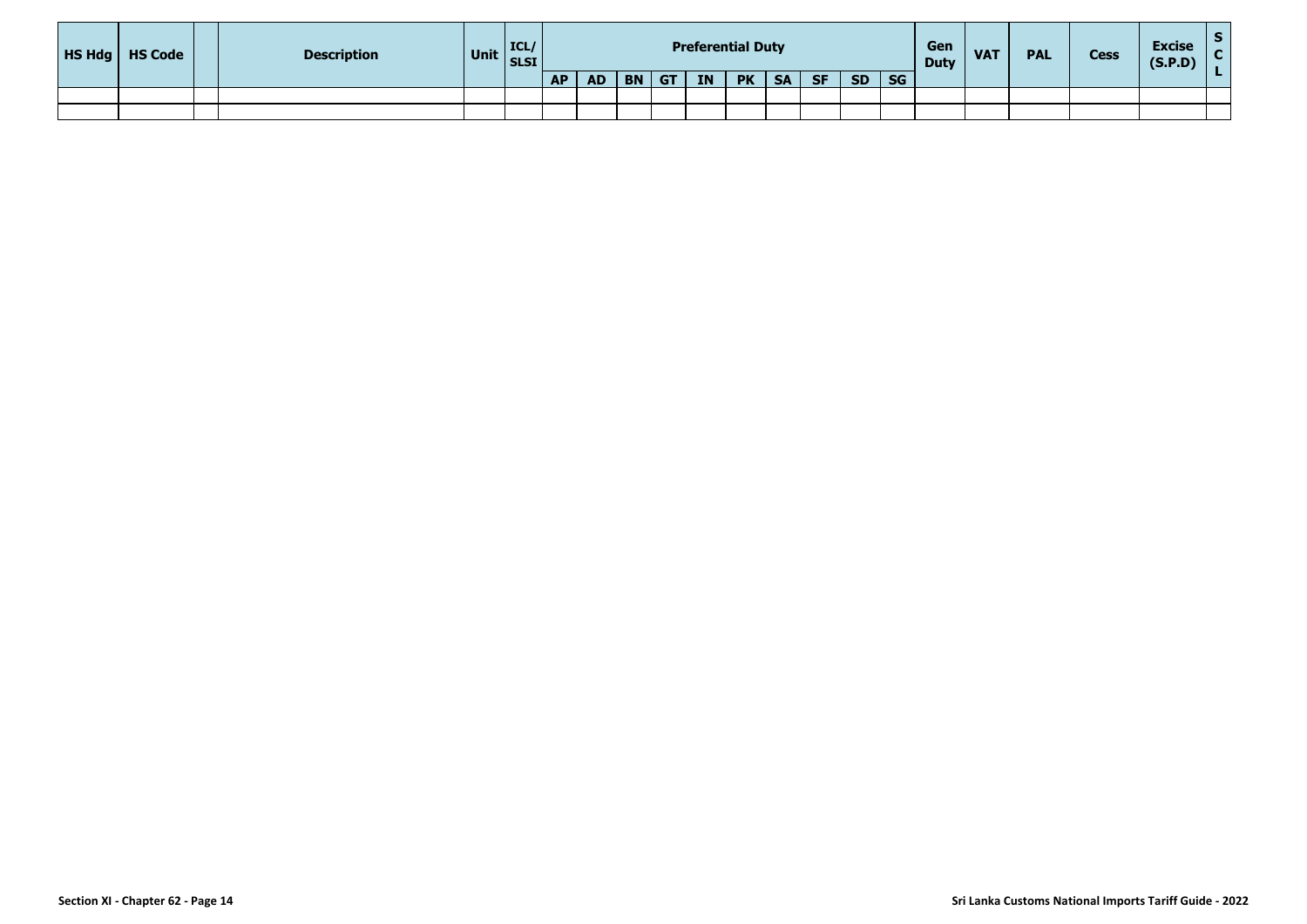| <b>HS Hdg</b> | <b>HS Code</b> |      | <b>Description</b>                                      | Unit | ICL/<br><b>SLSI</b> |           |           |    |           | <b>Preferential Duty</b> |           |           |           | Gen<br><b>Duty</b> | <b>VAT</b> | <b>PAL</b> | Cess | <b>Excise</b><br>(S.P.D) | $\frac{{\sf s}}{{\sf c}}$ |  |    |
|---------------|----------------|------|---------------------------------------------------------|------|---------------------|-----------|-----------|----|-----------|--------------------------|-----------|-----------|-----------|--------------------|------------|------------|------|--------------------------|---------------------------|--|----|
|               |                |      |                                                         |      |                     | <b>AP</b> | <b>AD</b> | BN | <b>GT</b> | IN                       | <b>PK</b> | <b>SA</b> | <b>SF</b> | <b>SD</b>          | <b>SG</b>  |            |      |                          |                           |  | Ĺ. |
|               |                |      |                                                         |      |                     |           |           |    |           |                          |           |           |           |                    |            |            |      |                          |                           |  |    |
| 62.06         |                |      | Women's or girls' blouses, shirts and<br>shirt-blouses. |      |                     |           |           |    |           |                          |           |           |           |                    |            |            |      |                          |                           |  |    |
|               |                |      |                                                         |      |                     |           |           |    |           |                          |           |           |           |                    |            |            |      |                          |                           |  |    |
|               | 6206.10        |      | Of silk or silk waste:                                  |      |                     |           |           |    |           |                          |           |           |           |                    |            |            |      |                          |                           |  |    |
|               |                |      | Woven by Handloom:                                      |      |                     |           |           |    |           |                          |           |           |           |                    |            |            |      |                          |                           |  |    |
|               | 6206.10.11     |      | Printed by batik process                                | u    |                     |           |           |    |           | Free                     | Free      |           | 5%        | 4.5%               |            | Free       | 8%   | Ex                       | $Rs.300/=$<br>per unit    |  |    |
|               | 6206.10.19     | ---- | Other                                                   | u    |                     |           |           |    |           | Free                     | Free      |           | 5%        | 4.5%               |            | Free       | 8%   | Ex                       | $Rs.300/=$<br>per unit    |  |    |
|               | 6206.10.20     |      | Other, printed by batik process                         | u    |                     |           |           |    |           | Free                     | Free      |           | 5%        | 4.5%               |            | Free       | 8%   | Ex                       | $Rs.300/=$<br>per unit    |  |    |
|               | 6206.10.90     |      | Other                                                   | u    |                     |           |           |    |           | Free                     | Free      |           | 5%        | 4.5%               |            | Free       | 8%   | Ex                       | $Rs.300/=$<br>per unit    |  |    |
|               | 6206.20.00     |      | Of wool or fine animal hair                             | u    |                     |           |           |    |           | Free                     | Free      |           | 5%        | 4.5%               |            | Free       | 8%   | Ex                       | $Rs.300/=$<br>per unit    |  |    |
|               | 6206.30        |      | Of cotton:                                              |      |                     |           |           |    |           |                          |           |           |           |                    |            |            |      |                          |                           |  |    |
|               |                |      | Woven by Handloom:                                      |      |                     |           |           |    |           |                          |           |           |           |                    |            |            |      |                          |                           |  |    |
|               | 6206.30.11     | ---- | Printed by batik process                                | u    |                     |           | Free      |    |           | Free                     | Free      |           | 5%        | 4.5%               |            | Free       | 8%   | Ex                       | $Rs.300/=$<br>per unit    |  |    |
|               | 6206.30.19     |      | Other                                                   | u    |                     |           | Free      |    |           | Free                     | Free      |           | 5%        | 4.5%               |            | Free       | 8%   | Ex                       | $Rs.300/=$                |  |    |
|               | 6206.30.20     | ---  | Other, printed by batik process                         | u    |                     |           | Free      |    |           | Free                     | Free      |           | 5%        | 4.5%               |            | Free       | 8%   | Ex                       | per unit<br>$Rs.300/=$    |  |    |
|               | 6206.30.90     |      | Other                                                   | u    |                     |           | Free      |    |           | Free                     | Free      |           | 5%        | 4.5%               |            | Free       | 8%   | Ex                       | per unit<br>$Rs.300/=$    |  |    |
|               |                |      |                                                         |      |                     |           |           |    |           |                          |           |           |           |                    |            |            |      |                          | per unit                  |  |    |
|               | 6206.40        |      | Of man-made fibres:<br>Woven by Handloom:               |      |                     |           |           |    |           |                          |           |           |           |                    |            |            |      |                          |                           |  |    |
|               | 6206.40.11     |      | Printed by batik process                                | u    |                     |           | Free      |    |           | Free                     | Free      |           | 5%        | 4.5%               |            | Free       | 8%   | Ex                       | $Rs.300/=$                |  |    |
|               | 6206.40.19     |      | Other                                                   | u    |                     |           | Free      |    |           | Free                     | Free      |           | 5%        | 4.5%               |            | Free       | 8%   | Ex                       | per unit<br>$Rs.300/=$    |  |    |
|               |                |      |                                                         |      |                     |           |           |    |           |                          |           |           |           |                    |            |            |      |                          | per unit                  |  |    |
|               | 6206.40.20     |      | Other, printed by batik process                         | u    |                     |           | Free      |    |           | Free                     | Free      |           | 5%        | 4.5%               |            | Free       | 8%   | Ex                       | $Rs.300/=$<br>per unit    |  |    |
|               | 6206.40.90     |      | Other                                                   | u    |                     |           | Free      |    |           | Free                     | Free      |           | 5%        | 4.5%               |            | Free       | 8%   | Ex                       | $Rs.300/=$<br>per unit    |  |    |
|               | 6206.90        |      | Of other textile materials:                             |      |                     |           |           |    |           |                          |           |           |           |                    |            |            |      |                          |                           |  |    |
|               |                |      | Woven by Handloom:                                      |      |                     |           |           |    |           |                          |           |           |           |                    |            |            |      |                          |                           |  |    |
|               | 6206.90.11     |      | ---- Printed by batik process                           | u    |                     |           | Free      |    |           | Free                     | Free      |           | 5%        | 4.5%               |            | Free       | 8%   | Ex                       | $Rs.300/=$<br>per unit    |  |    |
|               | 6206.90.19     |      | Other                                                   | u    |                     |           | Free      |    |           | Free                     | Free      |           | 5%        | 4.5%               |            | Free       | 8%   | Ex                       | $Rs.300/=$<br>per unit    |  |    |
|               | 6206.90.20     |      | Other, printed by batik process                         | u.   |                     |           | Free      |    |           | Free                     | Free      |           | 5%        | 4.5%               |            | Free       | 8%   | Ex                       | $Rs.300/=$<br>per unit    |  |    |
|               | 6206.90.90     |      | Other                                                   | u    |                     |           | Free      |    |           | Free                     | Free      |           |           | 5% 4.5%            |            | Free       | 8%   | Ex                       | $Rs.300/=$                |  |    |
|               |                |      |                                                         |      |                     |           |           |    |           |                          |           |           |           |                    |            |            |      |                          | per unit                  |  |    |
|               |                |      |                                                         |      |                     |           |           |    |           |                          |           |           |           |                    |            |            |      |                          |                           |  |    |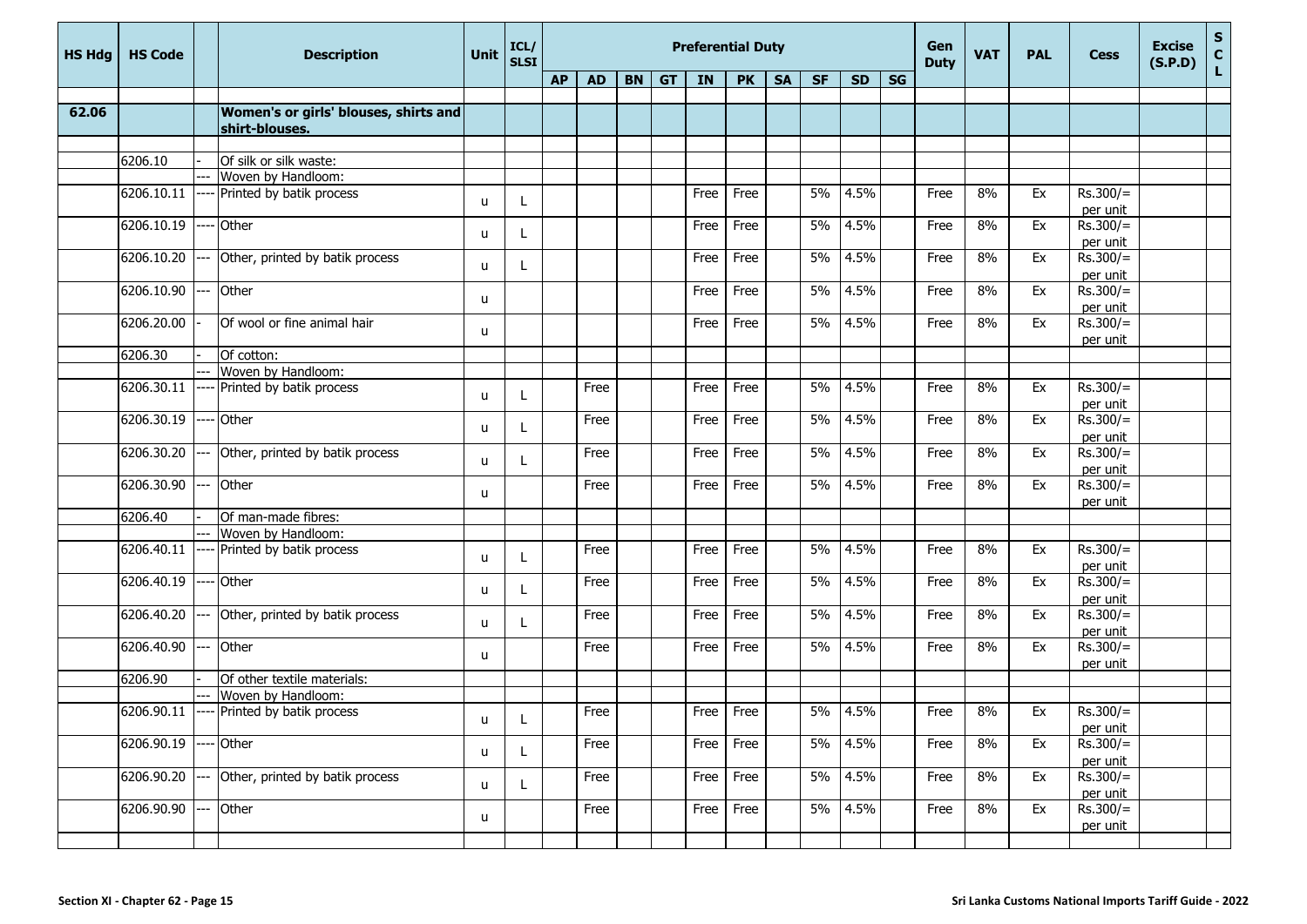| <b>HS Hdg</b> | <b>HS Code</b> |      | <b>Description</b>                                                                                                                          | <b>Unit</b>  | ICL/<br><b>SLSI</b> |           |           |    |           | <b>Preferential Duty</b> |           |           |           |           | Gen<br><b>Duty</b> | <b>VAT</b> | <b>PAL</b> | <b>Cess</b> | <b>Excise</b><br>(S.P.D) | ${\sf s}$<br>$\mathbf c$ |    |
|---------------|----------------|------|---------------------------------------------------------------------------------------------------------------------------------------------|--------------|---------------------|-----------|-----------|----|-----------|--------------------------|-----------|-----------|-----------|-----------|--------------------|------------|------------|-------------|--------------------------|--------------------------|----|
|               |                |      |                                                                                                                                             |              |                     | <b>AP</b> | <b>AD</b> | BN | <b>GT</b> | IN                       | <b>PK</b> | <b>SA</b> | <b>SF</b> | <b>SD</b> | <b>SG</b>          |            |            |             |                          |                          | Ĺ. |
|               |                |      |                                                                                                                                             |              |                     |           |           |    |           |                          |           |           |           |           |                    |            |            |             |                          |                          |    |
| 62.07         |                |      | Men's or boys' singlets and other<br>vests, underpants, briefs,<br>nightshirts, pyjamas, bathrobes,<br>dressing gowns and similar articles. |              |                     |           |           |    |           |                          |           |           |           |           |                    |            |            |             |                          |                          |    |
|               |                |      |                                                                                                                                             |              |                     |           |           |    |           |                          |           |           |           |           |                    |            |            |             |                          |                          |    |
|               | 6207.11.00     |      | Underpants and briefs:<br>Of cotton                                                                                                         | u            |                     |           |           |    |           | Free                     | Free      |           | 5%        | 4.5%      |                    | Free       | 8%         | Ex          | $Rs.300/=$<br>per unit   |                          |    |
|               | 6207.19.00     | --   | Of other textile materials                                                                                                                  | u            |                     |           |           |    |           | Free                     | Free      |           | 5%        | 4.5%      |                    | Free       | 8%         | Ex          | $Rs.300/=$<br>per unit   |                          |    |
|               |                |      | Nightshirts and pyjamas:                                                                                                                    |              |                     |           |           |    |           |                          |           |           |           |           |                    |            |            |             |                          |                          |    |
|               | 6207.21        |      | Of cotton:                                                                                                                                  |              |                     |           |           |    |           |                          |           |           |           |           |                    |            |            |             |                          |                          |    |
|               |                |      | Woven by Handloom:                                                                                                                          |              |                     |           |           |    |           |                          |           |           |           |           |                    |            |            |             |                          |                          |    |
|               | 6207.21.11     |      | Printed by batik process                                                                                                                    | u            | $\mathbf{I}$        |           |           |    |           | Free                     | Free      |           | 5%        | 4.5%      |                    | Free       | 8%         | Ex          | $Rs.300/=$<br>per unit   |                          |    |
|               | 6207.21.19     |      | Other                                                                                                                                       | u            | L                   |           |           |    |           | Free                     | Free      |           | 5%        | 4.5%      |                    | Free       | 8%         | Ex          | $Rs.300/=$<br>per unit   |                          |    |
|               | 6207.21.20 --- |      | Other, printed by batik process                                                                                                             | u            | L                   |           |           |    |           | Free                     | Free      |           | 5%        | 4.5%      |                    | Free       | 8%         | Ex          | $Rs.300/=$<br>per unit   |                          |    |
|               | 6207.21.90 --- |      | Other                                                                                                                                       | u            |                     |           |           |    |           | Free                     | Free      |           | 5%        | 4.5%      |                    | Free       | 8%         | Ex          | $Rs.300/=$<br>per unit   |                          |    |
|               | 6207.22        |      | Of man-made fibres:                                                                                                                         |              |                     |           |           |    |           |                          |           |           |           |           |                    |            |            |             |                          |                          |    |
|               |                |      | Woven by Handloom:                                                                                                                          |              |                     |           |           |    |           |                          |           |           |           |           |                    |            |            |             |                          |                          |    |
|               | 6207.22.11     | ---- | Printed by batik process                                                                                                                    | u            | L                   |           |           |    |           | Free                     | Free      |           | 5%        | 4.5%      |                    | Free       | 8%         | Ex          | $Rs.300/=$<br>per unit   |                          |    |
|               | 6207.22.19     | ---- | Other                                                                                                                                       | u            |                     |           |           |    |           | Free                     | Free      |           | 5%        | 4.5%      |                    | Free       | 8%         | Ex          | $Rs.300/=$<br>per unit   |                          |    |
|               | 6207.22.20     | ---  | Other, printed by batik process                                                                                                             | u            |                     |           |           |    |           | Free                     | Free      |           | 5%        | 4.5%      |                    | Free       | 8%         | Ex          | $Rs.300/=$<br>per unit   |                          |    |
|               | 6207.22.90     |      | Other                                                                                                                                       | u            |                     |           |           |    |           | Free                     | Free      |           | 5%        | 4.5%      |                    | Free       | 8%         | Ex          | $Rs.300/=$<br>per unit   |                          |    |
|               | 6207.29        |      | Of other textile materials:                                                                                                                 |              |                     |           |           |    |           |                          |           |           |           |           |                    |            |            |             |                          |                          |    |
|               |                |      | Woven by Handloom:                                                                                                                          |              |                     |           |           |    |           |                          |           |           |           |           |                    |            |            |             |                          |                          |    |
|               | 6207.29.11     |      | Printed by batik process                                                                                                                    | u            |                     |           |           |    |           | Free                     | Free      |           | 5%        | 4.5%      |                    | Free       | 8%         | Ex          | $Rs.300/=$<br>per unit   |                          |    |
|               | 6207.29.19     |      | Other                                                                                                                                       | u            |                     |           |           |    |           | Free                     | Free      |           | 5%        | 4.5%      |                    | Free       | 8%         | Ex          | $Rs.300/=$<br>per unit   |                          |    |
|               |                |      | $6207.29.20$ --- Other, printed by batik process                                                                                            | $\mathsf{u}$ | L                   |           |           |    |           |                          | Free Free |           |           | 5% 4.5%   |                    | Free       | 8%         | Ex          | $Rs.300/=$<br>per unit   |                          |    |
|               | 6207.29.90 --- |      | Other                                                                                                                                       | u            |                     |           |           |    |           | Free                     | Free      |           |           | 5% 4.5%   |                    | Free       | 8%         | Ex          | $Rs.300/=$<br>per unit   |                          |    |
|               |                |      | Other:                                                                                                                                      |              |                     |           |           |    |           |                          |           |           |           |           |                    |            |            |             |                          |                          |    |
|               | 6207.91        |      | Of cotton:                                                                                                                                  |              |                     |           |           |    |           |                          |           |           |           |           |                    |            |            |             |                          |                          |    |
|               |                |      | Woven by Handloom:                                                                                                                          |              |                     |           |           |    |           |                          |           |           |           |           |                    |            |            |             |                          |                          |    |
|               | 6207.91.11     |      | Printed by batik process                                                                                                                    | kg           | L                   |           |           |    |           | Free                     | Free      |           |           | 5% 4.5%   |                    | Free       | 8%         | Ex          | $Rs.300/=$<br>per unit   |                          |    |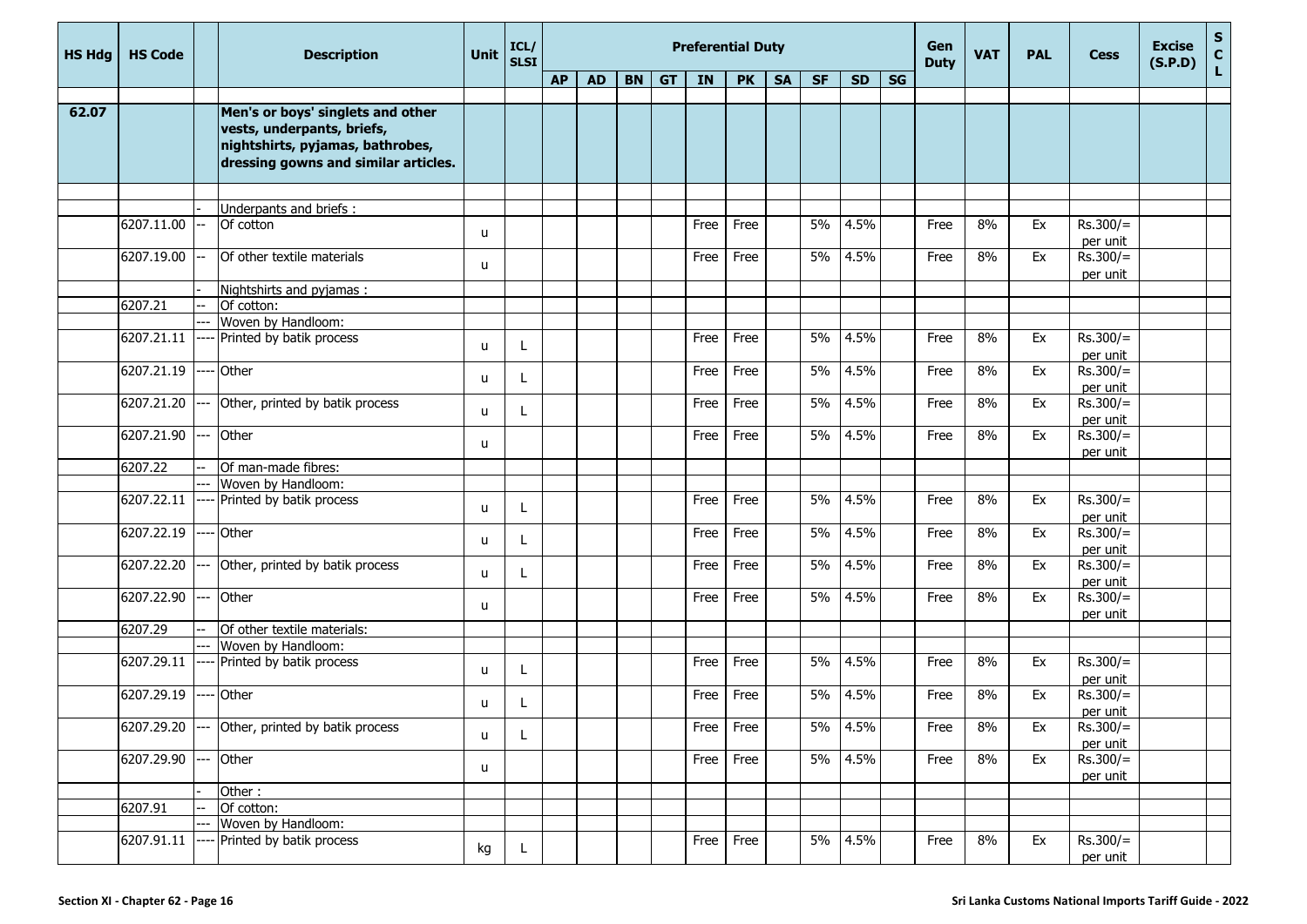| <b>HS Hdg</b> | <b>HS Code</b> |                       | <b>Description</b>                                                                                                                                                            | <b>Unit</b>  | ICL/<br><b>SLSI</b> |           |           |           |           |           | <b>Preferential Duty</b> |           |           |           | Gen<br><b>Duty</b> | <b>VAT</b> | <b>PAL</b> | <b>Cess</b> | <b>Excise</b><br>(S.P.D) | S<br>C<br>L |  |
|---------------|----------------|-----------------------|-------------------------------------------------------------------------------------------------------------------------------------------------------------------------------|--------------|---------------------|-----------|-----------|-----------|-----------|-----------|--------------------------|-----------|-----------|-----------|--------------------|------------|------------|-------------|--------------------------|-------------|--|
|               |                |                       |                                                                                                                                                                               |              |                     | <b>AP</b> | <b>AD</b> | <b>BN</b> | <b>GT</b> | <b>IN</b> | <b>PK</b>                | <b>SA</b> | <b>SF</b> | <b>SD</b> | SG                 |            |            |             |                          |             |  |
|               | 6207.91.19     |                       | Other                                                                                                                                                                         |              |                     |           |           |           |           | Free      |                          |           | 5%        | 4.5%      |                    |            | 8%         | Ex          | $Rs.300/=$               |             |  |
|               |                |                       |                                                                                                                                                                               | kg           | L                   |           |           |           |           |           | Free                     |           |           |           |                    | Free       |            |             | per unit                 |             |  |
|               | 6207.91.20     |                       | Other, printed by batik process                                                                                                                                               |              |                     |           |           |           |           | Free      | Free                     |           | 5%        | 4.5%      |                    | Free       | 8%         | Ex          | $Rs.300/=$               |             |  |
|               |                |                       |                                                                                                                                                                               | kg           |                     |           |           |           |           |           |                          |           |           |           |                    |            |            |             | per unit                 |             |  |
|               | 6207.91.90     |                       | Other                                                                                                                                                                         |              |                     |           |           |           |           | Free      | Free                     |           | 5%        | 4.5%      |                    | Free       | 8%         | Ex          | $Rs.300/=$               |             |  |
|               |                |                       |                                                                                                                                                                               | kg           |                     |           |           |           |           |           |                          |           |           |           |                    |            |            |             | per unit                 |             |  |
|               | 6207.99        |                       | Of other textile materials:                                                                                                                                                   |              |                     |           |           |           |           |           |                          |           |           |           |                    |            |            |             |                          |             |  |
|               |                |                       | Woven by Handloom:                                                                                                                                                            |              |                     |           |           |           |           |           |                          |           |           |           |                    |            |            |             |                          |             |  |
|               | 6207.99.11     |                       | Printed by batik process                                                                                                                                                      | kg           | L                   |           |           |           |           | Free      | Free                     |           | 5%        | 4.5%      |                    | Free       | 8%         | Ex          | $Rs.300/=$               |             |  |
|               |                |                       |                                                                                                                                                                               |              |                     |           |           |           |           |           |                          |           |           |           |                    |            |            |             | per unit                 |             |  |
|               | 6207.99.19     |                       | Other                                                                                                                                                                         | kg           |                     |           |           |           |           | Free      | Free                     |           | 5%        | 4.5%      |                    | Free       | 8%         | Ex          | $Rs.300/=$               |             |  |
|               |                |                       |                                                                                                                                                                               |              |                     |           |           |           |           |           |                          |           |           |           |                    |            |            |             | per unit                 |             |  |
|               | 6207.99.20     | --                    | Other, printed by batik process                                                                                                                                               | kg           |                     |           |           |           |           | Free      | Free                     |           | 5%        | 4.5%      |                    | Free       | 8%         | Ex          | $Rs.300/=$               |             |  |
|               | 6207.99.90     |                       | Other                                                                                                                                                                         |              |                     |           |           |           |           |           |                          |           | 5%        | 4.5%      |                    |            |            |             | per unit                 |             |  |
|               |                |                       |                                                                                                                                                                               | kg           |                     |           |           |           |           | Free      | Free                     |           |           |           |                    | Free       | 8%         | Ex          | $Rs.300/=$               |             |  |
|               |                |                       |                                                                                                                                                                               |              |                     |           |           |           |           |           |                          |           |           |           |                    |            |            |             | per unit                 |             |  |
| 62.08         |                |                       | Women's or girls' singlets and other<br>vests, slips, petticoats, briefs,<br>panties, nightdresses, pyjamas,<br>negligees, bathrobes, dressing<br>gowns and similar articles. |              |                     |           |           |           |           |           |                          |           |           |           |                    |            |            |             |                          |             |  |
|               |                |                       |                                                                                                                                                                               |              |                     |           |           |           |           |           |                          |           |           |           |                    |            |            |             |                          |             |  |
|               |                |                       | Slips and petticoats:                                                                                                                                                         |              |                     |           |           |           |           |           |                          |           |           |           |                    |            |            |             |                          |             |  |
|               | 6208.11        |                       | Of man-made fibres:                                                                                                                                                           |              |                     |           |           |           |           |           |                          |           |           |           |                    |            |            |             |                          |             |  |
|               |                |                       | Woven by Handloom:                                                                                                                                                            |              |                     |           |           |           |           |           |                          |           |           |           |                    |            |            |             |                          |             |  |
|               | 6208.11.11     |                       | Printed by batik process                                                                                                                                                      | u            | L                   |           |           |           |           | Free      | Free                     |           | 5%        | 4.5%      |                    | Free       | 8%         | Ex          | $Rs.225/=$               |             |  |
|               |                |                       |                                                                                                                                                                               |              |                     |           |           |           |           |           |                          |           |           |           |                    |            |            |             | per unit                 |             |  |
|               | 6208.11.19     |                       | Other                                                                                                                                                                         | u            | L                   |           |           |           |           | Free      | Free                     |           | 5%        | 4.5%      |                    | Free       | 8%         | Ex          | $Rs.225/=$               |             |  |
|               |                |                       |                                                                                                                                                                               |              |                     |           |           |           |           |           |                          |           |           |           |                    |            |            |             | per unit                 |             |  |
|               | 6208.11.20     |                       | Other, printed by batik process                                                                                                                                               | u            | L                   |           |           |           |           | Free      | Free                     |           | 5%        | 4.5%      |                    | Free       | 8%         | Ex          | $Rs.225/=$               |             |  |
|               |                |                       |                                                                                                                                                                               |              |                     |           |           |           |           |           |                          |           |           |           |                    |            |            |             | per unit                 |             |  |
|               | 6208.11.90     | $---$                 | Other                                                                                                                                                                         | u            |                     |           |           |           |           | Free      | Free                     |           | 5%        | 4.5%      |                    | Free       | 8%         | Ex          | $Rs.225/=$               |             |  |
|               |                |                       |                                                                                                                                                                               |              |                     |           |           |           |           |           |                          |           |           |           |                    |            |            |             | per unit                 |             |  |
|               | 6208.19        |                       | Of other textile materials:<br>Woven by Handloom:                                                                                                                             |              |                     |           |           |           |           |           |                          |           |           |           |                    |            |            |             |                          |             |  |
|               | 6208.19.11     |                       | ---- Printed by batik process                                                                                                                                                 |              |                     |           |           |           |           |           | Free Free                |           | 5%        | 4.5%      |                    | Free       | $8\%$      | Ex          | $Rs.225/=$               |             |  |
|               |                |                       |                                                                                                                                                                               | u            | L.                  |           |           |           |           |           |                          |           |           |           |                    |            |            |             | per unit                 |             |  |
|               | 6208.19.19     |                       | Other                                                                                                                                                                         |              |                     |           |           |           |           |           | Free Free                |           |           | 5% 4.5%   |                    | Free       | 8%         | Ex          | $Rs.225/=$               |             |  |
|               |                |                       |                                                                                                                                                                               | u            | L.                  |           |           |           |           |           |                          |           |           |           |                    |            |            |             | per unit                 |             |  |
|               | 6208.19.20     | $\scriptstyle \cdots$ | Other, printed by batik process                                                                                                                                               |              |                     |           |           |           |           | Free      | Free                     |           |           | 5% 4.5%   |                    | Free       | 8%         | Ex          | $Rs.225/=$               |             |  |
|               |                |                       |                                                                                                                                                                               | $\mathsf{u}$ | L                   |           |           |           |           |           |                          |           |           |           |                    |            |            |             | per unit                 |             |  |
|               | 6208.19.90     | $\qquad \qquad - -$   | Other                                                                                                                                                                         |              |                     |           |           |           |           |           | Free Free                |           |           | 5% 4.5%   |                    | Free       | 8%         | Ex          | $Rs.225/=$               |             |  |
|               |                |                       |                                                                                                                                                                               | u            |                     |           |           |           |           |           |                          |           |           |           |                    |            |            |             | per unit                 |             |  |
|               |                |                       | Night dresses and pyjamas:                                                                                                                                                    |              |                     |           |           |           |           |           |                          |           |           |           |                    |            |            |             |                          |             |  |
|               | 6208.21        |                       | Of cotton:                                                                                                                                                                    |              |                     |           |           |           |           |           |                          |           |           |           |                    |            |            |             |                          |             |  |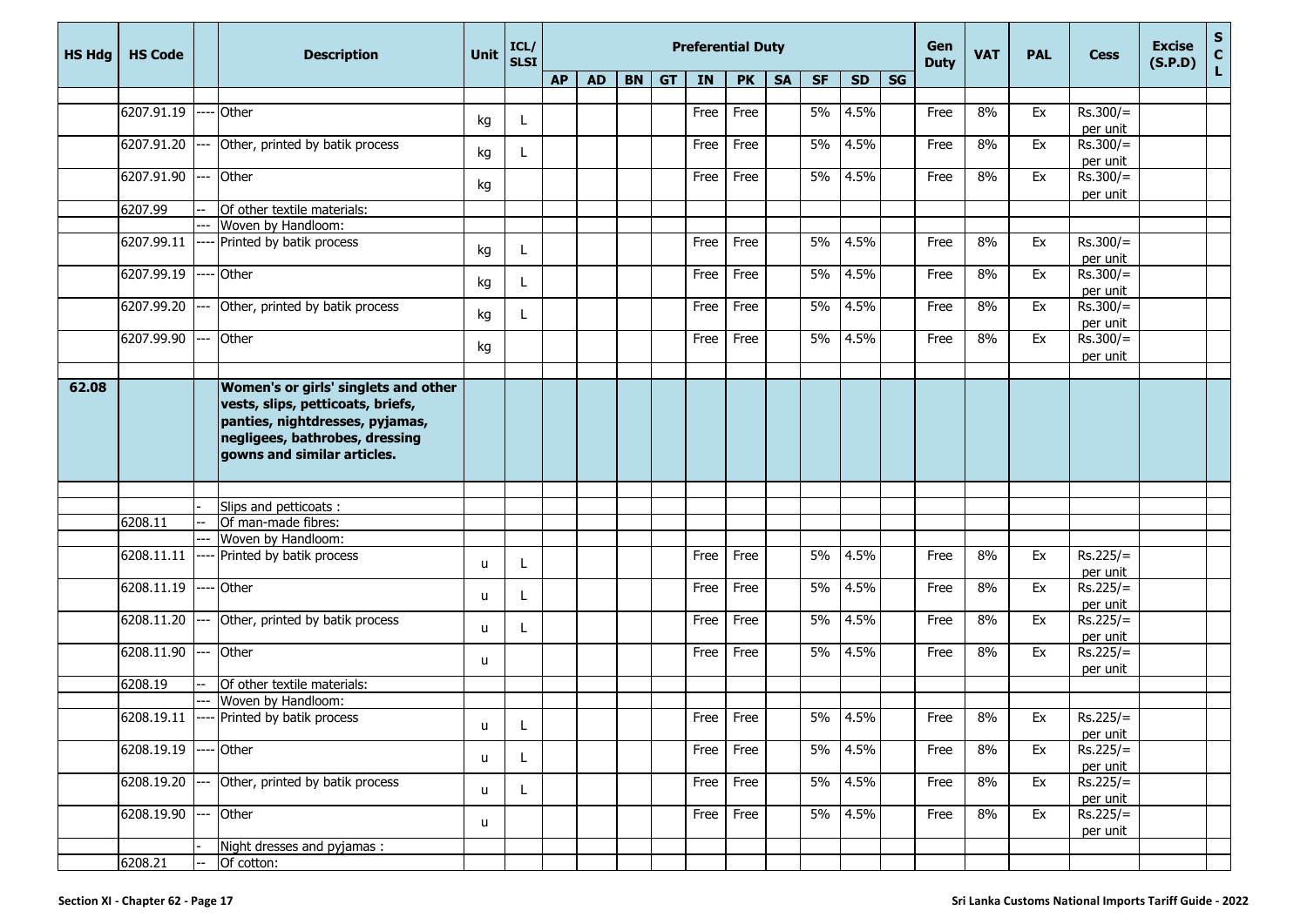| <b>HS Hdg</b> | <b>HS Code</b>   |     | <b>Description</b>              | Unit | ICL/<br><b>SLSI</b> |           | <b>Preferential Duty</b> |           |           |      |               |           |           |           |           |      | <b>VAT</b> | <b>PAL</b> | <b>Cess</b>            | <b>Excise</b><br>(S.P.D) | S<br>C<br>L |
|---------------|------------------|-----|---------------------------------|------|---------------------|-----------|--------------------------|-----------|-----------|------|---------------|-----------|-----------|-----------|-----------|------|------------|------------|------------------------|--------------------------|-------------|
|               |                  |     |                                 |      |                     | <b>AP</b> | <b>AD</b>                | <b>BN</b> | <b>GT</b> | IN   | <b>PK</b>     | <b>SA</b> | <b>SF</b> | <b>SD</b> | <b>SG</b> |      |            |            |                        |                          |             |
|               |                  |     |                                 |      |                     |           |                          |           |           |      |               |           |           |           |           |      |            |            |                        |                          |             |
|               |                  |     | Woven by Handloom:              |      |                     |           |                          |           |           |      |               |           |           |           |           |      |            |            |                        |                          |             |
|               | 6208.21.11       |     | Printed by batik process        | u    | L                   |           |                          |           |           | Free | Free          |           | 5%        | 4.5%      |           | Free | 8%         | Ex         | $Rs.225/=$             |                          |             |
|               |                  |     |                                 |      |                     |           |                          |           |           |      |               |           |           |           |           |      |            |            | per unit               |                          |             |
|               | 6208.21.19       |     | Other                           | u    |                     |           |                          |           |           | Free | Free          |           | 5%        | 4.5%      |           | Free | 8%         | Ex         | $Rs.225/=$             |                          |             |
|               |                  |     |                                 |      |                     |           |                          |           |           |      |               |           |           |           |           |      |            |            | per unit               |                          |             |
|               | 6208.21.20       |     | Other, printed by batik process | u    |                     |           |                          |           |           | Free | Free          |           | 5%        | 4.5%      |           | Free | 8%         | Ex         | $Rs.225/=$             |                          |             |
|               |                  |     |                                 |      |                     |           |                          |           |           |      |               |           |           |           |           |      |            |            | per unit               |                          |             |
|               | 6208.21.90       |     | Other                           | u    |                     |           |                          |           |           | Free | Free          |           | 5%        | 4.5%      |           | Free | 8%         | Ex         | $Rs.225/=$             |                          |             |
|               |                  |     |                                 |      |                     |           |                          |           |           |      |               |           |           |           |           |      |            |            | per unit               |                          |             |
|               | 6208.22          |     | Of man-made fibres:             |      |                     |           |                          |           |           |      |               |           |           |           |           |      |            |            |                        |                          |             |
|               | 6208.22.11       |     | Woven by Handloom:              |      |                     |           |                          |           |           |      |               |           | 5%        | 4.5%      |           |      | 8%         |            | $Rs.225/=$             |                          |             |
|               |                  |     | Printed by batik process        | u    |                     |           |                          |           |           | Free | Free          |           |           |           |           | Free |            | Ex         |                        |                          |             |
|               | 6208.22.19       |     | Other                           |      |                     |           |                          |           |           | Free | Free          |           | 5%        | 4.5%      |           | Free | 8%         | Ex         | per unit<br>$Rs.225/=$ |                          |             |
|               |                  |     |                                 | u    | L                   |           |                          |           |           |      |               |           |           |           |           |      |            |            | per unit               |                          |             |
|               | 6208.22.20       |     | Other, printed by batik process |      |                     |           |                          |           |           | Free | Free          |           | 5%        | 4.5%      |           | Free | 8%         | Ex         | $Rs.225/=$             |                          |             |
|               |                  |     |                                 | u    | L                   |           |                          |           |           |      |               |           |           |           |           |      |            |            | per unit               |                          |             |
|               | 6208.22.90       |     | Other                           |      |                     |           |                          |           |           | Free | Free          |           | 5%        | 4.5%      |           | Free | 8%         | Ex         | $Rs.225/=$             |                          |             |
|               |                  |     |                                 | u    |                     |           |                          |           |           |      |               |           |           |           |           |      |            |            | per unit               |                          |             |
|               | 6208.29          |     | Of other textile materials:     |      |                     |           |                          |           |           |      |               |           |           |           |           |      |            |            |                        |                          |             |
|               |                  |     | Woven by Handloom:              |      |                     |           |                          |           |           |      |               |           |           |           |           |      |            |            |                        |                          |             |
|               | 6208.29.11       |     | Printed by batik process        |      |                     |           |                          |           |           | Free | Free          |           | 5%        | 4.5%      |           | Free | 8%         | Ex         | $Rs.225/=$             |                          |             |
|               |                  |     |                                 | u    |                     |           |                          |           |           |      |               |           |           |           |           |      |            |            | per unit               |                          |             |
|               | 6208.29.19       |     | Other                           |      |                     |           |                          |           |           | Free | Free          |           | 5%        | 4.5%      |           | Free | 8%         | Ex         | $Rs.225/=$             |                          |             |
|               |                  |     |                                 | u    |                     |           |                          |           |           |      |               |           |           |           |           |      |            |            | per unit               |                          |             |
|               | 6208.29.20       |     | Other, printed by batik process |      |                     |           |                          |           |           | Free | Free          |           | 5%        | 4.5%      |           | Free | 8%         | Ex         | $Rs.225/=$             |                          |             |
|               |                  |     |                                 | u    |                     |           |                          |           |           |      |               |           |           |           |           |      |            |            | per unit               |                          |             |
|               | 6208.29.90       |     | Other                           |      |                     |           |                          |           |           | Free | Free          |           | 5%        | 4.5%      |           | Free | 8%         | Ex         | $Rs.225/=$             |                          |             |
|               |                  |     |                                 | u    |                     |           |                          |           |           |      |               |           |           |           |           |      |            |            | per unit               |                          |             |
|               |                  |     | Other:                          |      |                     |           |                          |           |           |      |               |           |           |           |           |      |            |            |                        |                          |             |
|               | 6208.91          |     | Of cotton:                      |      |                     |           |                          |           |           |      |               |           |           |           |           |      |            |            |                        |                          |             |
|               |                  |     | Woven by Handloom:              |      |                     |           |                          |           |           |      |               |           |           |           |           |      |            |            |                        |                          |             |
|               | 6208.91.11       |     | Printed by batik process        | kg   | L                   |           |                          |           |           | Free | Free          |           | 5%        | 4.5%      |           | Free | 8%         | Ex         | $Rs.225/=$             |                          |             |
|               |                  |     |                                 |      |                     |           |                          |           |           |      |               |           |           |           |           |      |            |            | per Kg                 |                          |             |
|               | 6208.91.19       |     | Other                           | kg   |                     |           |                          |           |           | Free | Free          |           | 5%        | 4.5%      |           | Free | 8%         | Ex         | $Rs.225/=$             |                          |             |
|               |                  |     |                                 |      |                     |           |                          |           |           |      |               |           |           |           |           |      |            |            | per Kg                 |                          |             |
|               | 6208.91.20       | --- | Other, printed by batik process | kg   | L                   |           |                          |           |           | Free | Free          |           | 5%        | 4.5%      |           | Free | 8%         | Ex         | $Rs.225/=$             |                          |             |
|               |                  |     |                                 |      |                     |           |                          |           |           |      |               |           |           |           |           |      |            |            | per Kg                 |                          |             |
|               | $6208.91.90$ --- |     | Other                           | kg   |                     |           |                          |           |           |      | $Free$   Free |           |           | 5% 4.5%   |           | Free | 8%         | Ex         | $Rs.225/=$             |                          |             |
|               |                  |     |                                 |      |                     |           |                          |           |           |      |               |           |           |           |           |      |            |            | per Kg                 |                          |             |
|               | 6208.92          |     | Of man-made fibres:             |      |                     |           |                          |           |           |      |               |           |           |           |           |      |            |            |                        |                          |             |
|               |                  |     | Woven by Handloom:              |      |                     |           |                          |           |           |      |               |           |           |           |           |      |            |            |                        |                          |             |
|               | 6208.92.11       |     | Printed by batik process        | kg   | L                   |           |                          |           |           | Free | Free          |           | 5%        | 4.5%      |           | Free | 8%         | Ex         | $Rs.225/=$             |                          |             |
|               | 6208.92.19       |     | Other                           |      |                     |           |                          |           |           | Free | Free          |           |           | 5% 4.5%   |           | Free | 8%         | Ex         | per Kg<br>$Rs.225/-$   |                          |             |
|               |                  |     |                                 | kg   | L                   |           |                          |           |           |      |               |           |           |           |           |      |            |            | per Kg                 |                          |             |
|               |                  |     |                                 |      |                     |           |                          |           |           |      |               |           |           |           |           |      |            |            |                        |                          |             |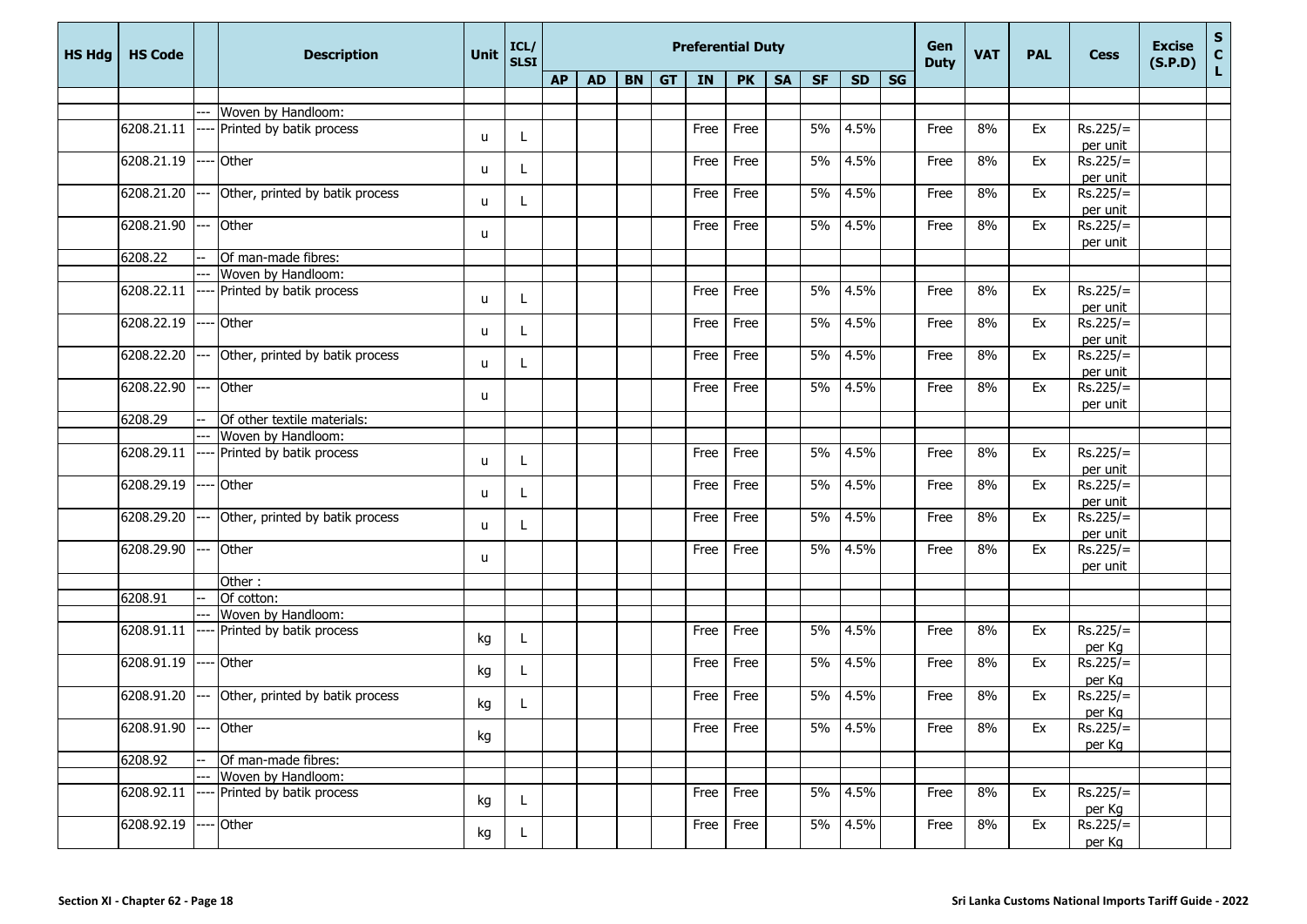| <b>HS Hdg</b> | <b>HS Code</b> |     | <b>Description</b>                                                          | Unit         | ICL/<br><b>SLSI</b> |           |           |           |           | <b>Preferential Duty</b> |           |           |           | Gen<br><b>Duty</b> | <b>VAT</b> | <b>PAL</b> | <b>Cess</b> | <b>Excise</b><br>(S.P.D) | $\frac{S}{C}$<br>L     |  |  |
|---------------|----------------|-----|-----------------------------------------------------------------------------|--------------|---------------------|-----------|-----------|-----------|-----------|--------------------------|-----------|-----------|-----------|--------------------|------------|------------|-------------|--------------------------|------------------------|--|--|
|               |                |     |                                                                             |              |                     | <b>AP</b> | <b>AD</b> | <b>BN</b> | <b>GT</b> | IN                       | <b>PK</b> | <b>SA</b> | <b>SF</b> | <b>SD</b>          | <b>SG</b>  |            |             |                          |                        |  |  |
|               | 6208.92.20     |     | Other, printed by batik process                                             | kg           | L                   |           |           |           |           | Free                     | Free      |           | 5%        | 4.5%               |            | Free       | 8%          | Ex                       | $Rs.225/=$<br>per Kg   |  |  |
|               | 6208.92.90     | --  | Other                                                                       | kg           |                     |           |           |           |           | Free                     | Free      |           | 5%        | 4.5%               |            | Free       | 8%          | Ex                       | $Rs.225/=$<br>per Kg   |  |  |
|               | 6208.99        |     | Of other textile materials:                                                 |              |                     |           |           |           |           |                          |           |           |           |                    |            |            |             |                          |                        |  |  |
|               |                |     | Woven by Handloom:                                                          |              |                     |           |           |           |           |                          |           |           |           |                    |            |            |             |                          |                        |  |  |
|               | 6208.99.11     |     | Printed by batik process                                                    | kg           |                     |           |           |           |           | Free                     | Free      |           | 5%        | 4.5%               |            | Free       | 8%          | Ex                       | $Rs.225/=$<br>per Kg   |  |  |
|               | 6208.99.19     | --- | Other                                                                       | kg           | L                   |           |           |           |           | Free                     | Free      |           | 5%        | 4.5%               |            | Free       | 8%          | Ex                       | $Rs.225/=$<br>per Kg   |  |  |
|               | 6208.99.20     |     | Other, printed by batik process                                             | kg           |                     |           |           |           |           | Free                     | Free      |           | 5%        | 4.5%               |            | Free       | 8%          | Ex                       | $Rs.225/=$<br>per Kg   |  |  |
|               | 6208.99.90     |     | Other                                                                       | kg           |                     |           |           |           |           | Free                     | Free      |           | 5%        | 4.5%               |            | Free       | 8%          | Ex                       | $Rs.225/=$<br>per Kg   |  |  |
|               |                |     |                                                                             |              |                     |           |           |           |           |                          |           |           |           |                    |            |            |             |                          |                        |  |  |
| 62.09         |                |     | <b>Babies' garments and clothing</b><br>accessories.                        |              |                     |           |           |           |           |                          |           |           |           |                    |            |            |             |                          |                        |  |  |
|               |                |     |                                                                             |              |                     |           |           |           |           |                          |           |           |           |                    |            |            |             |                          |                        |  |  |
|               | 6209.20.00     |     | Of cotton                                                                   | kg           |                     |           |           |           |           | Free                     | Free      |           | 5%        | 4.5%               |            | Free       | 8%          | Ex                       | $Rs.225/=$<br>per Kg   |  |  |
|               | 6209.30.00     |     | Of synthetic fibres                                                         | kg           |                     |           |           |           |           | Free                     | Free      |           | 5%        | 4.5%               |            | Free       | 8%          | Ex                       | $Rs.225/=$<br>per Kg   |  |  |
|               | 6209.90.00     |     | Of other textile materials                                                  | kg           |                     |           |           |           |           | Free                     | Free      |           | 5%        | 4.5%               |            | Free       | 8%          | Ex                       | $Rs.225/=$<br>per Kg   |  |  |
|               |                |     |                                                                             |              |                     |           |           |           |           |                          |           |           |           |                    |            |            |             |                          |                        |  |  |
| 62.10         |                |     | Garments, made up of fabrics of<br>heading 56.02, 56.03, 59.06 or<br>59.07. |              |                     |           |           |           |           |                          |           |           |           |                    |            |            |             |                          |                        |  |  |
|               |                |     |                                                                             |              |                     |           |           |           |           |                          |           |           |           |                    |            |            |             |                          |                        |  |  |
|               | 6210.10.00     |     | Of fabrics of heading 56.02 or 56.03                                        | kg           |                     |           | Free      |           |           | Free                     | Free      |           | 5%        | 4.5%               |            | Free       | 8%          | Ex                       | $Rs.300/=$<br>per Kg   |  |  |
|               | 6210.20.00     |     | Other garments, of the type described in<br>subheadings 6201.11 to 6201.19  | u            |                     |           | Free      |           |           | Free                     | Free      |           | 5%        | 4.5%               |            | Free       | 8%          | Ex                       | $Rs.300/=$<br>per unit |  |  |
|               | 6210.30.00     |     | Other garments, of the type described in<br>subheadings 6202.11 to 6202.19  | $\mathsf{u}$ |                     |           |           |           |           | Free                     | Free      |           | 5%        | 4.5%               |            | Free       | 8%          | Ex                       | $Rs.300/=$<br>per unit |  |  |
|               | 6210.40.00     |     | Other men's or boys' garments                                               | kg           |                     |           | Free      |           |           | Free                     | Free      |           | 5%        | 4.5%               |            | Free       | 8%          | Ex                       | $Rs.300/=$<br>per Kg   |  |  |
|               | 6210.50.00     |     | Other women's or girls' garments                                            | kg           |                     |           | Free      |           |           | Free                     | Free      |           |           | 5% 4.5%            |            | Free       | 8%          | Ex                       | $Rs.300/=$<br>per Kg   |  |  |
|               |                |     |                                                                             |              |                     |           |           |           |           |                          |           |           |           |                    |            |            |             |                          |                        |  |  |
| 62.11         |                |     | Track suits, ski suits and swimwear;<br>other garments.                     |              |                     |           |           |           |           |                          |           |           |           |                    |            |            |             |                          |                        |  |  |
|               |                |     |                                                                             |              |                     |           |           |           |           |                          |           |           |           |                    |            |            |             |                          |                        |  |  |
|               |                |     | Swimwear:                                                                   |              |                     |           |           |           |           |                          |           |           |           |                    |            |            |             |                          |                        |  |  |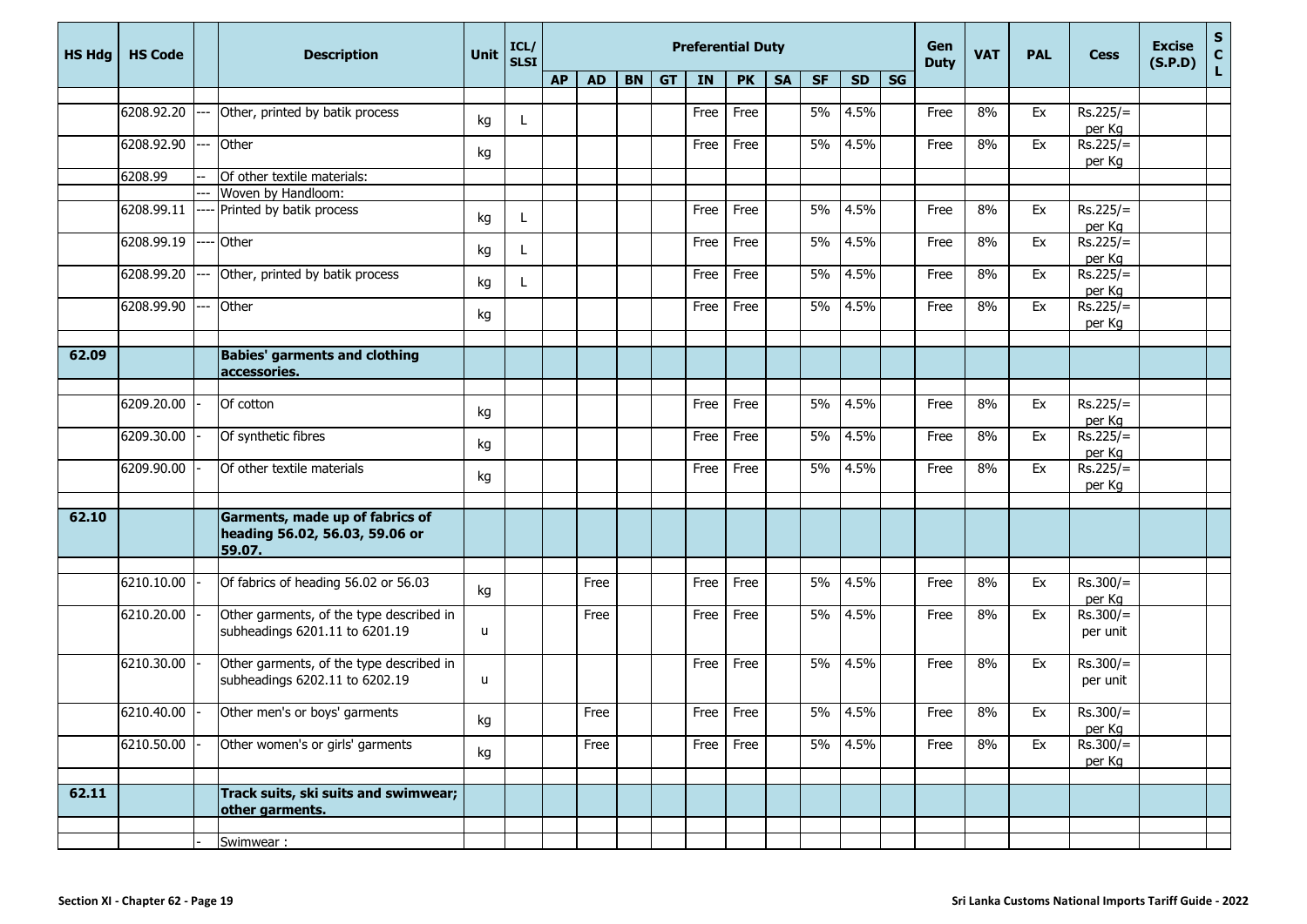| <b>AP</b><br><b>GT</b><br>IN<br><b>PK</b><br><b>SG</b><br><b>AD</b><br><b>BN</b><br><b>SA</b><br><b>SF</b><br><b>SD</b><br>6211.11.00<br>Men's or boys'<br>Free<br>5%<br>4.5%<br>8%<br>Ex<br>$Rs.300/=$<br>Free<br>Free<br>u<br>per unit<br>6211.12.00<br>Women's or girls'<br>5%<br>4.5%<br>Ex<br>$Rs.300/=$<br>Free<br>Free<br>Free<br>8%<br>u<br>per unit<br>6211.20.00<br>Ski suits<br>5%<br>4.5%<br>$Rs.300/=$<br>Free<br>Free<br>8%<br>Ex<br>Free<br>u<br>per unit<br>Other garments, men's or boys':<br>6211.32<br>Of cotton:<br>Woven by Handloom:<br>6211.32.11<br>5%<br>4.5%<br>8%<br>$Rs.300/=$<br>Printed by batik process<br>Free<br>Free<br>Free<br>Ex<br>kg<br>per kg<br>6211.32.19<br>Other<br>5%<br>4.5%<br>$Rs.300/=$<br>8%<br>Ex<br>Free<br>Free<br>Free<br>kg<br>per kg<br>6211.32.20<br>5%<br>4.5%<br>8%<br>$Rs.300/=$<br>Other, printed by batik process<br>Free<br>Free<br>Ex<br>Free<br>---<br>kg<br>per kg<br>6211.32.90<br>5%<br>$Rs.300/=$<br>Other<br>4.5%<br>8%<br>Free<br>Ex<br>Free<br>Free<br>kg<br>per kg<br>6211.33<br>Of man-made fibres:<br>Woven by Handloom:<br>6211.33.11<br>$Rs.300/=$<br>Printed by batik process<br>5%<br>4.5%<br>8%<br>Ex<br>Free<br>Free<br>Free<br>kg<br>per kg<br>6211.33.19<br>Other<br>5%<br>4.5%<br>$Rs.300/=$<br>Free<br>Free<br>8%<br>Ex<br>Free<br>kg<br>per kg<br>6211.33.20<br>5%<br>4.5%<br>$Rs.300/=$<br>Other, printed by batik process<br>Free<br>Free<br>8%<br>Ex<br>Free<br>kg<br>per kg<br>$6211.33.90$ ---<br>$Rs.300/=$<br>Other<br>5%<br>4.5%<br>Ex<br>Free<br>Free<br>8%<br>Free<br>kg<br>per kg<br>6211.39<br>Of other textile materials:<br>Woven by Handloom:<br>6211.39.11<br>Printed by batik process<br>5%<br>4.5%<br>$Rs.300/=$<br>Free<br>8%<br>Ex<br>Free<br>Free<br>kg<br>per kg<br>6211.39.19<br>Other<br>5%<br>4.5%<br>$Rs.300/=$<br>Free<br>Free<br>8%<br>Ex<br>Free<br>kg<br>per kg<br>6211.39.20 ---<br>Other, printed by batik process<br>5%<br>4.5%<br>Ex<br>$Rs.300/=$<br>Free<br>Free<br>8%<br>Free<br>kg<br>per kg<br>$Rs.300/=$<br>6211.39.90<br>Other<br>5%<br>4.5%<br>8%<br>Ex<br>Free<br>Free<br>Free<br>---<br>kg<br>per kg<br>Other garments, women's or girls':<br>6211.42<br>Of cotton:<br>Woven by Handloom:<br>5% 4.5%<br>$Rs.300/=$<br>6211.42.11<br>Saree, printed by Batik process<br>8%<br>Free<br>Free<br>Free<br>Ex<br>kg<br>per kg<br>6211.42.12<br>5%<br>4.5%<br>$Rs.300/=$<br>Other, saree<br>Free<br>8%<br>Ex<br>Free<br>Free<br>kg<br>per kg<br>5% 4.5%<br>$Rs.300/=$<br>6211.42.13<br>Other, printed by Batik process<br>Free <sup>1</sup><br>Free<br>8%<br>Ex<br>Free<br>kg<br>L.<br>per kg | <b>HS Hdg</b> | <b>HS Code</b> | <b>Description</b> | <b>Unit</b> | ICL/<br><b>SLSI</b> |  |  | <b>Preferential Duty</b> |  | Gen<br><b>Duty</b> | <b>VAT</b> | <b>PAL</b> | <b>Cess</b> | <b>Excise</b><br>(S.P.D) | S<br>C<br>L |  |
|-------------------------------------------------------------------------------------------------------------------------------------------------------------------------------------------------------------------------------------------------------------------------------------------------------------------------------------------------------------------------------------------------------------------------------------------------------------------------------------------------------------------------------------------------------------------------------------------------------------------------------------------------------------------------------------------------------------------------------------------------------------------------------------------------------------------------------------------------------------------------------------------------------------------------------------------------------------------------------------------------------------------------------------------------------------------------------------------------------------------------------------------------------------------------------------------------------------------------------------------------------------------------------------------------------------------------------------------------------------------------------------------------------------------------------------------------------------------------------------------------------------------------------------------------------------------------------------------------------------------------------------------------------------------------------------------------------------------------------------------------------------------------------------------------------------------------------------------------------------------------------------------------------------------------------------------------------------------------------------------------------------------------------------------------------------------------------------------------------------------------------------------------------------------------------------------------------------------------------------------------------------------------------------------------------------------------------------------------------------------------------------------------------------------------------------------------------------------------------------------------------------------------------------------------------------------------------------------------------------------------|---------------|----------------|--------------------|-------------|---------------------|--|--|--------------------------|--|--------------------|------------|------------|-------------|--------------------------|-------------|--|
|                                                                                                                                                                                                                                                                                                                                                                                                                                                                                                                                                                                                                                                                                                                                                                                                                                                                                                                                                                                                                                                                                                                                                                                                                                                                                                                                                                                                                                                                                                                                                                                                                                                                                                                                                                                                                                                                                                                                                                                                                                                                                                                                                                                                                                                                                                                                                                                                                                                                                                                                                                                                                         |               |                |                    |             |                     |  |  |                          |  |                    |            |            |             |                          |             |  |
|                                                                                                                                                                                                                                                                                                                                                                                                                                                                                                                                                                                                                                                                                                                                                                                                                                                                                                                                                                                                                                                                                                                                                                                                                                                                                                                                                                                                                                                                                                                                                                                                                                                                                                                                                                                                                                                                                                                                                                                                                                                                                                                                                                                                                                                                                                                                                                                                                                                                                                                                                                                                                         |               |                |                    |             |                     |  |  |                          |  |                    |            |            |             |                          |             |  |
|                                                                                                                                                                                                                                                                                                                                                                                                                                                                                                                                                                                                                                                                                                                                                                                                                                                                                                                                                                                                                                                                                                                                                                                                                                                                                                                                                                                                                                                                                                                                                                                                                                                                                                                                                                                                                                                                                                                                                                                                                                                                                                                                                                                                                                                                                                                                                                                                                                                                                                                                                                                                                         |               |                |                    |             |                     |  |  |                          |  |                    |            |            |             |                          |             |  |
|                                                                                                                                                                                                                                                                                                                                                                                                                                                                                                                                                                                                                                                                                                                                                                                                                                                                                                                                                                                                                                                                                                                                                                                                                                                                                                                                                                                                                                                                                                                                                                                                                                                                                                                                                                                                                                                                                                                                                                                                                                                                                                                                                                                                                                                                                                                                                                                                                                                                                                                                                                                                                         |               |                |                    |             |                     |  |  |                          |  |                    |            |            |             |                          |             |  |
|                                                                                                                                                                                                                                                                                                                                                                                                                                                                                                                                                                                                                                                                                                                                                                                                                                                                                                                                                                                                                                                                                                                                                                                                                                                                                                                                                                                                                                                                                                                                                                                                                                                                                                                                                                                                                                                                                                                                                                                                                                                                                                                                                                                                                                                                                                                                                                                                                                                                                                                                                                                                                         |               |                |                    |             |                     |  |  |                          |  |                    |            |            |             |                          |             |  |
|                                                                                                                                                                                                                                                                                                                                                                                                                                                                                                                                                                                                                                                                                                                                                                                                                                                                                                                                                                                                                                                                                                                                                                                                                                                                                                                                                                                                                                                                                                                                                                                                                                                                                                                                                                                                                                                                                                                                                                                                                                                                                                                                                                                                                                                                                                                                                                                                                                                                                                                                                                                                                         |               |                |                    |             |                     |  |  |                          |  |                    |            |            |             |                          |             |  |
|                                                                                                                                                                                                                                                                                                                                                                                                                                                                                                                                                                                                                                                                                                                                                                                                                                                                                                                                                                                                                                                                                                                                                                                                                                                                                                                                                                                                                                                                                                                                                                                                                                                                                                                                                                                                                                                                                                                                                                                                                                                                                                                                                                                                                                                                                                                                                                                                                                                                                                                                                                                                                         |               |                |                    |             |                     |  |  |                          |  |                    |            |            |             |                          |             |  |
|                                                                                                                                                                                                                                                                                                                                                                                                                                                                                                                                                                                                                                                                                                                                                                                                                                                                                                                                                                                                                                                                                                                                                                                                                                                                                                                                                                                                                                                                                                                                                                                                                                                                                                                                                                                                                                                                                                                                                                                                                                                                                                                                                                                                                                                                                                                                                                                                                                                                                                                                                                                                                         |               |                |                    |             |                     |  |  |                          |  |                    |            |            |             |                          |             |  |
|                                                                                                                                                                                                                                                                                                                                                                                                                                                                                                                                                                                                                                                                                                                                                                                                                                                                                                                                                                                                                                                                                                                                                                                                                                                                                                                                                                                                                                                                                                                                                                                                                                                                                                                                                                                                                                                                                                                                                                                                                                                                                                                                                                                                                                                                                                                                                                                                                                                                                                                                                                                                                         |               |                |                    |             |                     |  |  |                          |  |                    |            |            |             |                          |             |  |
|                                                                                                                                                                                                                                                                                                                                                                                                                                                                                                                                                                                                                                                                                                                                                                                                                                                                                                                                                                                                                                                                                                                                                                                                                                                                                                                                                                                                                                                                                                                                                                                                                                                                                                                                                                                                                                                                                                                                                                                                                                                                                                                                                                                                                                                                                                                                                                                                                                                                                                                                                                                                                         |               |                |                    |             |                     |  |  |                          |  |                    |            |            |             |                          |             |  |
|                                                                                                                                                                                                                                                                                                                                                                                                                                                                                                                                                                                                                                                                                                                                                                                                                                                                                                                                                                                                                                                                                                                                                                                                                                                                                                                                                                                                                                                                                                                                                                                                                                                                                                                                                                                                                                                                                                                                                                                                                                                                                                                                                                                                                                                                                                                                                                                                                                                                                                                                                                                                                         |               |                |                    |             |                     |  |  |                          |  |                    |            |            |             |                          |             |  |
|                                                                                                                                                                                                                                                                                                                                                                                                                                                                                                                                                                                                                                                                                                                                                                                                                                                                                                                                                                                                                                                                                                                                                                                                                                                                                                                                                                                                                                                                                                                                                                                                                                                                                                                                                                                                                                                                                                                                                                                                                                                                                                                                                                                                                                                                                                                                                                                                                                                                                                                                                                                                                         |               |                |                    |             |                     |  |  |                          |  |                    |            |            |             |                          |             |  |
|                                                                                                                                                                                                                                                                                                                                                                                                                                                                                                                                                                                                                                                                                                                                                                                                                                                                                                                                                                                                                                                                                                                                                                                                                                                                                                                                                                                                                                                                                                                                                                                                                                                                                                                                                                                                                                                                                                                                                                                                                                                                                                                                                                                                                                                                                                                                                                                                                                                                                                                                                                                                                         |               |                |                    |             |                     |  |  |                          |  |                    |            |            |             |                          |             |  |
|                                                                                                                                                                                                                                                                                                                                                                                                                                                                                                                                                                                                                                                                                                                                                                                                                                                                                                                                                                                                                                                                                                                                                                                                                                                                                                                                                                                                                                                                                                                                                                                                                                                                                                                                                                                                                                                                                                                                                                                                                                                                                                                                                                                                                                                                                                                                                                                                                                                                                                                                                                                                                         |               |                |                    |             |                     |  |  |                          |  |                    |            |            |             |                          |             |  |
|                                                                                                                                                                                                                                                                                                                                                                                                                                                                                                                                                                                                                                                                                                                                                                                                                                                                                                                                                                                                                                                                                                                                                                                                                                                                                                                                                                                                                                                                                                                                                                                                                                                                                                                                                                                                                                                                                                                                                                                                                                                                                                                                                                                                                                                                                                                                                                                                                                                                                                                                                                                                                         |               |                |                    |             |                     |  |  |                          |  |                    |            |            |             |                          |             |  |
|                                                                                                                                                                                                                                                                                                                                                                                                                                                                                                                                                                                                                                                                                                                                                                                                                                                                                                                                                                                                                                                                                                                                                                                                                                                                                                                                                                                                                                                                                                                                                                                                                                                                                                                                                                                                                                                                                                                                                                                                                                                                                                                                                                                                                                                                                                                                                                                                                                                                                                                                                                                                                         |               |                |                    |             |                     |  |  |                          |  |                    |            |            |             |                          |             |  |
|                                                                                                                                                                                                                                                                                                                                                                                                                                                                                                                                                                                                                                                                                                                                                                                                                                                                                                                                                                                                                                                                                                                                                                                                                                                                                                                                                                                                                                                                                                                                                                                                                                                                                                                                                                                                                                                                                                                                                                                                                                                                                                                                                                                                                                                                                                                                                                                                                                                                                                                                                                                                                         |               |                |                    |             |                     |  |  |                          |  |                    |            |            |             |                          |             |  |
|                                                                                                                                                                                                                                                                                                                                                                                                                                                                                                                                                                                                                                                                                                                                                                                                                                                                                                                                                                                                                                                                                                                                                                                                                                                                                                                                                                                                                                                                                                                                                                                                                                                                                                                                                                                                                                                                                                                                                                                                                                                                                                                                                                                                                                                                                                                                                                                                                                                                                                                                                                                                                         |               |                |                    |             |                     |  |  |                          |  |                    |            |            |             |                          |             |  |
|                                                                                                                                                                                                                                                                                                                                                                                                                                                                                                                                                                                                                                                                                                                                                                                                                                                                                                                                                                                                                                                                                                                                                                                                                                                                                                                                                                                                                                                                                                                                                                                                                                                                                                                                                                                                                                                                                                                                                                                                                                                                                                                                                                                                                                                                                                                                                                                                                                                                                                                                                                                                                         |               |                |                    |             |                     |  |  |                          |  |                    |            |            |             |                          |             |  |
|                                                                                                                                                                                                                                                                                                                                                                                                                                                                                                                                                                                                                                                                                                                                                                                                                                                                                                                                                                                                                                                                                                                                                                                                                                                                                                                                                                                                                                                                                                                                                                                                                                                                                                                                                                                                                                                                                                                                                                                                                                                                                                                                                                                                                                                                                                                                                                                                                                                                                                                                                                                                                         |               |                |                    |             |                     |  |  |                          |  |                    |            |            |             |                          |             |  |
|                                                                                                                                                                                                                                                                                                                                                                                                                                                                                                                                                                                                                                                                                                                                                                                                                                                                                                                                                                                                                                                                                                                                                                                                                                                                                                                                                                                                                                                                                                                                                                                                                                                                                                                                                                                                                                                                                                                                                                                                                                                                                                                                                                                                                                                                                                                                                                                                                                                                                                                                                                                                                         |               |                |                    |             |                     |  |  |                          |  |                    |            |            |             |                          |             |  |
|                                                                                                                                                                                                                                                                                                                                                                                                                                                                                                                                                                                                                                                                                                                                                                                                                                                                                                                                                                                                                                                                                                                                                                                                                                                                                                                                                                                                                                                                                                                                                                                                                                                                                                                                                                                                                                                                                                                                                                                                                                                                                                                                                                                                                                                                                                                                                                                                                                                                                                                                                                                                                         |               |                |                    |             |                     |  |  |                          |  |                    |            |            |             |                          |             |  |
|                                                                                                                                                                                                                                                                                                                                                                                                                                                                                                                                                                                                                                                                                                                                                                                                                                                                                                                                                                                                                                                                                                                                                                                                                                                                                                                                                                                                                                                                                                                                                                                                                                                                                                                                                                                                                                                                                                                                                                                                                                                                                                                                                                                                                                                                                                                                                                                                                                                                                                                                                                                                                         |               |                |                    |             |                     |  |  |                          |  |                    |            |            |             |                          |             |  |
|                                                                                                                                                                                                                                                                                                                                                                                                                                                                                                                                                                                                                                                                                                                                                                                                                                                                                                                                                                                                                                                                                                                                                                                                                                                                                                                                                                                                                                                                                                                                                                                                                                                                                                                                                                                                                                                                                                                                                                                                                                                                                                                                                                                                                                                                                                                                                                                                                                                                                                                                                                                                                         |               |                |                    |             |                     |  |  |                          |  |                    |            |            |             |                          |             |  |
|                                                                                                                                                                                                                                                                                                                                                                                                                                                                                                                                                                                                                                                                                                                                                                                                                                                                                                                                                                                                                                                                                                                                                                                                                                                                                                                                                                                                                                                                                                                                                                                                                                                                                                                                                                                                                                                                                                                                                                                                                                                                                                                                                                                                                                                                                                                                                                                                                                                                                                                                                                                                                         |               |                |                    |             |                     |  |  |                          |  |                    |            |            |             |                          |             |  |
|                                                                                                                                                                                                                                                                                                                                                                                                                                                                                                                                                                                                                                                                                                                                                                                                                                                                                                                                                                                                                                                                                                                                                                                                                                                                                                                                                                                                                                                                                                                                                                                                                                                                                                                                                                                                                                                                                                                                                                                                                                                                                                                                                                                                                                                                                                                                                                                                                                                                                                                                                                                                                         |               |                |                    |             |                     |  |  |                          |  |                    |            |            |             |                          |             |  |
|                                                                                                                                                                                                                                                                                                                                                                                                                                                                                                                                                                                                                                                                                                                                                                                                                                                                                                                                                                                                                                                                                                                                                                                                                                                                                                                                                                                                                                                                                                                                                                                                                                                                                                                                                                                                                                                                                                                                                                                                                                                                                                                                                                                                                                                                                                                                                                                                                                                                                                                                                                                                                         |               |                |                    |             |                     |  |  |                          |  |                    |            |            |             |                          |             |  |
|                                                                                                                                                                                                                                                                                                                                                                                                                                                                                                                                                                                                                                                                                                                                                                                                                                                                                                                                                                                                                                                                                                                                                                                                                                                                                                                                                                                                                                                                                                                                                                                                                                                                                                                                                                                                                                                                                                                                                                                                                                                                                                                                                                                                                                                                                                                                                                                                                                                                                                                                                                                                                         |               |                |                    |             |                     |  |  |                          |  |                    |            |            |             |                          |             |  |
|                                                                                                                                                                                                                                                                                                                                                                                                                                                                                                                                                                                                                                                                                                                                                                                                                                                                                                                                                                                                                                                                                                                                                                                                                                                                                                                                                                                                                                                                                                                                                                                                                                                                                                                                                                                                                                                                                                                                                                                                                                                                                                                                                                                                                                                                                                                                                                                                                                                                                                                                                                                                                         |               |                |                    |             |                     |  |  |                          |  |                    |            |            |             |                          |             |  |
|                                                                                                                                                                                                                                                                                                                                                                                                                                                                                                                                                                                                                                                                                                                                                                                                                                                                                                                                                                                                                                                                                                                                                                                                                                                                                                                                                                                                                                                                                                                                                                                                                                                                                                                                                                                                                                                                                                                                                                                                                                                                                                                                                                                                                                                                                                                                                                                                                                                                                                                                                                                                                         |               |                |                    |             |                     |  |  |                          |  |                    |            |            |             |                          |             |  |
|                                                                                                                                                                                                                                                                                                                                                                                                                                                                                                                                                                                                                                                                                                                                                                                                                                                                                                                                                                                                                                                                                                                                                                                                                                                                                                                                                                                                                                                                                                                                                                                                                                                                                                                                                                                                                                                                                                                                                                                                                                                                                                                                                                                                                                                                                                                                                                                                                                                                                                                                                                                                                         |               |                |                    |             |                     |  |  |                          |  |                    |            |            |             |                          |             |  |
|                                                                                                                                                                                                                                                                                                                                                                                                                                                                                                                                                                                                                                                                                                                                                                                                                                                                                                                                                                                                                                                                                                                                                                                                                                                                                                                                                                                                                                                                                                                                                                                                                                                                                                                                                                                                                                                                                                                                                                                                                                                                                                                                                                                                                                                                                                                                                                                                                                                                                                                                                                                                                         |               |                |                    |             |                     |  |  |                          |  |                    |            |            |             |                          |             |  |
|                                                                                                                                                                                                                                                                                                                                                                                                                                                                                                                                                                                                                                                                                                                                                                                                                                                                                                                                                                                                                                                                                                                                                                                                                                                                                                                                                                                                                                                                                                                                                                                                                                                                                                                                                                                                                                                                                                                                                                                                                                                                                                                                                                                                                                                                                                                                                                                                                                                                                                                                                                                                                         |               |                |                    |             |                     |  |  |                          |  |                    |            |            |             |                          |             |  |
|                                                                                                                                                                                                                                                                                                                                                                                                                                                                                                                                                                                                                                                                                                                                                                                                                                                                                                                                                                                                                                                                                                                                                                                                                                                                                                                                                                                                                                                                                                                                                                                                                                                                                                                                                                                                                                                                                                                                                                                                                                                                                                                                                                                                                                                                                                                                                                                                                                                                                                                                                                                                                         |               |                |                    |             |                     |  |  |                          |  |                    |            |            |             |                          |             |  |
|                                                                                                                                                                                                                                                                                                                                                                                                                                                                                                                                                                                                                                                                                                                                                                                                                                                                                                                                                                                                                                                                                                                                                                                                                                                                                                                                                                                                                                                                                                                                                                                                                                                                                                                                                                                                                                                                                                                                                                                                                                                                                                                                                                                                                                                                                                                                                                                                                                                                                                                                                                                                                         |               |                |                    |             |                     |  |  |                          |  |                    |            |            |             |                          |             |  |
|                                                                                                                                                                                                                                                                                                                                                                                                                                                                                                                                                                                                                                                                                                                                                                                                                                                                                                                                                                                                                                                                                                                                                                                                                                                                                                                                                                                                                                                                                                                                                                                                                                                                                                                                                                                                                                                                                                                                                                                                                                                                                                                                                                                                                                                                                                                                                                                                                                                                                                                                                                                                                         |               |                |                    |             |                     |  |  |                          |  |                    |            |            |             |                          |             |  |
|                                                                                                                                                                                                                                                                                                                                                                                                                                                                                                                                                                                                                                                                                                                                                                                                                                                                                                                                                                                                                                                                                                                                                                                                                                                                                                                                                                                                                                                                                                                                                                                                                                                                                                                                                                                                                                                                                                                                                                                                                                                                                                                                                                                                                                                                                                                                                                                                                                                                                                                                                                                                                         |               |                |                    |             |                     |  |  |                          |  |                    |            |            |             |                          |             |  |
|                                                                                                                                                                                                                                                                                                                                                                                                                                                                                                                                                                                                                                                                                                                                                                                                                                                                                                                                                                                                                                                                                                                                                                                                                                                                                                                                                                                                                                                                                                                                                                                                                                                                                                                                                                                                                                                                                                                                                                                                                                                                                                                                                                                                                                                                                                                                                                                                                                                                                                                                                                                                                         |               |                |                    |             |                     |  |  |                          |  |                    |            |            |             |                          |             |  |
|                                                                                                                                                                                                                                                                                                                                                                                                                                                                                                                                                                                                                                                                                                                                                                                                                                                                                                                                                                                                                                                                                                                                                                                                                                                                                                                                                                                                                                                                                                                                                                                                                                                                                                                                                                                                                                                                                                                                                                                                                                                                                                                                                                                                                                                                                                                                                                                                                                                                                                                                                                                                                         |               |                |                    |             |                     |  |  |                          |  |                    |            |            |             |                          |             |  |
|                                                                                                                                                                                                                                                                                                                                                                                                                                                                                                                                                                                                                                                                                                                                                                                                                                                                                                                                                                                                                                                                                                                                                                                                                                                                                                                                                                                                                                                                                                                                                                                                                                                                                                                                                                                                                                                                                                                                                                                                                                                                                                                                                                                                                                                                                                                                                                                                                                                                                                                                                                                                                         |               |                |                    |             |                     |  |  |                          |  |                    |            |            |             |                          |             |  |
|                                                                                                                                                                                                                                                                                                                                                                                                                                                                                                                                                                                                                                                                                                                                                                                                                                                                                                                                                                                                                                                                                                                                                                                                                                                                                                                                                                                                                                                                                                                                                                                                                                                                                                                                                                                                                                                                                                                                                                                                                                                                                                                                                                                                                                                                                                                                                                                                                                                                                                                                                                                                                         |               |                |                    |             |                     |  |  |                          |  |                    |            |            |             |                          |             |  |
|                                                                                                                                                                                                                                                                                                                                                                                                                                                                                                                                                                                                                                                                                                                                                                                                                                                                                                                                                                                                                                                                                                                                                                                                                                                                                                                                                                                                                                                                                                                                                                                                                                                                                                                                                                                                                                                                                                                                                                                                                                                                                                                                                                                                                                                                                                                                                                                                                                                                                                                                                                                                                         |               |                |                    |             |                     |  |  |                          |  |                    |            |            |             |                          |             |  |
|                                                                                                                                                                                                                                                                                                                                                                                                                                                                                                                                                                                                                                                                                                                                                                                                                                                                                                                                                                                                                                                                                                                                                                                                                                                                                                                                                                                                                                                                                                                                                                                                                                                                                                                                                                                                                                                                                                                                                                                                                                                                                                                                                                                                                                                                                                                                                                                                                                                                                                                                                                                                                         |               |                |                    |             |                     |  |  |                          |  |                    |            |            |             |                          |             |  |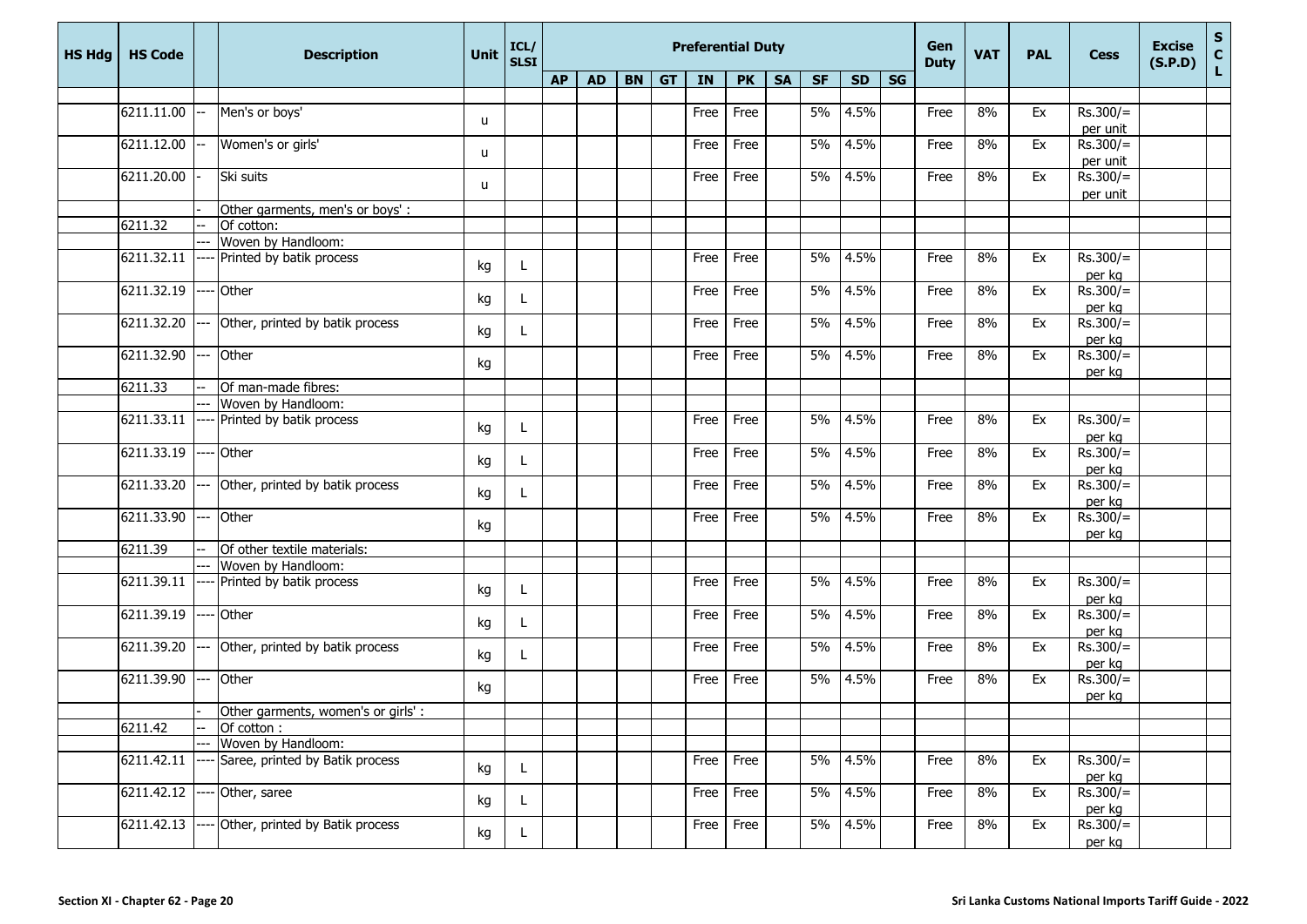| <b>HS Hdg</b> | <b>HS Code</b> | <b>Description</b>              | Unit | ICL/<br><b>SLSI</b> |           |           |           |           |           | <b>Preferential Duty</b> |           |           |           |           | Gen<br><b>Duty</b> | <b>VAT</b> | <b>PAL</b> | <b>Cess</b> | <b>Excise</b><br>(S.P.D) |  |
|---------------|----------------|---------------------------------|------|---------------------|-----------|-----------|-----------|-----------|-----------|--------------------------|-----------|-----------|-----------|-----------|--------------------|------------|------------|-------------|--------------------------|--|
|               |                |                                 |      |                     | <b>AP</b> | <b>AD</b> | <b>BN</b> | <b>GT</b> | <b>IN</b> | <b>PK</b>                | <b>SA</b> | <b>SF</b> | <b>SD</b> | <b>SG</b> |                    |            |            |             |                          |  |
|               |                |                                 |      |                     |           |           |           |           |           |                          |           |           |           |           |                    |            |            |             |                          |  |
|               | 6211.42.19     | $--$ Other                      |      |                     |           |           |           |           | Free      | Free                     |           | 5%        | 4.5%      |           | Free               | 8%         | Ex         | $Rs.300/=$  |                          |  |
|               |                |                                 | kg   |                     |           |           |           |           |           |                          |           |           |           |           |                    |            |            | per kg      |                          |  |
|               |                | Other:                          |      |                     |           |           |           |           |           |                          |           |           |           |           |                    |            |            |             |                          |  |
|               | 6211.42.91     | Saree, printed by Batik process |      |                     |           |           |           |           | Free      | Free                     |           | 5%        | 4.5%      |           | Free               | 8%         | Ex         | $Rs.300/=$  |                          |  |
|               |                |                                 | kg   |                     |           |           |           |           |           |                          |           |           |           |           |                    |            |            | per kg      |                          |  |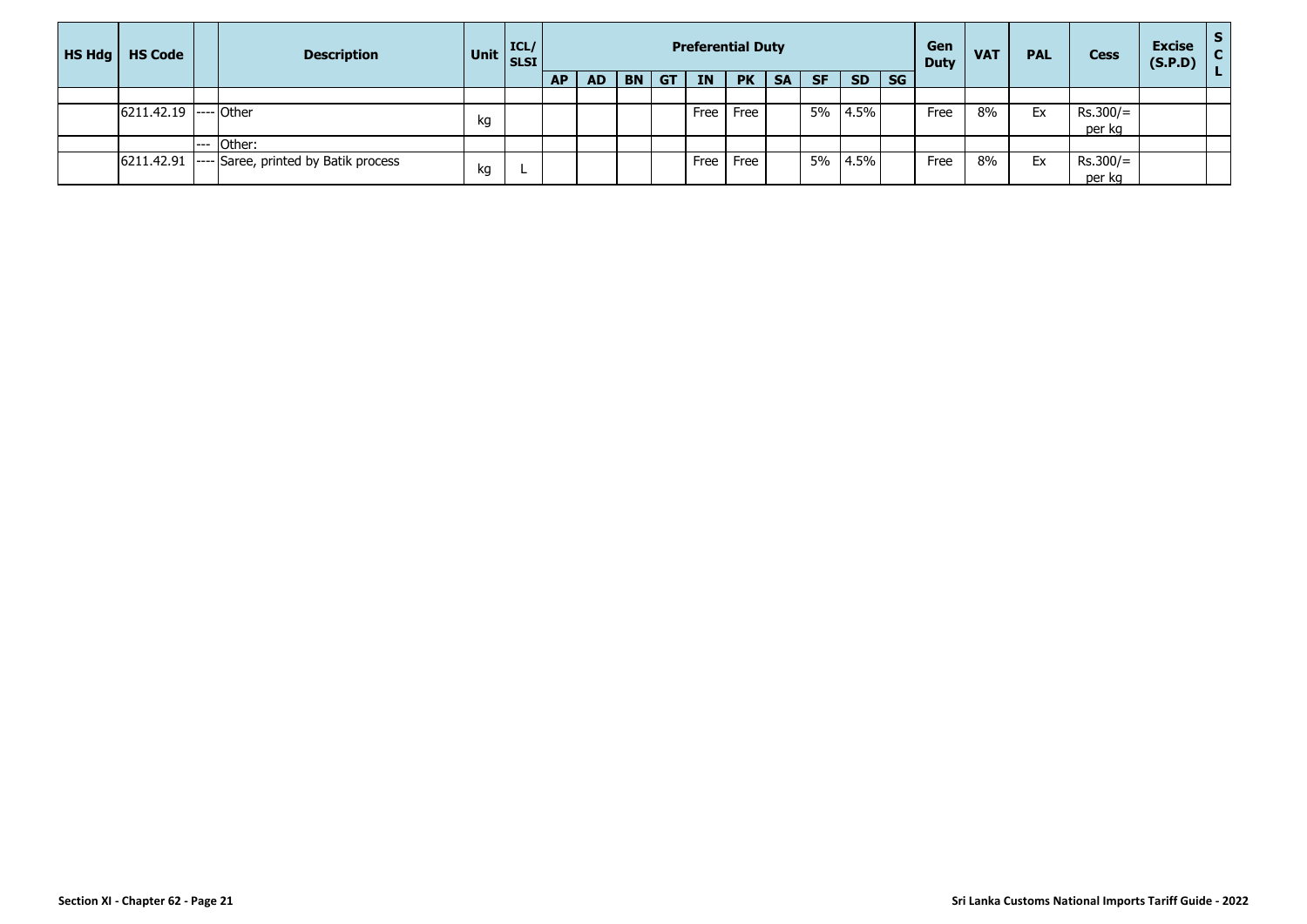| <b>HS Hdg</b> | <b>HS Code</b>    | <b>Description</b>                                | <b>Unit</b> | ICL/<br>SLSI | <b>Preferential Duty</b> |           |    |           |           |           |           |           |           |                        | Gen<br><b>Duty</b> | <b>VAT</b> | <b>PAL</b> | <b>Cess</b>                      | <b>Excise</b><br>(S.P.D) | S<br>C<br>L |
|---------------|-------------------|---------------------------------------------------|-------------|--------------|--------------------------|-----------|----|-----------|-----------|-----------|-----------|-----------|-----------|------------------------|--------------------|------------|------------|----------------------------------|--------------------------|-------------|
|               |                   |                                                   |             |              | <b>AP</b>                | <b>AD</b> | BN | <b>GT</b> | <b>IN</b> | <b>PK</b> | <b>SA</b> | <b>SF</b> | <b>SD</b> | $\overline{\text{SG}}$ |                    |            |            |                                  |                          |             |
|               | 6211.42.92        | Saree, other                                      | kg          |              |                          |           |    |           | Free      | Free      |           | 5%        | 4.5%      |                        | Free               | 8%         | Ex         | $Rs.300/=$                       |                          |             |
|               | 6211.42.93        | Other, printed by Batik process                   | kg          | L            |                          |           |    |           | Free      | Free      |           | 5%        | 4.5%      |                        | Free               | 8%         | Ex         | per kg<br>$Rs.300/=$<br>per kg   |                          |             |
|               | 6211.42.99        | Other                                             | kg          |              |                          |           |    |           | Free      | Free      |           | 5%        | 4.5%      |                        | Free               | 8%         | Ex         | $Rs.300/=$<br>per kg             |                          |             |
|               | 6211.43           | Of man-made fibres :                              |             |              |                          |           |    |           |           |           |           |           |           |                        |                    |            |            |                                  |                          |             |
|               |                   | Woven by Handloom:                                |             |              |                          |           |    |           |           |           |           |           |           |                        |                    |            |            |                                  |                          |             |
|               | $6211.43.11$ ---- | Saree, printed by Batik process                   | kg          | L            |                          |           |    |           | Free      | Free      |           | 5%        | 4.5%      |                        | Free               | 8%         | Ex         | $Rs.300/=$<br>per kg             |                          |             |
|               |                   | 6211.43.12 ---- Saree, other                      | kg          | L            |                          |           |    |           | Free      | Free      |           | 5%        | 4.5%      |                        | Free               | 8%         | Ex         | $Rs.300/=$<br>per kg             |                          |             |
|               |                   | $6211.43.13$ ---- Other, printed by Batik process | kg          | L            |                          |           |    |           | Free      | Free      |           | 5%        | 4.5%      |                        | Free               | 8%         | Ex         | $Rs.300/=$<br>per kg             |                          |             |
|               | 6211.43.19        | Other                                             | kg          |              |                          |           |    |           | Free      | Free      |           | 5%        | 4.5%      |                        | Free               | 8%         | Ex         | $Rs.300/=$<br>per kg             |                          |             |
|               |                   | Other:                                            |             |              |                          |           |    |           |           |           |           |           |           |                        |                    |            |            |                                  |                          |             |
|               |                   | 6211.43.91 ---- Saree, printed by Batik process   | kg          | L            |                          |           |    |           | Free      | Free      |           | 5%        | 4.5%      |                        | Free               | 8%         | Ex         | $Rs.300/=$<br>per kg             |                          |             |
|               | 6211.43.92        | ---- Saree, other                                 | kg          |              |                          |           |    |           | Free      | Free      |           | 5%        | 4.5%      |                        | Free               | 8%         | Ex         | $\overline{Rs.300/}$ =<br>per kg |                          |             |
|               | 6211.43.93        | Other, printed by Batik process                   | kg          | L            |                          |           |    |           | Free      | Free      |           | 5%        | 4.5%      |                        | Free               | 8%         | Ex         | $Rs.300/=$<br>per kg             |                          |             |
|               | 6211.43.99        | Other                                             | kg          |              |                          |           |    |           | Free      | Free      |           | 5%        | 4.5%      |                        | Free               | 8%         | Ex         | $Rs.300/=$<br>per kg             |                          |             |
|               |                   | Of other textile materials :                      |             |              |                          |           |    |           |           |           |           |           |           |                        |                    |            |            |                                  |                          |             |
|               |                   | Woven by Handloom:                                |             |              |                          |           |    |           |           |           |           |           |           |                        |                    |            |            |                                  |                          |             |
|               |                   | $6211.49.11$ ---- Saree, printed by Batik process | kg          | L            |                          |           |    |           | Free      | Free      |           | 5%        | 4.5%      |                        | Free               | 8%         | Ex         | $Rs.300/=$<br>per kg             |                          |             |
|               |                   | 6211.49.12 ---- Saree, other                      | kg          | L.           |                          |           |    |           | Free      | Free      |           | 5%        | 4.5%      |                        | Free               | 8%         | Ex         | $Rs.300/=$<br>per kg             |                          |             |
|               | 6211.49.13        | Other, printed by Batik process                   | kg          | L.           |                          |           |    |           | Free      | Free      |           | 5%        | 4.5%      |                        | Free               | 8%         | Ex         | $Rs.300/=$<br>per kg             |                          |             |
|               | 6211.49.19        | Other                                             | kg          |              |                          |           |    |           | Free      | Free      |           | 5%        | 4.5%      |                        | Free               | 8%         | Ex         | $Rs.300/=$<br>per kg             |                          |             |
|               |                   | Other:                                            |             |              |                          |           |    |           |           |           |           |           |           |                        |                    |            |            |                                  |                          |             |
|               |                   | 6211.49.91 ---- Saree, printed by Batik process   | kg          | L            |                          |           |    |           | Free      | Free      |           | 5%        | 4.5%      |                        | Free               | 8%         | Ex         | $Rs.300/=$<br>per kg             |                          |             |
|               | 6211.49.92        | Saree, other                                      | kg          |              |                          |           |    |           | Free      | Free      |           | 5%        | 4.5%      |                        | Free               | 8%         | Ex         | $Rs.300/=$<br>per kg             |                          |             |
|               | 6211.49.93        | Other, printed by Batik process                   | kg          | L            |                          |           |    |           | Free      | Free      |           | 5%        | 4.5%      |                        | Free               | 8%         | Ex         | $Rs.300/=$<br>per kg             |                          |             |
|               | 6211.49.99        | Other                                             | kg          |              |                          |           |    |           | Free      | Free      |           | 5%        | 4.5%      |                        | Free               | 8%         | Ex         | $Rs.300/=$<br>per kg             |                          |             |
|               |                   |                                                   |             |              |                          |           |    |           |           |           |           |           |           |                        |                    |            |            |                                  |                          |             |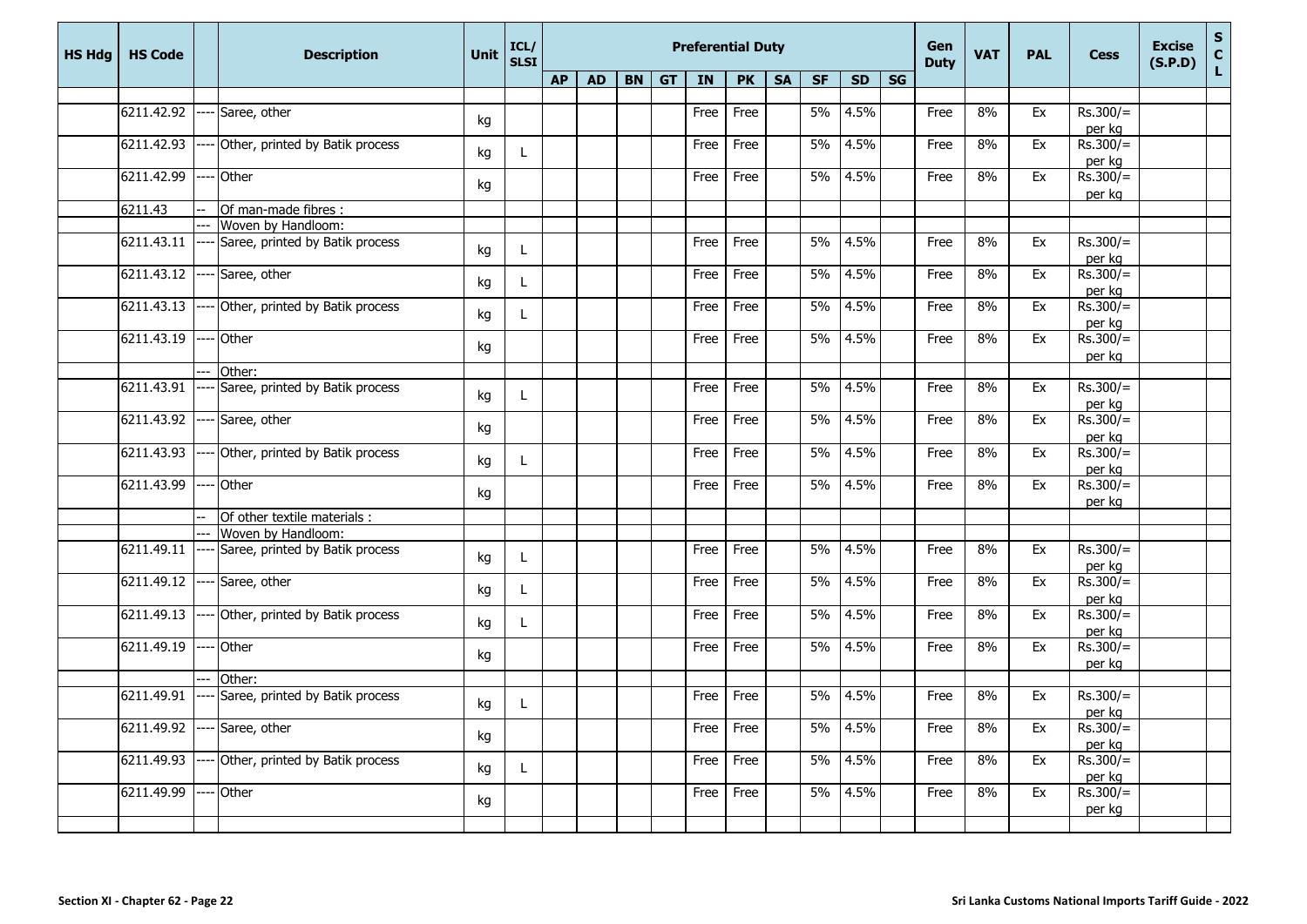| <b>HS Hdg</b> | <b>HS Code</b>   |       | <b>Description</b>                                                                                                                              | Unit | ICL/<br><b>SLSI</b> |           |           |       | <b>Preferential Duty</b> |           |           |           |           | Gen<br><b>Duty</b> | <b>VAT</b> | <b>PAL</b> | <b>Cess</b> | <b>Excise</b><br>(S.P.D) | $S_{C}$<br>Ĺ. |  |
|---------------|------------------|-------|-------------------------------------------------------------------------------------------------------------------------------------------------|------|---------------------|-----------|-----------|-------|--------------------------|-----------|-----------|-----------|-----------|--------------------|------------|------------|-------------|--------------------------|---------------|--|
|               |                  |       |                                                                                                                                                 |      |                     | <b>AP</b> | <b>AD</b> | BN GT | IN                       | <b>PK</b> | <b>SA</b> | <b>SF</b> | <b>SD</b> | <b>SG</b>          |            |            |             |                          |               |  |
| 62.12         |                  |       |                                                                                                                                                 |      |                     |           |           |       |                          |           |           |           |           |                    |            |            |             |                          |               |  |
|               |                  |       | Brassieres, girdles, corsets, braces,<br>suspenders, garters and similar<br>articles and parts thereof, whether<br>or not knitted or crocheted. |      |                     |           |           |       |                          |           |           |           |           |                    |            |            |             |                          |               |  |
|               |                  |       |                                                                                                                                                 |      |                     |           |           |       |                          |           |           |           |           |                    |            |            |             |                          |               |  |
|               | 6212.10.00       |       | <b>Brassieres</b>                                                                                                                               | kg   |                     |           |           |       | Free                     | Free      |           | 5%        | 4.5%      |                    | Free       | 8%         | Ex          | $Rs.300/=$<br>per kg     |               |  |
|               | 6212.20.00       |       | Girdles and panty-girdles                                                                                                                       | kg   |                     |           |           |       | Free                     | Free      |           | 5%        | 4.5%      |                    | Free       | 8%         | Ex          | $Rs.300/=$<br>per kg     |               |  |
|               | 6212.30.00       |       | Corselettes                                                                                                                                     | kg   |                     |           |           |       | Free                     | Free      |           | 5%        | 4.5%      |                    | Free       | 8%         | Ex          | $Rs.300/=$<br>per kg     |               |  |
|               | 6212.90.00       |       | Other                                                                                                                                           | kg   |                     |           |           |       | Free                     | Free      |           | 5%        | 4.5%      |                    | Free       | 8%         | Ex          | $Rs.300/=$<br>per kg     |               |  |
|               |                  |       |                                                                                                                                                 |      |                     |           |           |       |                          |           |           |           |           |                    |            |            |             |                          |               |  |
| 62.13         |                  |       | <b>Handkerchiefs.</b>                                                                                                                           |      |                     |           |           |       |                          |           |           |           |           |                    |            |            |             |                          |               |  |
|               | 6213.20          |       | Of cotton:                                                                                                                                      |      |                     |           |           |       |                          |           |           |           |           |                    |            |            |             |                          |               |  |
|               |                  |       | Woven by Handloom:                                                                                                                              |      |                     |           |           |       |                          |           |           |           |           |                    |            |            |             |                          |               |  |
|               | 6213.20.11       |       | Printed by batik process                                                                                                                        | kg   | L                   |           | Free      |       | Free                     | Free      |           | 5%        | 4.5%      |                    | Free       | 8%         | Ex          | $Rs.300/=$<br>per kg     |               |  |
|               | 6213.20.19       |       | Other                                                                                                                                           | kg   | L                   |           | Free      |       | Free                     | Free      |           | 5%        | 4.5%      |                    | Free       | 8%         | Ex          | $Rs.300/=$<br>per kg     |               |  |
|               | 6213.20.20       |       | Other, printed by batik process                                                                                                                 | kg   | L                   |           | Free      |       | Free                     | Free      |           | 5%        | 4.5%      |                    | Free       | 8%         | Ex          | $Rs.300/=$<br>per kg     |               |  |
|               | $6213.20.90$ --- |       | Other                                                                                                                                           | kg   |                     |           | Free      |       | Free                     | Free      |           | 5%        | 4.5%      |                    | Free       | 8%         | Ex          | $Rs.300/=$<br>per kg     |               |  |
|               | 6213.90          |       | Of other textile materials:                                                                                                                     |      |                     |           |           |       |                          |           |           |           |           |                    |            |            |             |                          |               |  |
|               |                  |       | Woven by Handloom:                                                                                                                              |      |                     |           |           |       |                          |           |           |           |           |                    |            |            |             |                          |               |  |
|               | 6213.90.11       | $---$ | Printed by batik process                                                                                                                        | kg   | L                   |           |           |       | Free                     | Free      |           | 5%        | 4.5%      |                    | Free       | 8%         | Ex          | $Rs.300/=$<br>per kg     |               |  |
|               | 6213.90.19       | ----  | Other                                                                                                                                           | kg   | $\mathbf{I}$        |           |           |       | Free                     | Free      |           | 5%        | 4.5%      |                    | Free       | 8%         | Ex          | $Rs.300/=$<br>per kg     |               |  |
|               | 6213.90.20 ---   |       | Other, printed by batik process                                                                                                                 | kg   | L                   |           |           |       | Free                     | Free      |           | 5%        | 4.5%      |                    | Free       | 8%         | Ex          | $Rs.300/=$<br>per kg     |               |  |
|               | 6213.90.90       |       | Other                                                                                                                                           | kg   |                     |           |           |       | Free                     | Free      |           | 5%        | 4.5%      |                    | Free       | 8%         | Ex          | $Rs.300/=$<br>per kg     |               |  |
|               |                  |       |                                                                                                                                                 |      |                     |           |           |       |                          |           |           |           |           |                    |            |            |             |                          |               |  |
| 62.14         |                  |       | Shawls, scarves, mufflers, mantillas,<br>veils and the like.                                                                                    |      |                     |           |           |       |                          |           |           |           |           |                    |            |            |             |                          |               |  |
|               |                  |       |                                                                                                                                                 |      |                     |           |           |       |                          |           |           |           |           |                    |            |            |             |                          |               |  |
|               | 6214.10          |       | Of silk or silk waste:                                                                                                                          |      |                     |           |           |       |                          |           |           |           |           |                    |            |            |             |                          |               |  |
|               | 6214.10.11       |       | Woven by Handloom:<br>Printed by batik process                                                                                                  |      |                     |           |           |       |                          | Free      |           | 5%        | 4.5%      |                    |            | 8%         | Ex          | $Rs.225/=$               |               |  |
|               |                  |       |                                                                                                                                                 | u    | L                   |           |           |       | Free                     |           |           |           |           |                    | Free       |            |             | per unit                 |               |  |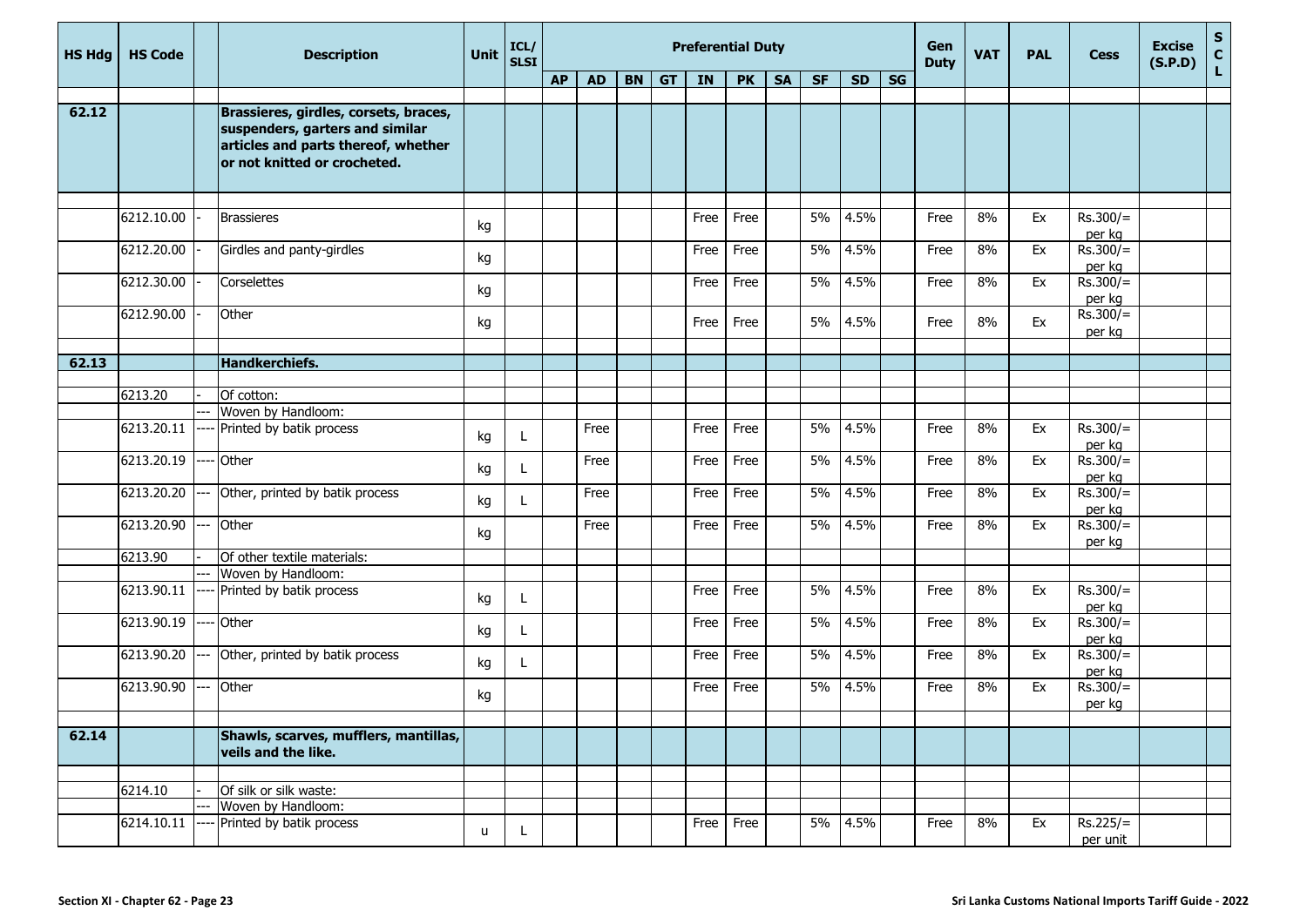| <b>HS Hdg</b> | <b>HS Code</b> |       | <b>Description</b>              | Unit | ICL/<br><b>SLSI</b> |           |           |       | <b>Preferential Duty</b> |               |           |           |           | Gen<br><b>Duty</b> | <b>VAT</b> | <b>PAL</b> | <b>Cess</b> | <b>Excise</b><br>(S.P.D) | ${\sf s}$<br>$\mathbf c$ |    |
|---------------|----------------|-------|---------------------------------|------|---------------------|-----------|-----------|-------|--------------------------|---------------|-----------|-----------|-----------|--------------------|------------|------------|-------------|--------------------------|--------------------------|----|
|               |                |       |                                 |      |                     | <b>AP</b> | <b>AD</b> | BN GT | IN                       | <b>PK</b>     | <b>SA</b> | <b>SF</b> | <b>SD</b> | SG                 |            |            |             |                          |                          | L. |
|               | 6214.10.19     |       |                                 |      |                     |           |           |       |                          |               |           |           |           |                    |            |            |             | $Rs.225/=$               |                          |    |
|               |                |       | ---- Other                      | u    |                     |           |           |       | Free                     | Free          |           | 5%        | 4.5%      |                    | Free       | 8%         | Ex          | per unit                 |                          |    |
|               | 6214.10.20     | ---   | Other, printed by batik process |      |                     |           |           |       | Free                     | Free          |           | 5%        | 4.5%      |                    | Free       | 8%         | Ex          | $Rs.225/=$               |                          |    |
|               |                |       |                                 | u    |                     |           |           |       |                          |               |           |           |           |                    |            |            |             | per unit                 |                          |    |
|               | 6214.10.90     | Ξ.    | Other                           | u    |                     |           |           |       | Free                     | Free          |           | 5%        | 4.5%      |                    | Free       | 8%         | Ex          | $Rs.225/=$               |                          |    |
|               | 6214.20.00     |       | Of wool or fine animal hair     |      |                     |           |           |       | Free                     | Free          |           | 5%        | 4.5%      |                    | Free       | 8%         | Ex          | per unit<br>$Rs.225/=$   |                          |    |
|               |                |       |                                 | u    |                     |           |           |       |                          |               |           |           |           |                    |            |            |             | per unit                 |                          |    |
|               | 6214.30        |       | Of synthetic fibres:            |      |                     |           |           |       |                          |               |           |           |           |                    |            |            |             |                          |                          |    |
|               |                |       | Woven by Handloom:              |      |                     |           |           |       |                          |               |           |           |           |                    |            |            |             |                          |                          |    |
|               | 6214.30.11     |       | ---- Printed by batik process   | u    |                     |           |           |       | Free                     | Free          |           | 5%        | 4.5%      |                    | Free       | 8%         | Ex          | $Rs.225/=$<br>per unit   |                          |    |
|               | 6214.30.19     |       | Other                           |      |                     |           |           |       | Free                     | Free          |           | 5%        | 4.5%      |                    | Free       | 8%         | Ex          | $Rs.225/=$               |                          |    |
|               |                |       |                                 | u    |                     |           |           |       |                          |               |           |           |           |                    |            |            |             | per unit                 |                          |    |
|               | 6214.30.20     | ---   | Other, printed by batik process |      |                     |           |           |       | Free                     | Free          |           | 5%        | 4.5%      |                    | Free       | 8%         | Ex          | $Rs.225/=$               |                          |    |
|               |                |       |                                 | u    |                     |           |           |       |                          |               |           |           |           |                    |            |            |             | per unit                 |                          |    |
|               | 6214.30.90     | $---$ | Other                           | u    |                     |           |           |       | Free                     | Free          |           | 5%        | 4.5%      |                    | Free       | 8%         | Ex          | $Rs.225/=$               |                          |    |
|               | 6214.40        |       | Of artificial fibres:           |      |                     |           |           |       |                          |               |           |           |           |                    |            |            |             | per unit                 |                          |    |
|               |                | ---   | Woven by Handloom:              |      |                     |           |           |       |                          |               |           |           |           |                    |            |            |             |                          |                          |    |
|               | 6214.40.11     |       | Printed by batik process        | u    |                     |           |           |       | Free                     | Free          |           | 5%        | 4.5%      |                    | Free       | 8%         | Ex          | $Rs.225/=$<br>per unit   |                          |    |
|               | 6214.40.19     |       | Other                           | u    |                     |           |           |       | Free                     | Free          |           | 5%        | 4.5%      |                    | Free       | 8%         | Ex          | $Rs.225/=$               |                          |    |
|               |                |       |                                 |      |                     |           |           |       |                          |               |           |           |           |                    |            |            |             | per unit                 |                          |    |
|               | 6214.40.20     |       | Other, printed by batik process | u    |                     |           |           |       | Free                     | Free          |           | 5%        | 4.5%      |                    | Free       | 8%         | Ex          | $Rs.225/=$<br>per unit   |                          |    |
|               | 6214.40.90     | ---   | Other                           | u    |                     |           |           |       | Free                     | Free          |           | 5%        | 4.5%      |                    | Free       | 8%         | Ex          | $Rs.225/=$               |                          |    |
|               | 6214.90        |       | Of other textile materials:     |      |                     |           |           |       |                          |               |           |           |           |                    |            |            |             | per unit                 |                          |    |
|               |                |       | Woven by Handloom:              |      |                     |           |           |       |                          |               |           |           |           |                    |            |            |             |                          |                          |    |
|               | 6214.90.11     |       | Printed by batik process        |      |                     |           |           |       | Free                     | Free          |           | 5%        | 4.5%      |                    | Free       | 8%         | Ex          | $Rs.225/=$               |                          |    |
|               |                |       |                                 | u    |                     |           |           |       |                          |               |           |           |           |                    |            |            |             | per unit                 |                          |    |
|               | 6214.90.19     |       | Other                           |      |                     |           |           |       | Free                     | Free          |           | 5%        | 4.5%      |                    | Free       | 8%         | Ex          | $Rs.225/=$               |                          |    |
|               |                |       |                                 | u    | L.                  |           |           |       |                          |               |           |           |           |                    |            |            |             | per unit                 |                          |    |
|               | 6214.90.20     | ---   | Other, printed by batik process |      |                     |           |           |       | Free                     | Free          |           | 5%        | 4.5%      |                    | Free       | 8%         | Ex          | $Rs.225/=$               |                          |    |
|               |                |       |                                 | u    |                     |           |           |       |                          |               |           |           |           |                    |            |            |             | per unit                 |                          |    |
|               | 6214.90.90     | ---   | Other                           | u    |                     |           |           |       | Free                     | Free          |           | 5%        | 4.5%      |                    | Free       | 8%         | Ex          | $Rs.225/=$               |                          |    |
|               |                |       |                                 |      |                     |           |           |       |                          |               |           |           |           |                    |            |            |             | per unit                 |                          |    |
|               |                |       |                                 |      |                     |           |           |       |                          |               |           |           |           |                    |            |            |             |                          |                          |    |
| 62.15         |                |       | Ties, bow ties and cravats.     |      |                     |           |           |       |                          |               |           |           |           |                    |            |            |             |                          |                          |    |
|               | 6215.10.00     |       | Of silk or silk waste           | kg   |                     |           |           |       |                          | Free Free     |           | 4%        | 1.5% Free |                    | Free       | 8%         | 10.00%      |                          |                          |    |
|               | 6215.20.00     |       | Of man-made fibres              | kg   |                     |           |           |       |                          | Free Free     |           | 4%        | 1.5% Free |                    | Free       | 8%         | 10.00%      |                          |                          |    |
|               | 6215.90.00     |       | Of other textile materials      | kg   |                     |           |           |       |                          | $Free$   Free |           | 4%        | 1.5%      | Free               | Free       | 8%         | 10.00%      |                          |                          |    |
|               |                |       |                                 |      |                     |           |           |       |                          |               |           |           |           |                    |            |            |             |                          |                          |    |
| 62.16         | 6216.00.00     |       | Gloves, mittens and mitts.      | kg   |                     |           |           |       |                          | $Free$   Free |           | 5%        | 4.5%      |                    | Free       | 8%         | Ex          | $Rs.225/=$<br>per kg     |                          |    |